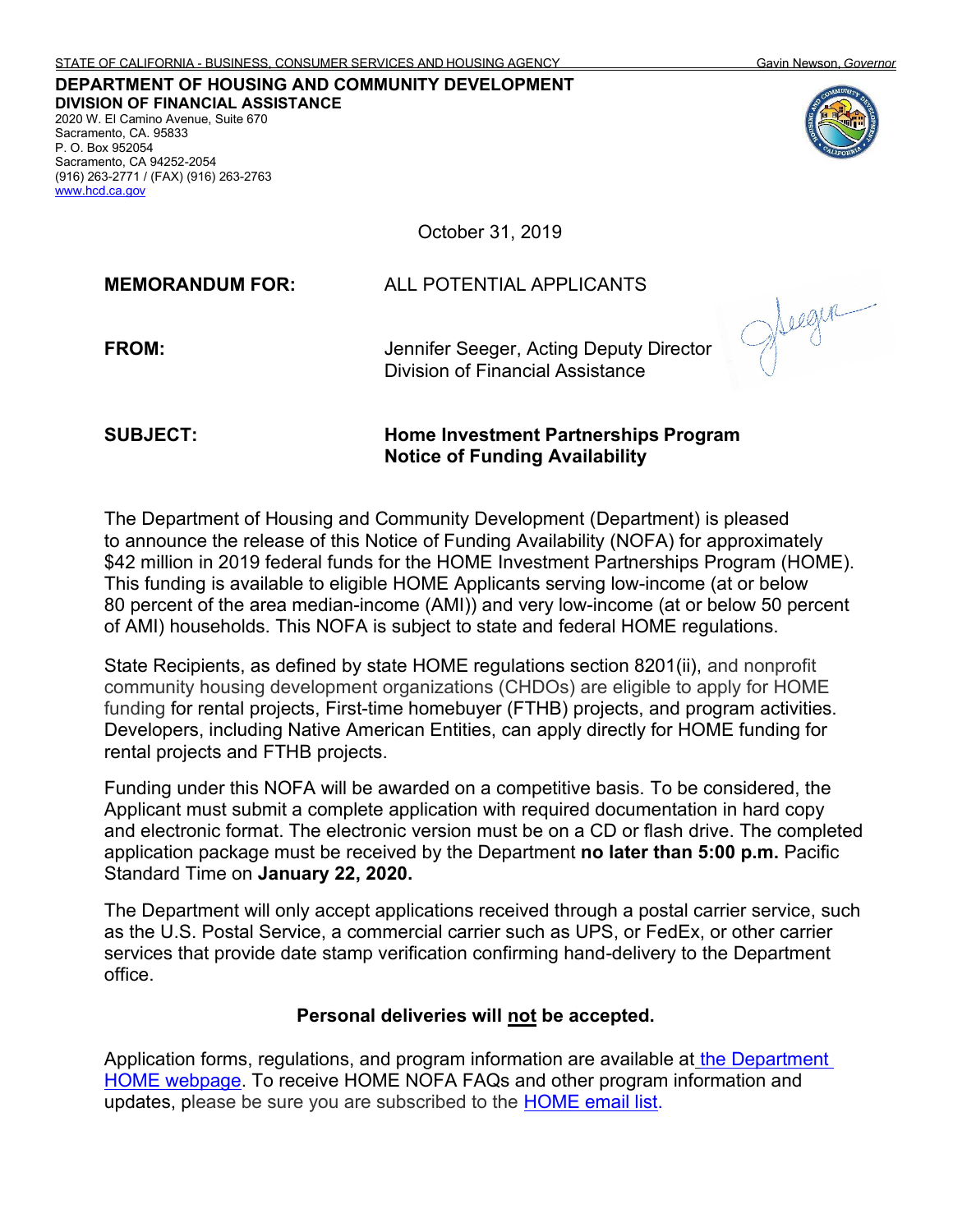Home Investment Partnerships Program Notice of Funding Availability October 31, 2019 Page 2

To review the HOME NOFA and application forms, Department staff will hold workshops and webinars in November. There will be two workshops and a webinar for HOME program activities; one workshop and a webinar for HOME multi-family projects; and a webinar for HOME FTHB projects.

For the workshop dates, times, and locations, please visit the Department website at [http://www.hcd.ca.gov/grants-funding/active-funding/home.shtml.](http://www.hcd.ca.gov/grants-funding/active-funding/home.shtml) If you have any questions regarding the NOFA, please direct them to the HOME NOFA Unit at: [HOMENOFA@hcd.ca.gov.](mailto:HOMENOFA@hcd.ca.gov)

**Attachment**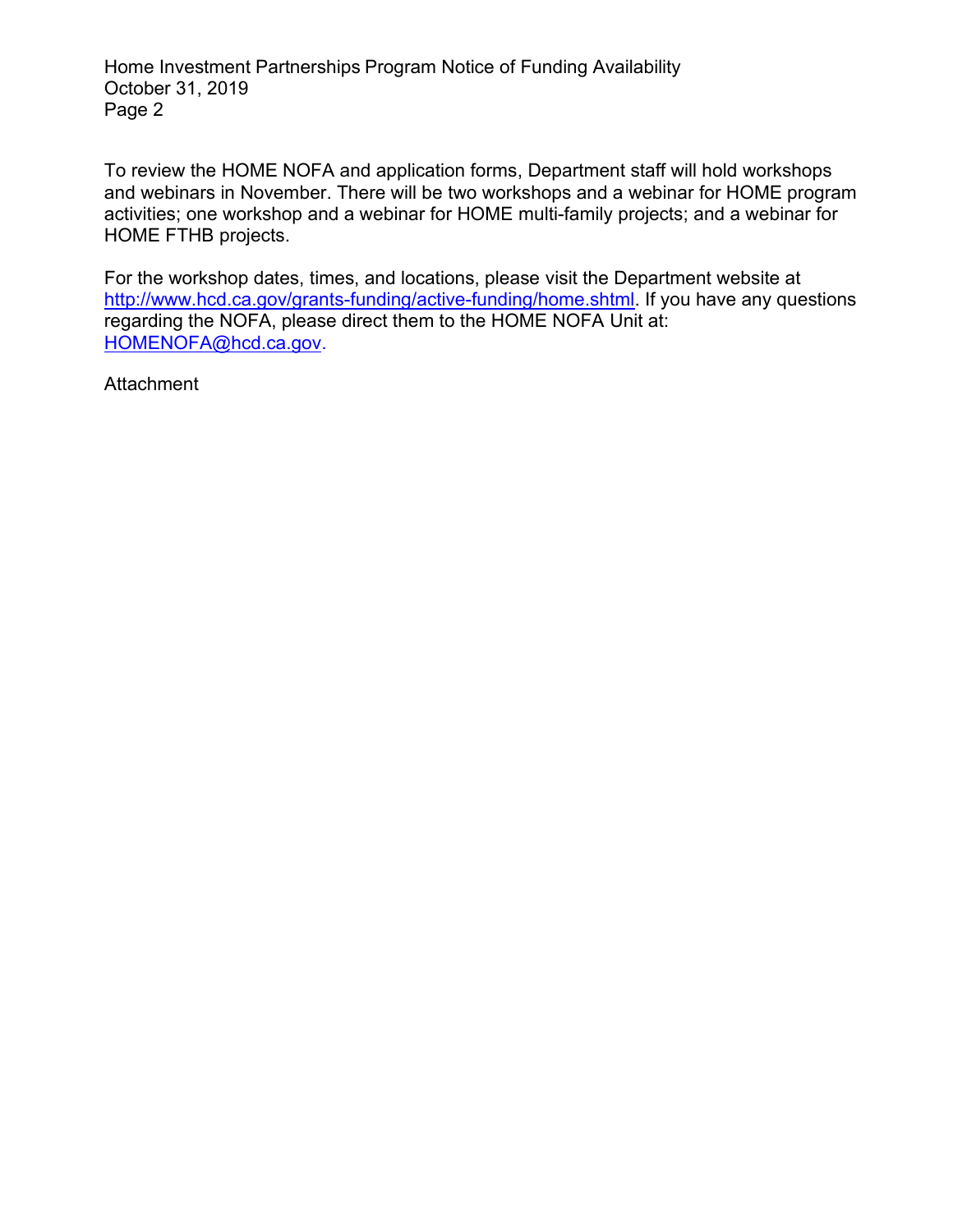# **HOME INVESTMENT PARTNERSHIPS PROGRAM**

# **Notice of Funding Availability**



**Gavin Newson, Governor State of California**

# **Alexis Podesta, Secretary Business, Consumer Services and Housing Agency**

# **Douglas R. McCauley, Acting Director Department of Housing and Community Development**

2020 W. El Camino Avenue, Suite 500, Sacramento, CA 95833 Phone: (916) 263-2771

Website:<http://www.hcd.ca.gov/grants-funding/active-funding/home.shtml> Email address: [HOMENOFA@hcd.ca.gov](mailto:HOMENOFA@hcd.ca.gov)

**October 31, 2019**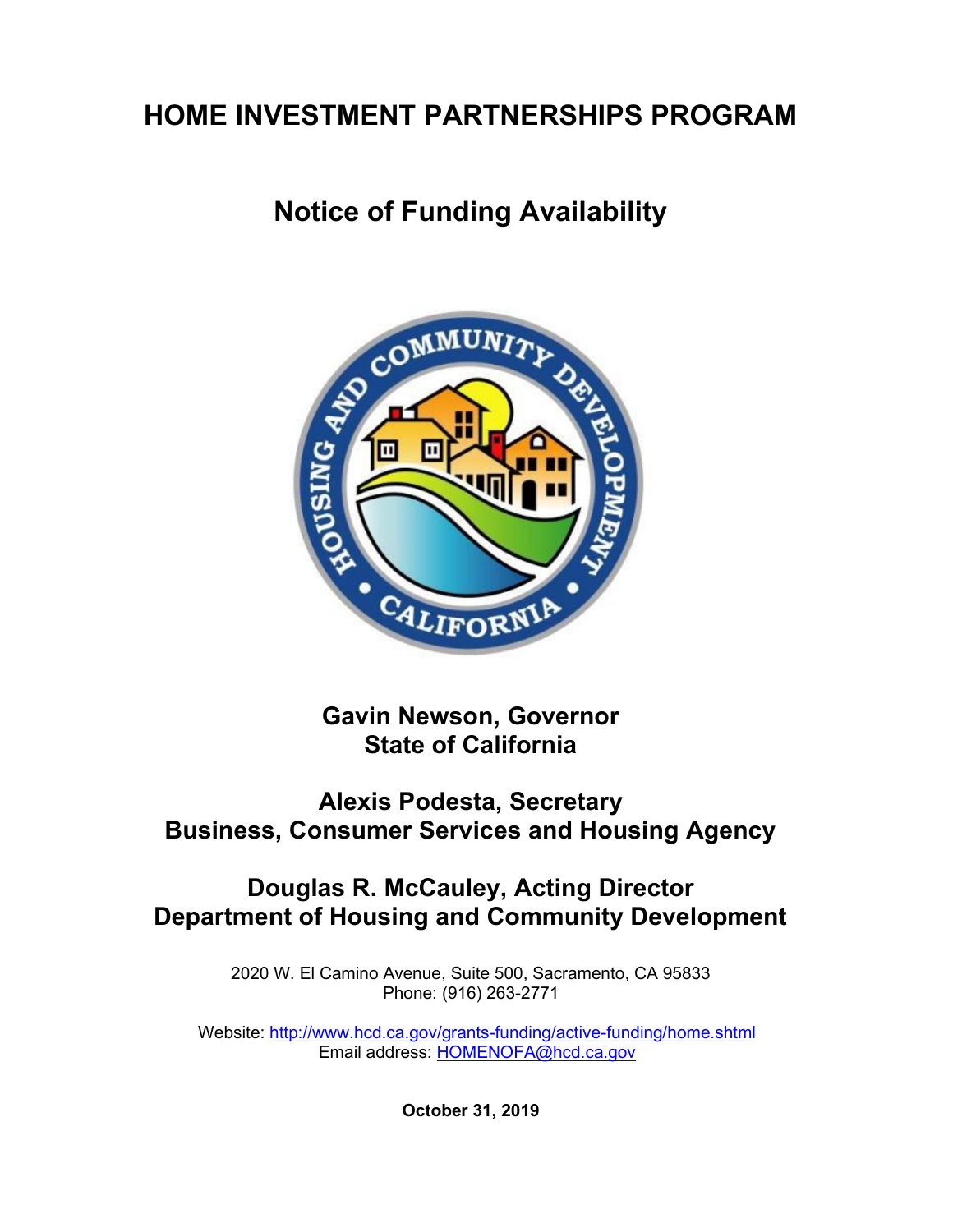# **Table of Contents**

| Ι.   |  |
|------|--|
|      |  |
|      |  |
|      |  |
|      |  |
| II.  |  |
|      |  |
|      |  |
|      |  |
|      |  |
|      |  |
|      |  |
|      |  |
|      |  |
|      |  |
|      |  |
|      |  |
|      |  |
| III. |  |
|      |  |
|      |  |
|      |  |
|      |  |
|      |  |
|      |  |
|      |  |
|      |  |
| IV.  |  |
|      |  |
|      |  |
|      |  |
|      |  |
|      |  |
|      |  |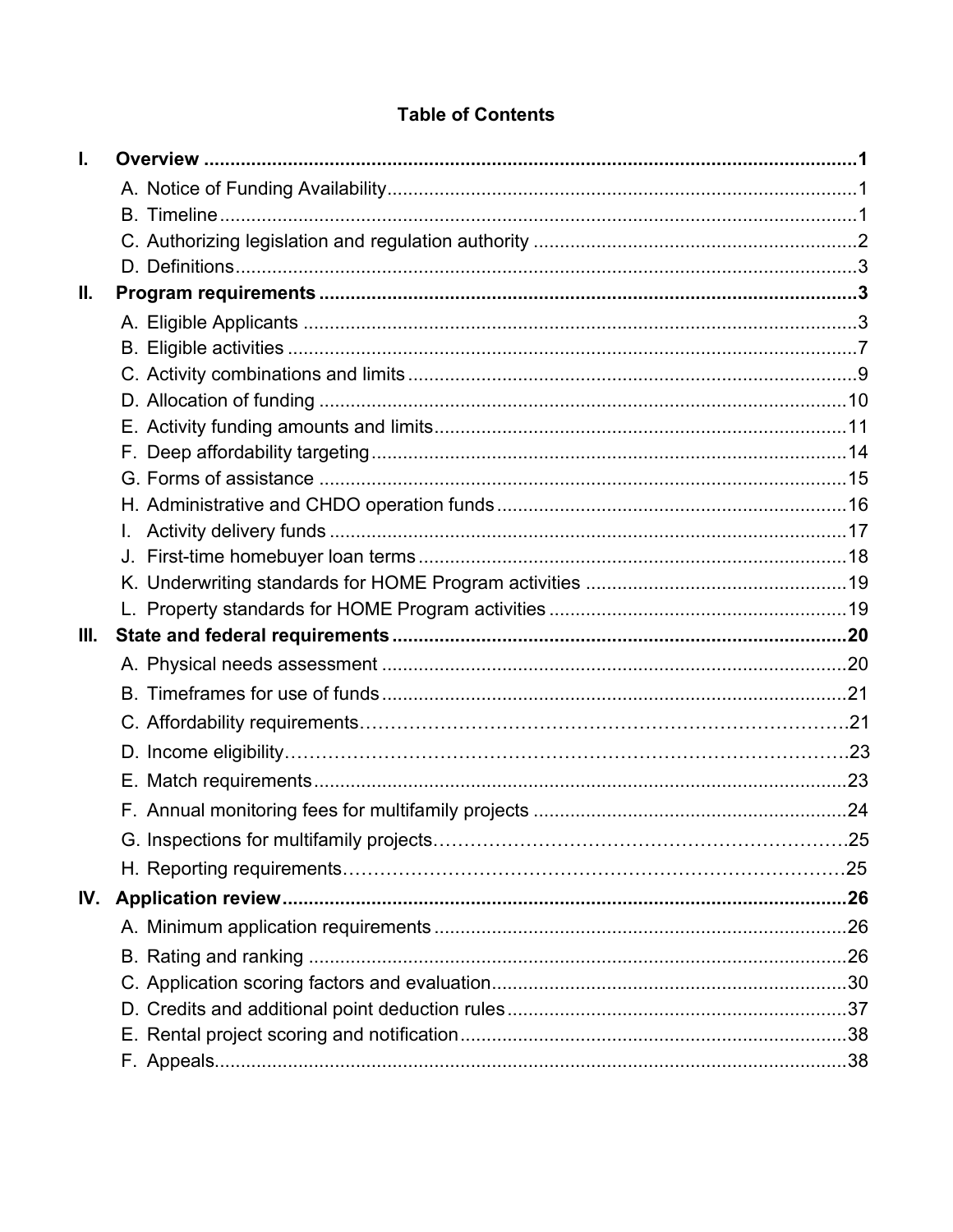| V.  |  |
|-----|--|
|     |  |
|     |  |
|     |  |
|     |  |
| VI. |  |
|     |  |
|     |  |
|     |  |
|     |  |
|     |  |
|     |  |
|     |  |
|     |  |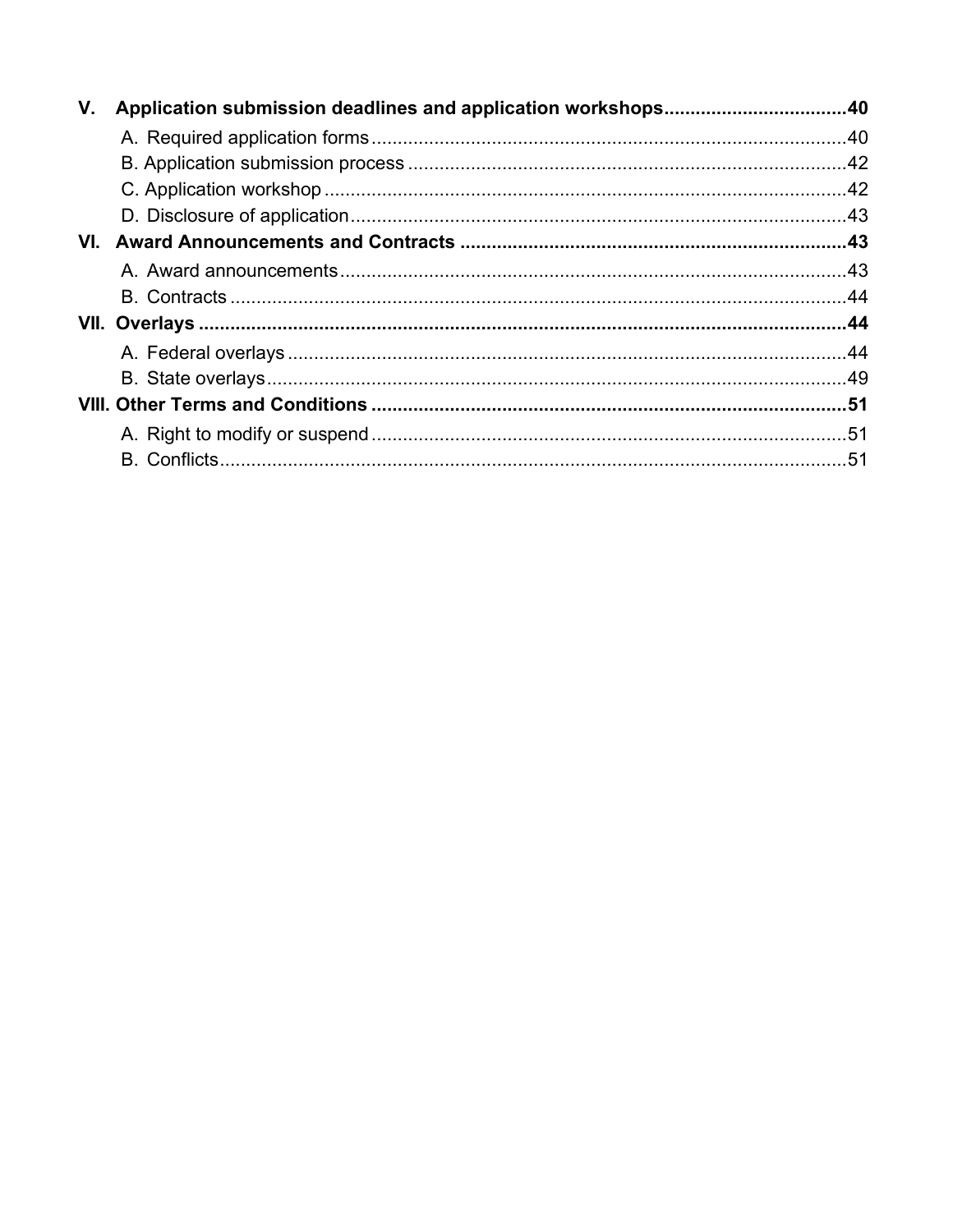# **HOME INVESTMENT PARTNERSHIPS PROGRAM NOTICE**

# **OF FUNDING AVAILABILITY**

#### <span id="page-5-0"></span>**I. Overview**

#### **A. Notice of Funding Availability**

The Department of Housing and Community Development (Department) is pleased to announce the release of this Notice of Funding Availability (NOFA) for approximately \$42 million in 2019 federal funds for the HOME Investment Partnerships Program (HOME).

These funds will be used to meet the following statewide goals in accordance with the Department's 2015-20 Consolidated plan for low-income households earning at or below 80 percent of the area median income (AMI) and very low-income households earning at or below 50 percent of the AMI:

- Increase the supply of affordable rental housing
- Expand homeownership opportunities and improve existing housing
- Provide homeless assistance and prevention services

#### **B. Timeline**

| Table 1-Timeline            |                               |
|-----------------------------|-------------------------------|
| <b>NOFA</b> release         | <b>October 31, 2019</b>       |
| <b>Application due date</b> | January 22, 2020 by 5:00 p.m. |
| <b>Award announcements</b>  | May/June 2020                 |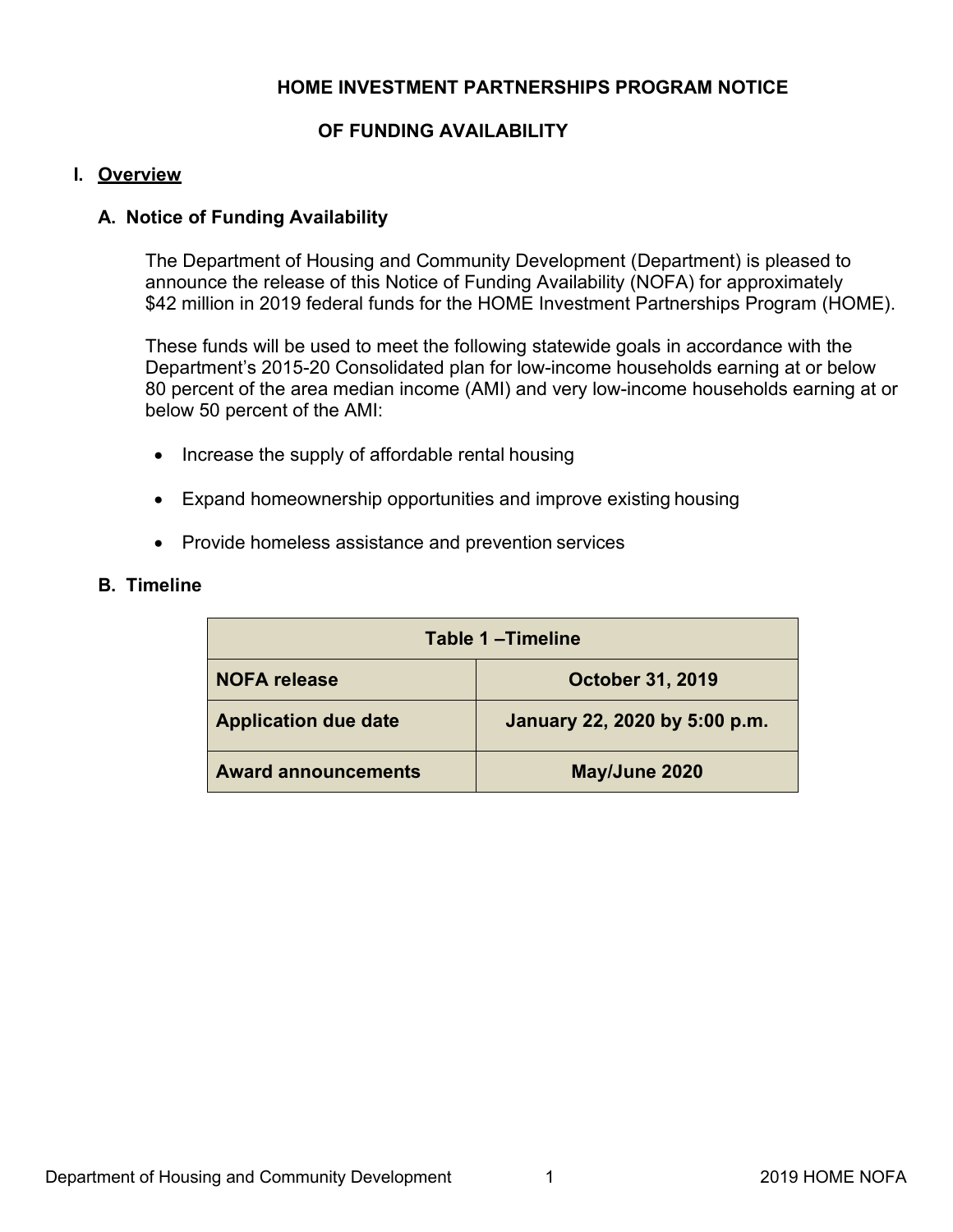# <span id="page-6-0"></span>**C. Authorizing legislation and regulation authority**

This NOFA should be read in conjunction with the following regulations, which establish state and federal HOME requirements:

- State HOME regulations <http://www.hcd.ca.gov/grants-funding/active-funding/home.shtml>
- State Uniform Multifamily Regulations (UMR) (November 2017 version) [http://www.hcd.ca.gov/grants-funding/already-have-funding/uniform-multifamily](http://www.hcd.ca.gov/grants-funding/already-have-funding/uniform-multifamily-regulations.shtml)regulations.shtml
- Federal HOME regulations <https://www.hudexchange.info/programs/home/home-laws-and-regulations/>

All regulatory references are to the state and federal HOME regulations unless otherwise noted.

Note: Any inconsistencies between this NOFA and state or federal HOME regulations will be resolved in favor of the applicable regulations.

This NOFA does not include the text of all regulations that may be applicable and/or important to particular projects. For proper completion of the application, potential Applicants should consult the regulations linked above and other cross-referenced regulations such as, but not limited to, the [Uniform Administrative Requirements, Cost](https://www.govinfo.gov/app/details/CFR-2014-title2-vol1/CFR-2014-title2-vol1-part200)  Principles, and Audit Requirements for Federal Awards (2 CFR 200). Multifamily rental project Applicants should also consult the state Uniform Multifamily Regulations ("UMR" or "UMRs") which apply to all HOME-funded multifamily rental projects. All UMR references herein shall mean the November 2017 UMRs.

Several of the terms used in HOME have specific meanings defined by state and/or federal HOME regulations. When reviewing this NOFA and the application forms, carefully review the regulations for definitions and terms. State HOME definitions are found in Sections 8201 and 8217 of the state HOME regulations.

If state or federal statutes or regulations, or other laws, policies, or procedures, governing HOME or its funding, are modified by Congress, the U.S. Department of Housing and Urban Development (HUD), the State Legislature, or the Department prior to completion of work to be done pursuant to awards made in connection with this NOFA, the changes may become effective immediately and apply to funded activities.

The Department reserves the right, at its sole discretion, to suspend, amend, and/or supplement the provisions of this NOFA from time to time. If such action occurs, the Department will notify interested parties through the Department's HOME listserv.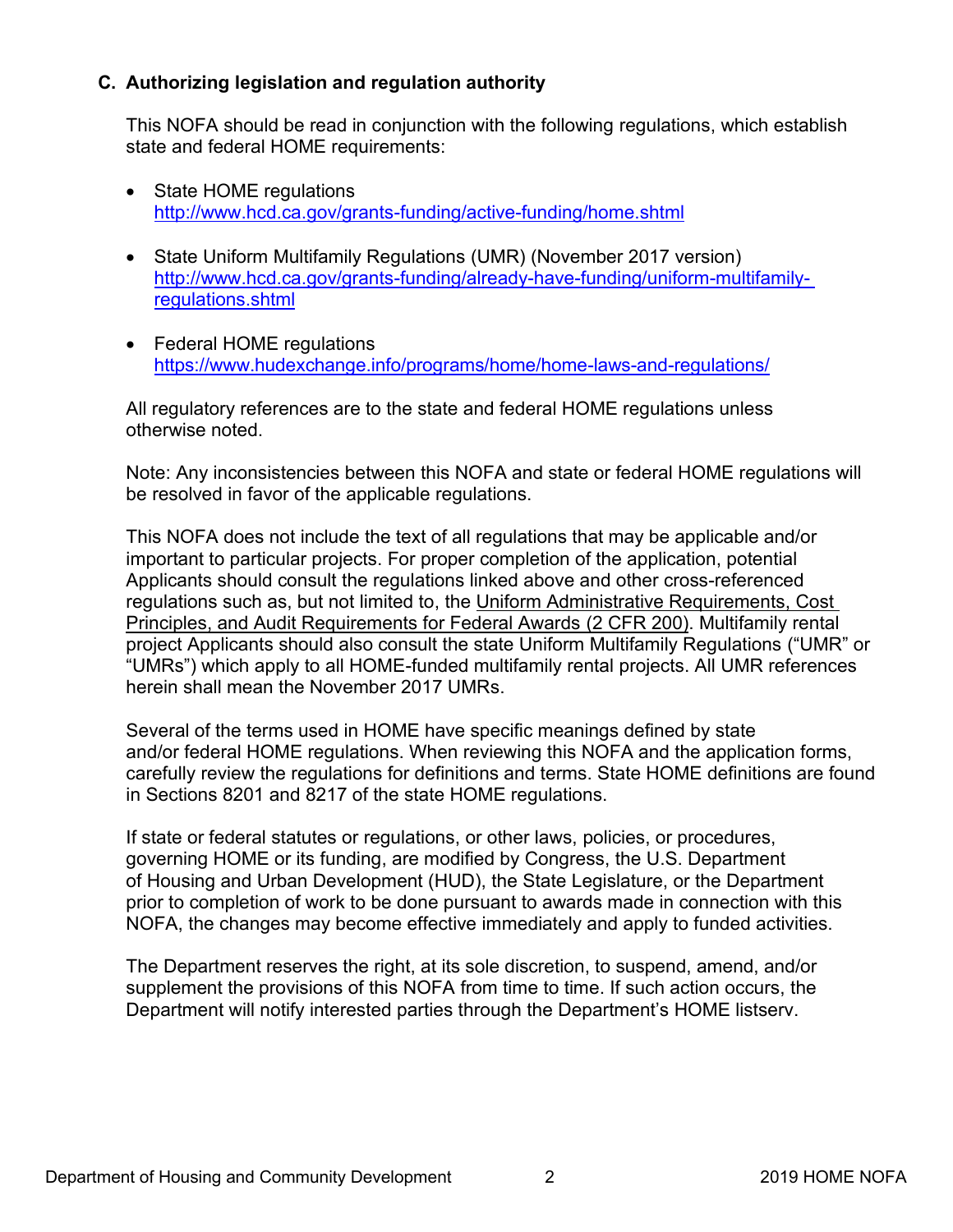# <span id="page-7-0"></span>**D. Definitions**

# **Special Needs populations**

"Special Needs Populations" means the same as defined under Section 7301 of the Multifamily Housing Program guidelines: agricultural workers, individuals living with physical or sensory disabilities and transitioning from hospitals, nursing homes, development centers, or other care facilities; individuals living with developmental disabilities, serious mental illness or substance abuse disorders; individuals who are survivors of domestic violence, sexual assault, and human trafficking; individuals who are experiencing homelessness; individuals with HIV; homeless youth as defined in Government Code (GC) Section 12957(e)(2); families in the child welfare system for whom the absence of housing is a barrier to family reunification, as certified by a county; frequent users of public health or mental health services, as identified by a public health or mental health agency; Frail Elderly persons; or other specific groups with unique housing needs as determined by the Department. "Special Needs Populations" do not include seniors unless they otherwise qualify as a Special Needs Population.

# **Homeless**

"Homeless" means the same as defined under the federal Continuum of Care Program, 24 CFR 578.3, as may be amended and renumbered from time to time. "Homeless" includes "chronically homeless" and "homeless with a disability".

# **II. Program requirements**

The following is provided only as a summary and is not to be considered a complete representation of the entirety of the eligibility, threshold, or other requirements or terms and conditions of the HOME program.

# **A. Eligible Applicants**

Eligible HOME Applicants include State Recipients, Developers, including Native American Entities (NAEs), and Community Housing Development Organizations (CHDOs) consistent with applicable state and federal requirements.

# 1. **Eligible Jurisdictions**

To be eligible, cities or counties must meet the following criteria:

- have not been designated as "participating jurisdictions" by HUD;
- are not participants in an urban county agreement with a county that is a HUD participating jurisdiction;
- are not participants in a HOME consortium; and
- have proposed projects that are located in the city's incorporated area or the county's unincorporated area.

Eligible jurisdictions for 2019 federal HOME funds are listed in **Appendix A**. If a city or county is not listed in Appendix A, but believe they are eligible to apply to the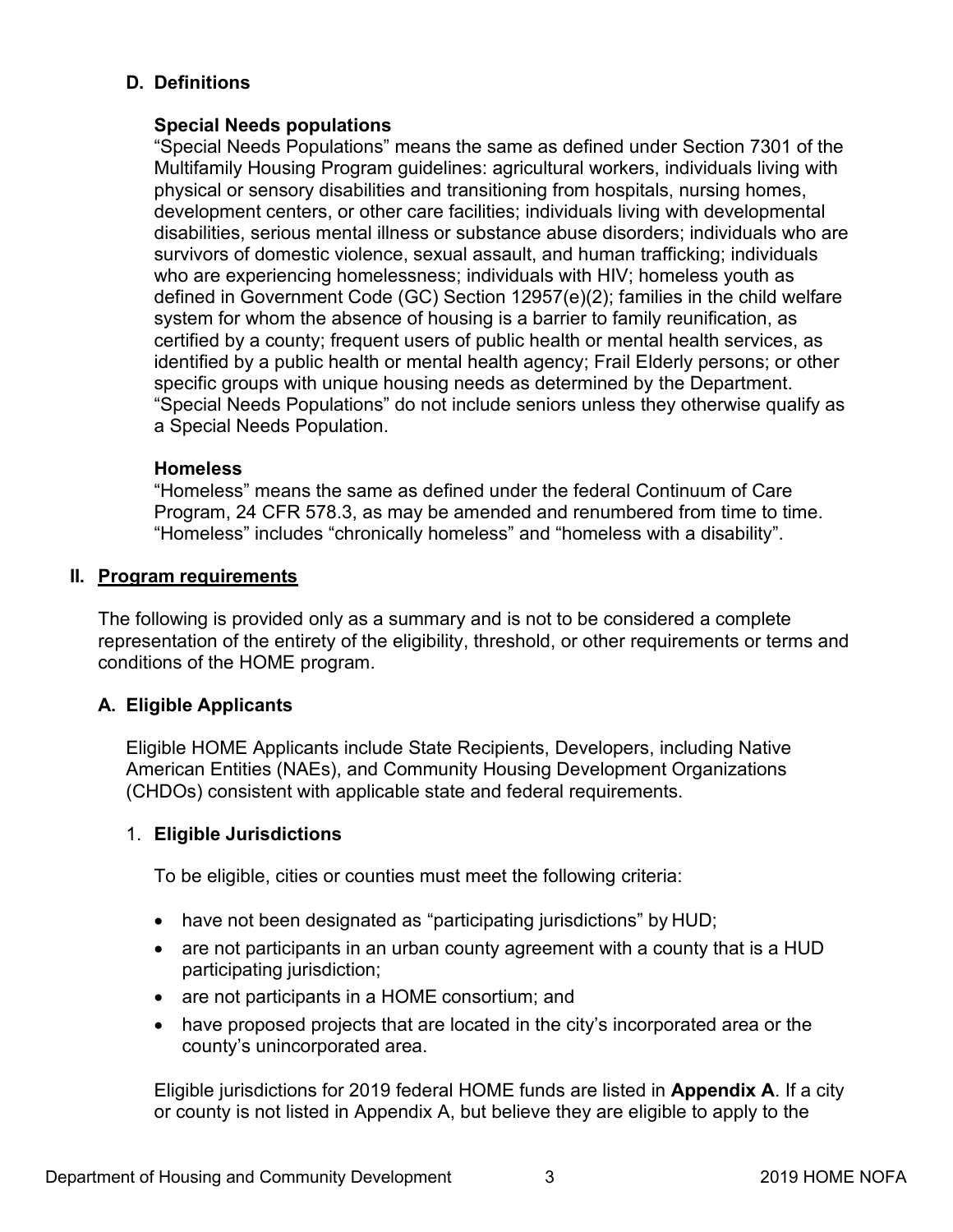Department for HOME funds, the jurisdiction must submit a copy of the consortium or urban county agreement indicating that the jurisdiction is *not* a participant of a FY 2019-20 consortium or urban county funding. The copy must be submitted no later than **November 22, 2019,** to the Department NOFA Unit email: [HOMENOFA@hcd.ca.gov.](mailto:HOMENOFA@hcd.ca.gov)

# 2. **CHDOs**

a) Certification

If you are an existing CHDO under the HOME program, you must submit the Department CHDO approval letter with your HOME application. If you are an existing CHDO and your CHDO recertification was prior to January 22, 2019, you must submit the documents listed in **Appendix B** in addition to the Department CHDO approval letter with your HOME application.

New CHDO Applicants and currently certified CHDOs with certifications that will expire before January 22, 2020 must submit a complete CHDO certification application with all exhibits and attachments by **November 22, 2019.**

The CHDO certification application is available at [funding/active-funding/](http://www.hcd.ca.gov/grants-funding/active-funding/home.shtml) home.shtml. For assistance with the CHDO certification process, contact [HOMENOFA@hcd.ca.gov.](mailto:HOMENOFA@hcd.ca.gov)

- b) Projects being applied for are required to be "owned, developed or sponsored" by an eligible CHDO:
	- 1) "Owned, developed, and sponsored" are defined at Section 92.300 of the HOME Final Rule as:

Owner: The CHDO is required to own (in fee simple absolute or long-term ground lease meeting the requirements of UMR Section 8316) the HOME project during development and throughout the period of affordability. As owner, the CHDO is required to oversee all aspects of the development process. In instances where the CHDO lacks Developer capacity, the CHDO may own the project and hire a qualified project manager or contract with a development contractor to oversee all aspects of development. This option is available to CHDOs having experience and capacity to own and operate affordable rental housing, but lack the experience or capacity to develop the project. This option is not available if the project is owned by a limited partnership entity (see sponsor paragraph below).

Developer: The CHDO may act as Developer if the CHDO owns the HOME project (in fee simple absolute or long-term ground lease meeting the requirements of UMR Section 8316). As Developer, the CHDO must be in sole charge of all aspects of the development process, including obtaining zoning and other approvals, securing financing, selecting contractors, overseeing work progress, and determining reasonableness of costs. The CHDO must own the project during development and for multi-family rental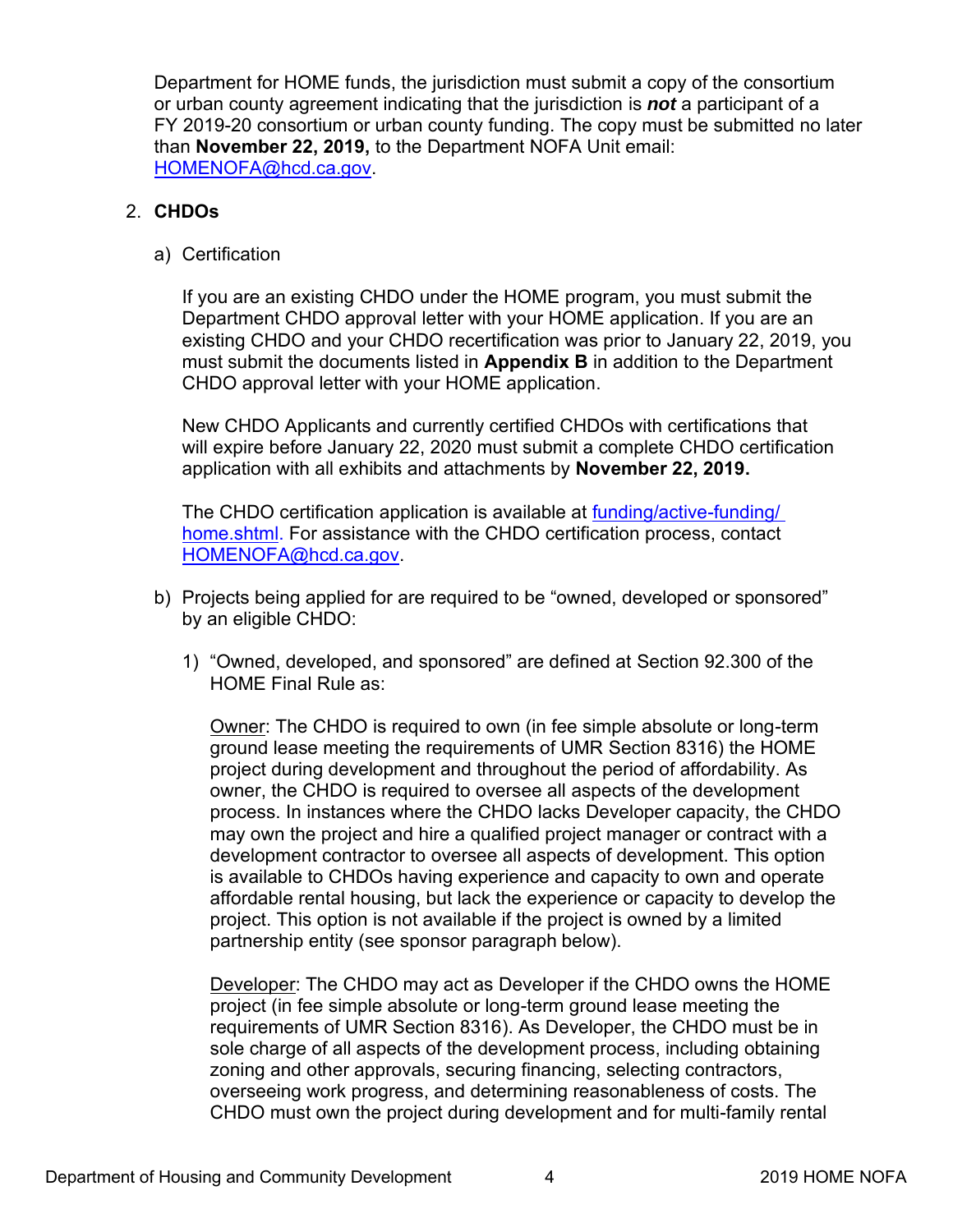projects throughout the period of affordability. This option is not available if the project is owned by a limited partnership entity (See sponsor paragraph below).

CHDOs are not allowed to act as Developer in projects where the CHDO does not have a long-term ownership interest and contractual relationship with the project owner (*i.e.*, a Development Services Agreement) to develop the project.

Sponsor: The HOME Final Rule provides two definitions of "sponsor" of HOME-assisted rental housing:

- a) A CHDO "sponsors" a project when the property is "owned" or "developed" by:
	- An affiliated subsidiary of the CHDO, which is wholly owned by the CHDO;
	- A limited partnership in which the CHDO or its wholly owned affiliated subsidiary is the sole general partner; or
	- A limited liability company in which the CHDO or its wholly owned affiliated subsidiary is the sole managing member.
- b) A CHDO may "sponsor" a project in situations where the CHDO owns the property (in fee simple absolute), develops the housing, and agrees to convey the housing to a different private nonprofit organization at a predetermined point in time after completion of the development. The nonprofit to which the project will be conveyed does not need to be a CHDO but must be identified and approved by the Department prior to commitment of HOME funds. Additionally, this nonprofit cannot be created by a governmental entity. If for any reason the project is not transferred to this nonprofit, the CHDO remains liable for the HOME funds and project for the term of the affordability period.
- c) If awarded, CHDOs must obtain all necessary permanent project financing, including the permanent financing for the required period of affordability, and execute a Standard Agreement with the Department pursuant to Section 8217(b)(1) of the state HOME regulations.

# **Additional HOME eligibility criteria**

1. All Applicants must be compliant with the 50 Percent Rule (the "Rule"), as set forth in the state HOME regulations Section 8204(b). The Rule states that HOME NOFA Applicants with one or more current state HOME contracts, for which the expenditure deadline established in the contract(s) has not yet passed, shall be ineligible to apply for a program activity unless the Applicant has expended at least 50 percent of the aggregate total of HOME program funds originally awarded, as calculated by the Department.

The expenditure deadline for open HOME contracts is **January 22, 2020,** which is the due date for the 2019 HOME NOFA application. This Rule does not apply to Applicants that currently do not have open HOME program activities contracts.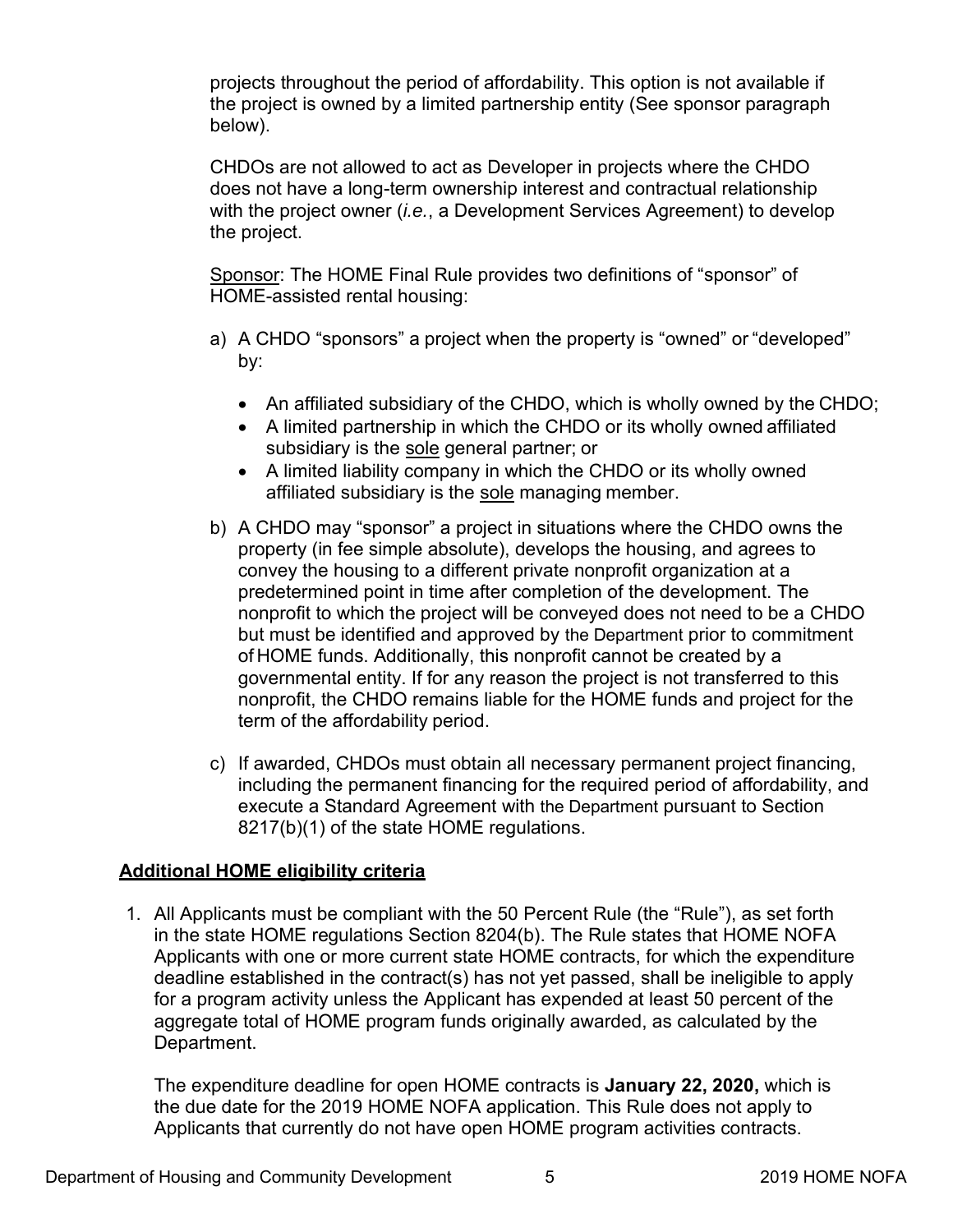Note: The Rule also applies to contracts for which the contract period was extended and has not yet reached its extended expenditure deadline.

"Expended" funds are the total of all valid Administrative and Project Drawdown Requests (PDR) or, for Tenant-Based Rental Assistance (TBRA), future commitments on Project Setup Reports received by the Department by the NOFA application deadline. Additionally, for First-time homebuyer (FTHB) and owneroccupied rehabilitation (OOR), a valid PDR is limited to the amount needed for reimbursement of actual expenses for work that has been completed ("Work Completed"). Work Completed varies by activity as follows:

- a. FTHB activity: escrow has closed, as evidenced by a final HUD Settlement Statement;
- b. OOR activity: construction completed and inspected; and
- c. TBRA activity: rental payment assistance amount multiplied by the number of months in the individual tenants' TBRA agreements, to the extent those funds are available in existing TBRA grants.
- 2. Compliance with 2 CFR 200.512 Single Audit Report submission requirements (excluding CHDOs and Developers).

To be eligible for funding, the Applicant must comply with the submission requirements of the 2 CFR 200.512 Single Audit report. Single Audit reporting packages are due to the California State Controller's Office (SCO) nine months after the entity's fiscal year ends pursuant to 2 CFR 200.512. For most California entities, the reporting package is due March 31 of each year. Entities with approved extensions on file must submit their reporting package by the due date indicated in their approved extension letter. Applicants are responsible for making the determination as to the applicable due date for the Single Audit reporting packages.

The Department will determine the status of 2 CFR 200.512 Single Audit reporting compliance as of the application due date, **January 22, 2020**, by consultation with SCO. Jurisdictions that are exempt from filing a 2 CFR 200.512 Single Audit report, because their federal funding falls below the federal threshold, are required to submit a copy of the letter notifying SCO of the exemption status. The letter must be included in their HOME application. Please reference NOFA Section VII.A.5., Single Audit Report, for additional information.

3. Applicants must be in good standing with the State of California and all agencies and departments thereof. By way of example and not limitation, if an Applicant is a business entity, such entity must be qualified to do business in California and currently in good standing with the California Secretary of State and the California Franchise Tax Board.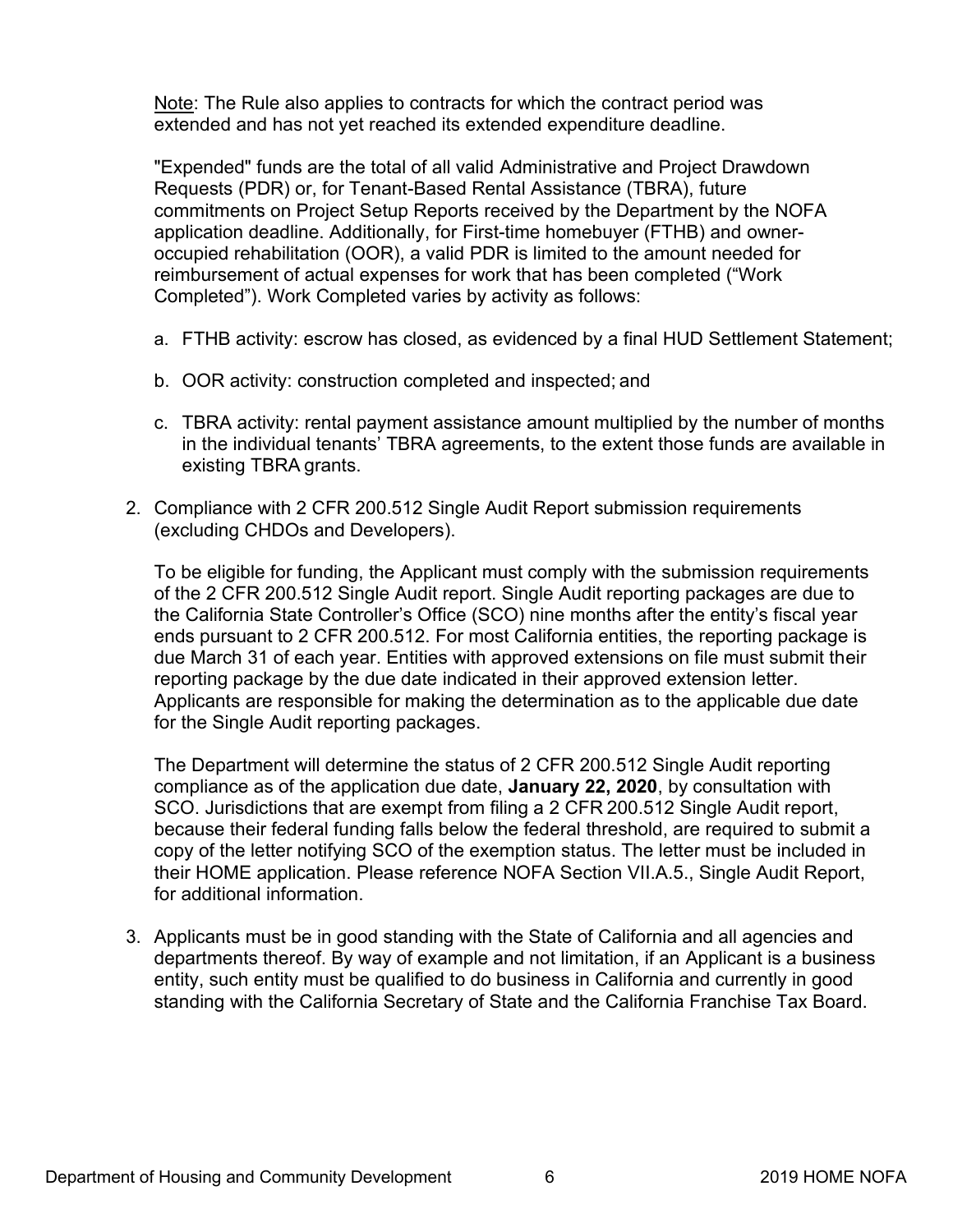# <span id="page-11-0"></span>**B. Eligible activities**

The state HOME program will fund only the following types of projects and programs. Rental and homebuyer projects with multiple sites must have common ownership and financing.

# **1. Rental projects**

- Rental new construction project Funds provided to develop a specific multifamily project on a specific site by a specific Developer. Rental new construction projects may be with or without acquisition; or
- Rental rehabilitation project Funds provided to rehabilitate a specific rental project with or without property acquisition.

Per Section 92.205(a) of the federal HOME regulations, "acquisition" is considered a transfer of real property between unaffiliated third parties. Therefore, a "rehabilitation with acquisition project" is eligible only if there will be an acquisition of real property. A title or vesting change of current ownership is not acquisition of property, whether or not monies were exchanged.

Applicants requesting project funding for a rental project consisting of multiple sites must be in compliance with UMR Section 8303(b).

Note: Projects for acquisition only are not eligible for funding.

# **2. FTHB projects**

- a. Construction financing must include the following:
	- new construction or acquisition/rehabilitation/ conversion to develop homes on specific site(s).
	- 100 percent of the HOME investment rolls over to permanent financing to provide mortgage assistance to eligible First-time homebuyers when the units are sold to eligible homebuyers.
- b) Homebuyer mortgage assistance only (no HOME construction financing) in a project that is being constructed or acquired and rehabilitated with other funds to eligible First-time homebuyers.

# **3. Program activities**

Eligible HOME program activities are as follows:

- a. FTHB program
	- Acquisition-only down payment assistance Funds awarded only to a HOMEeligible city or county to provide loans to homebuyers for acquisition of a modest dwelling that the homebuyer selects from the open market. CHDOs are ineligible for this activity.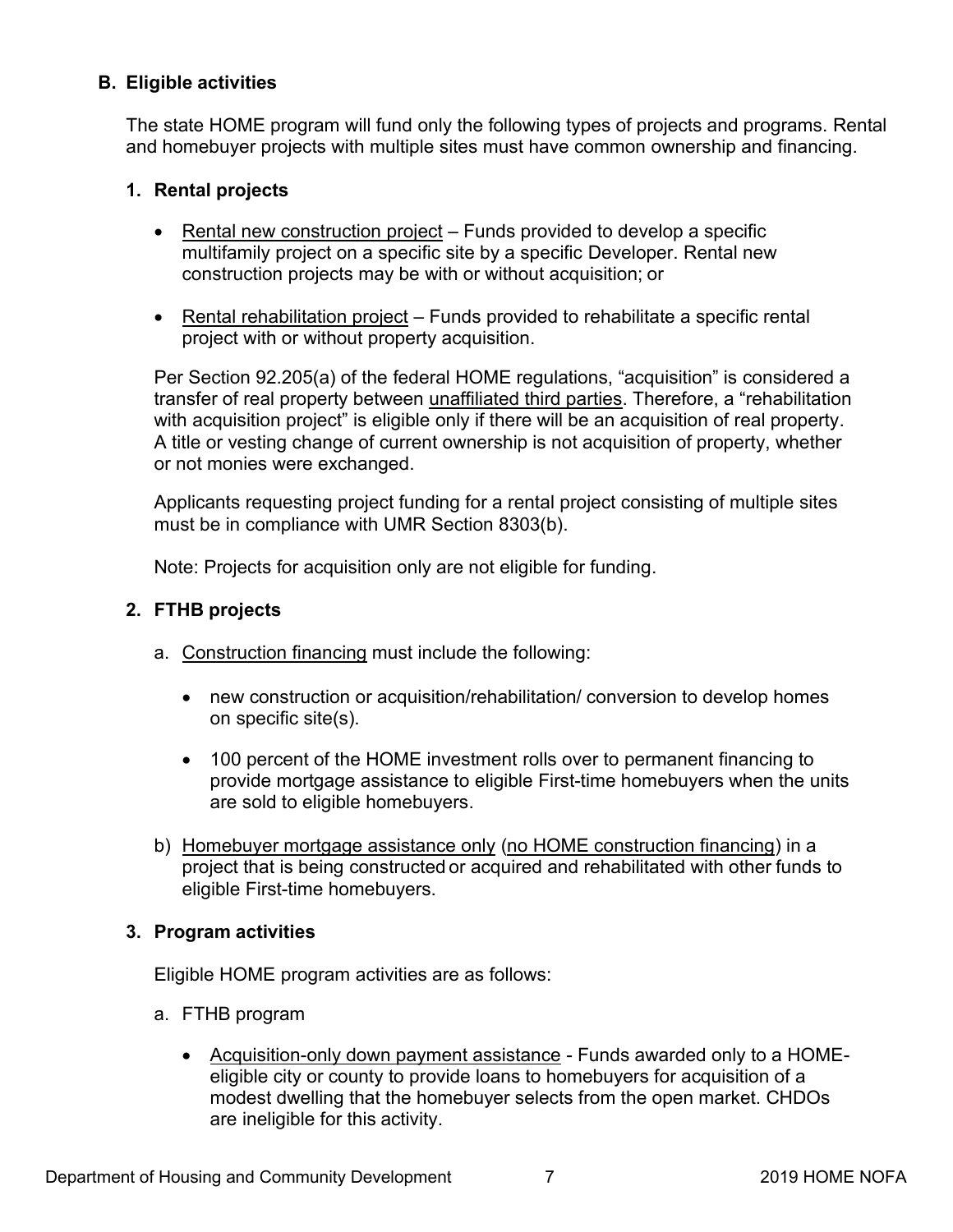- Acquisition with rehabilitation Funds provided to a HOME-eligible city, county, or CHDO to perform acquisition with rehabilitation activities. To be considered a CHDO-eligible activity, the CHDO must assume the role of Developer and own the property, completing the rehabilitation of the unit prior to selling the home to an eligible homebuyer.
- Infill new construction Funds provided to a city, county, or CHDO to provide assistance for the new construction of dwellings on scattered sites, with no more than four dwellings per vacant site. Pursuant to federal National Environmental Policy Act (NEPA) requirements, an environmental assessment (EA) will be required if more than four units, regardless of the funding source, are developed within 2,000 feet of one another. To be considered a CHDO-eligible activity, the CHDO must assume the role of Developer, own the property during construction, and sell the home to an eligible homebuyer within nine months of completion. All dwellings must be situated on land held in fee simple, leasehold, or another manner approved in writing by the Department, and be affixed to a permanent foundation.

Pursuant to state HOME regulations, Section 8207, the FTHB primary mortgage loan must be fully amortized and have a fixed interest rate that does not exceed the current market-rate, as recognized by the 90-day "posted yield" for 30-year fixed rate loans, established by Fannie Mae. Rates are available at [Fannie Mae.](https://www.fanniemae.com/singlefamily/historical-daily-required-net-yields) Please reference NOFA Section II.J. for FTHB primary loan term requirements.

For projects with costs that exceed 100 percent of the appraised value, this activity is only eligible if the application clearly documents the availability of grant funds or building sites currently owned by the Applicant or Developer. For example, if the project includes a development grant as a funding source, then the Applicant shall provide a commitment letter from the funding source in form and content acceptable to the Department in its sole discretion.

b. Owner-occupied rehabilitation (OOR) program

Funds to a HOME-eligible city or county to assist owners whose primary residence is in need of repairs, improvements, or reconstruction necessary to meet federal, state, or local building codes, and for correction of any health and safety deficiencies.

"Reconstruction" means the rebuilding, on the same residential lot. This includes homes destroyed by natural causes. HOME funds must be committed within 12 months of the date of destruction.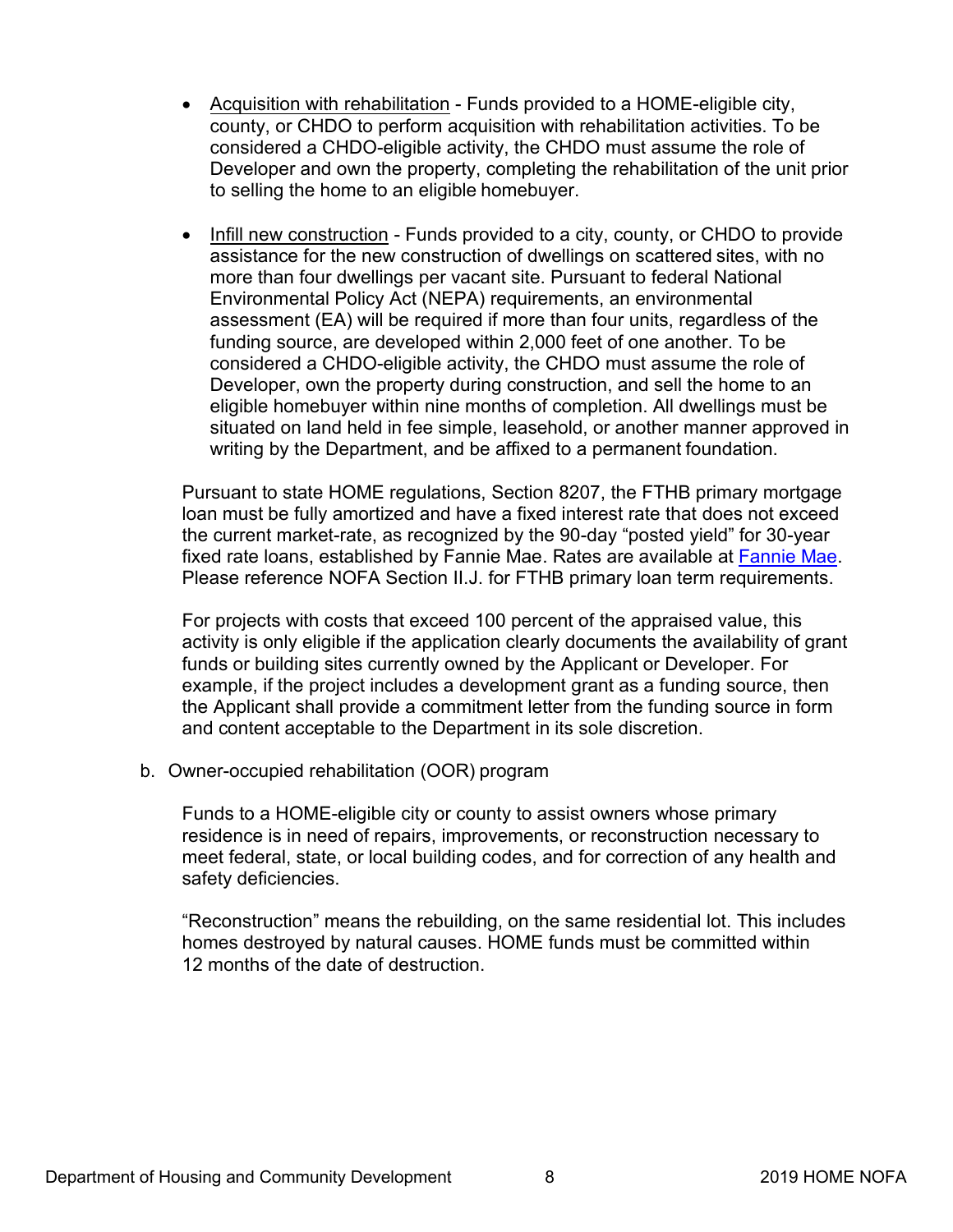<span id="page-13-0"></span>c. Tenant-based rental assistance (TBRA) program

Funds provided to a HOME-eligible city or county to administer a program to provide rent subsidies and/or security deposits to eligible households. The minimum term of rental assistance to an eligible household is six months; however, the tenant must be initially offered a one-year lease. The assisted tenant may accept a term of less than one year (minimum six months) after being offered a one-year lease. TBRA funds may be used to assist tenants to reside in any HOMEeligible jurisdiction within the county where the TBRA funds were awarded.

For example, TBRA funds awarded to the City of Winters can also be used for units located in Woodland, West Sacramento, or the unincorporated areas of Yolo County, since all of these jurisdictions are state HOME-eligible within Yolo County, but may not be used in Davis, which is not state HOME-eligible.

# **Ineligible use of funds includes, but is not limited to, the following**:

At HUD's discretion, funds used to refinance mortgage loans are not allowed and are considered ineligible use of HOME funds, in accordance with [2013 HOME Final Rule,](https://www.hudexchange.info/programs/home/home-final-rule/) Section 92.206(b).

Pursuant to federal HOME regulations section 92.206(a)(4), HOME funds cannot pay for the costs associated to construct or rehabilitate laundry and/or other community facilities located in separate buildings containing no residential units, unless the facilities exclusively serve the residents and their guests. In other words, the space cannot be available for use by the general public.

Pursuant to federal HOME regulations section 92.214, HOME funds cannot be used for the initial deposits to the operating and replacement reserve required by state UMR sections 8308 and 8309. Therefore, in a project where HOME is the only source of financing, or if other lenders/equity partners will not pay for these costs, the Developer must pay them.

Only eligible activities will be scored and ranked. If an application contains two activities, one of which is an ineligible activity, then the eligible activity will be scored.

For further ineligible uses of HOME funds, refer to [2013 HOME Final Rule.](https://www.hudexchange.info/programs/home/home-final-rule/)

# **C. Activity combinations and limits**

State Recipients and CHDOs may apply for two activities as follows:

- 1. One rental project and one FTHB project
- 2. One rental project, and any combination of eligible program activities
- 3. One FTHB project and any combination of eligible program activities, except for a FTHB program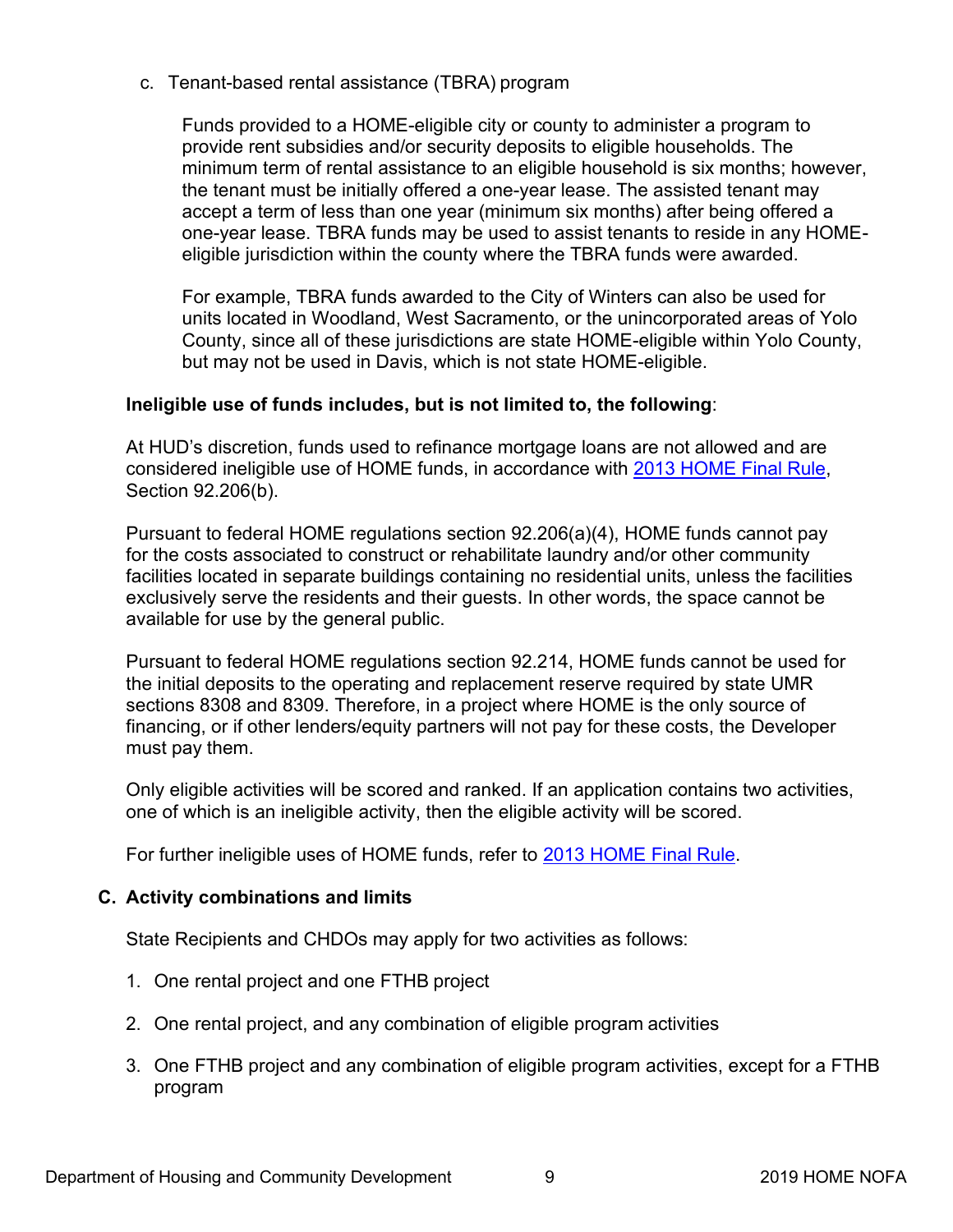<span id="page-14-0"></span>A separate set of application forms must be submitted for each project and program activity. Projects are rated and ranked separately.

Developers not applying through a State Recipient may submit only one application pursuant to this NOFA. An application may consist of one activity as follows:

- One Rental rehabilitation with or without an acquisition project
- One Rental new construction project
- One FTHB project

# **D. Allocation of funding**

Funding made available by this NOFA will be allocated in accordance with the state HOME regulation cited below:

| Table 2 - Allocation of Funding                                                                                                                                    |  |  |
|--------------------------------------------------------------------------------------------------------------------------------------------------------------------|--|--|
| Section $8212.1(a)$                                                                                                                                                |  |  |
| 40 percent for program activities<br>$\bullet$                                                                                                                     |  |  |
| 55 percent for rental projects                                                                                                                                     |  |  |
| 5 percent for FTHB projects<br>$\bullet$                                                                                                                           |  |  |
| Sections 8212.1 and 8213                                                                                                                                           |  |  |
| • A minimum of 15 percent will be reserved for Department-certified<br>CHDO <sub>s.</sub>                                                                          |  |  |
| The top ranked project to be developed on Native American<br>$\bullet$<br>Lands that passes threshold and HOME program requirements<br>will be awarded HOME funds. |  |  |
| A minimum of 50 percent will be reserved for Rural areas as<br>$\bullet$<br>defined in Section 50199.21 of the California Health & Safety<br>Code.                 |  |  |

State HOME regulations, section 8213(d) specifies that, in the event there are insufficient monies to fund an Applicant's entire program, the Applicant may be offered a lower amount of funding. The lower amount of funding may only be offered if the funding is sufficient to complete a portion of the application activities, which, if evaluated separately, would have been awarded. If the amount of funding available is insufficient, the available funds may be allocated to feasible applications in other allocations.

The Over-the-Counter (OTC) HOME funding is available only if the amount requested by all Applicants is lower than historic levels, as determined by the Department. The Department will notify all parties through a "HCD ListServ" announcement if there will be OTC HOME funding.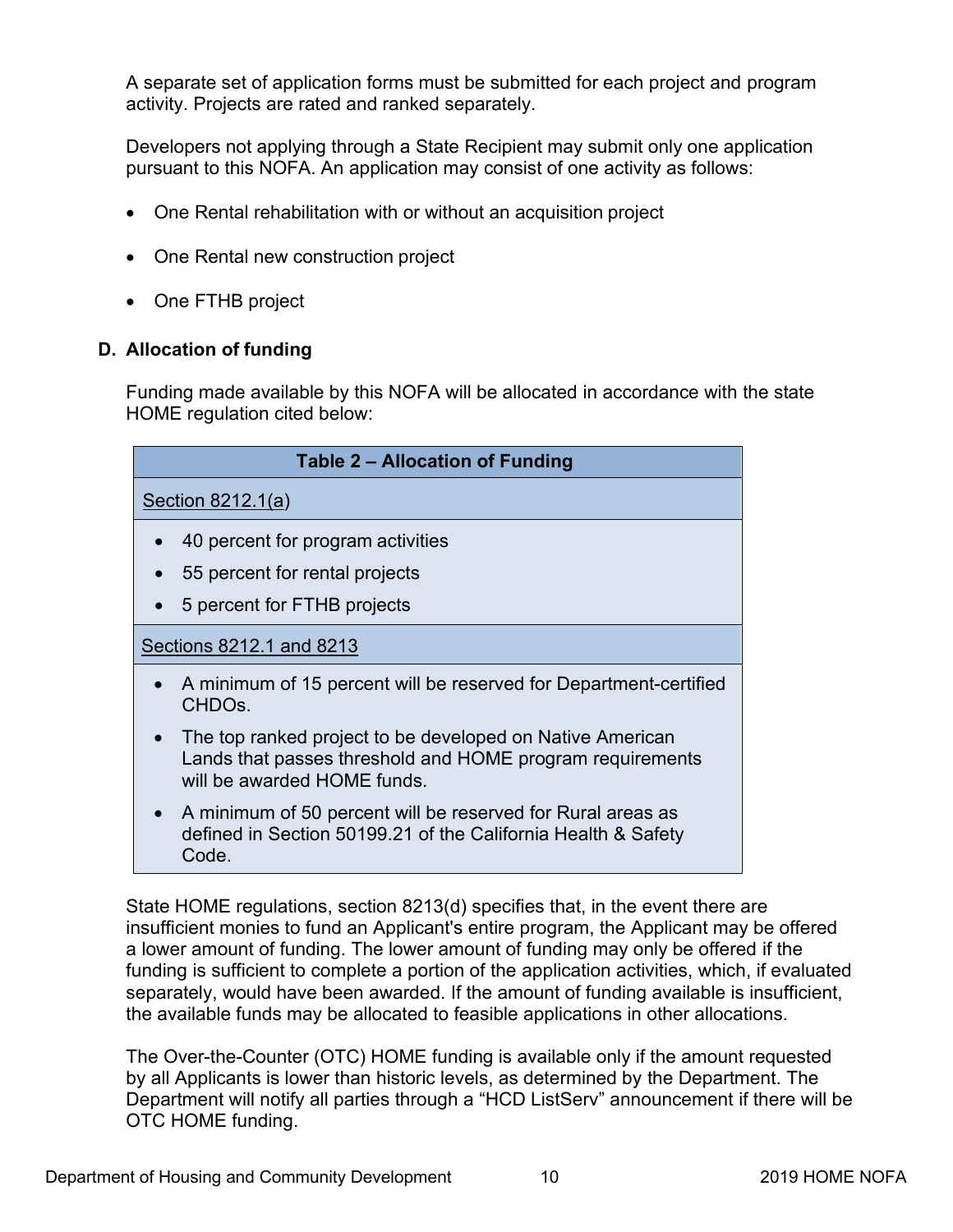# <span id="page-15-0"></span>**E. Activity funding amounts and limits**

The loan limits stated below do not include funds for administration, CHDO operations, or activity delivery. Limits apply to the combined amount of funds requested through this NOFA and HOME program Income. Nine percent (9 percent) tax credit projects are not eligible for HOME grant funds except for projects on Native American Lands.

For example, a State Recipient may request \$5.1 million for a 4 percent tax credit project (i.e., a \$5 million loan, and \$50,000 for administration, and \$50,000 for activity delivery).

For administration/CHDO operation funds and activity delivery amounts, see NOFA Sections II.H. and II.I.

#### Rental new construction project loan limits: \$5 million

- 1. Prior to the issuance of the Award letter, the Department will evaluate the financial feasibility of each project and may, as necessary for project feasibility, or to prevent over-subsidizing a project per the UMRs, decrease the HOME loan amount. This also applies to Rental rehabilitation with or without acquisition projects.
- 2. Deep affordability targeting: Rental new construction projects requesting funds for deep affordability targeting, serving Special Needs and/or homeless populations, or in an area of opportunity, can request up to \$1 million in addition to the maximum application amount for their activity shown above. If serving Special Needs or Homeless populations, the project must include supportive services pursuant to Housing First requirements (Welfare and Institutions Code section 8255).

#### Rental rehabilitation with or without acquisition loan limits

- 1. \$2 million, except where the project meets the requirements of either 2(a) or 2(b), below; and
- 2. \$5 million, if the project meets either of the following requirements:
	- a. 80 percent of all units in the project will be restricted to tenants with household incomes at or below 50 percent of AMI at initial occupancy after rehabilitation, with rents restricted to no more than the HOME low-rent level pursuant to 24 CFR 92.252(b); or
	- b. 80 percent of all units in the project will have project-based rental assistance and the rental assistance contract is renewable.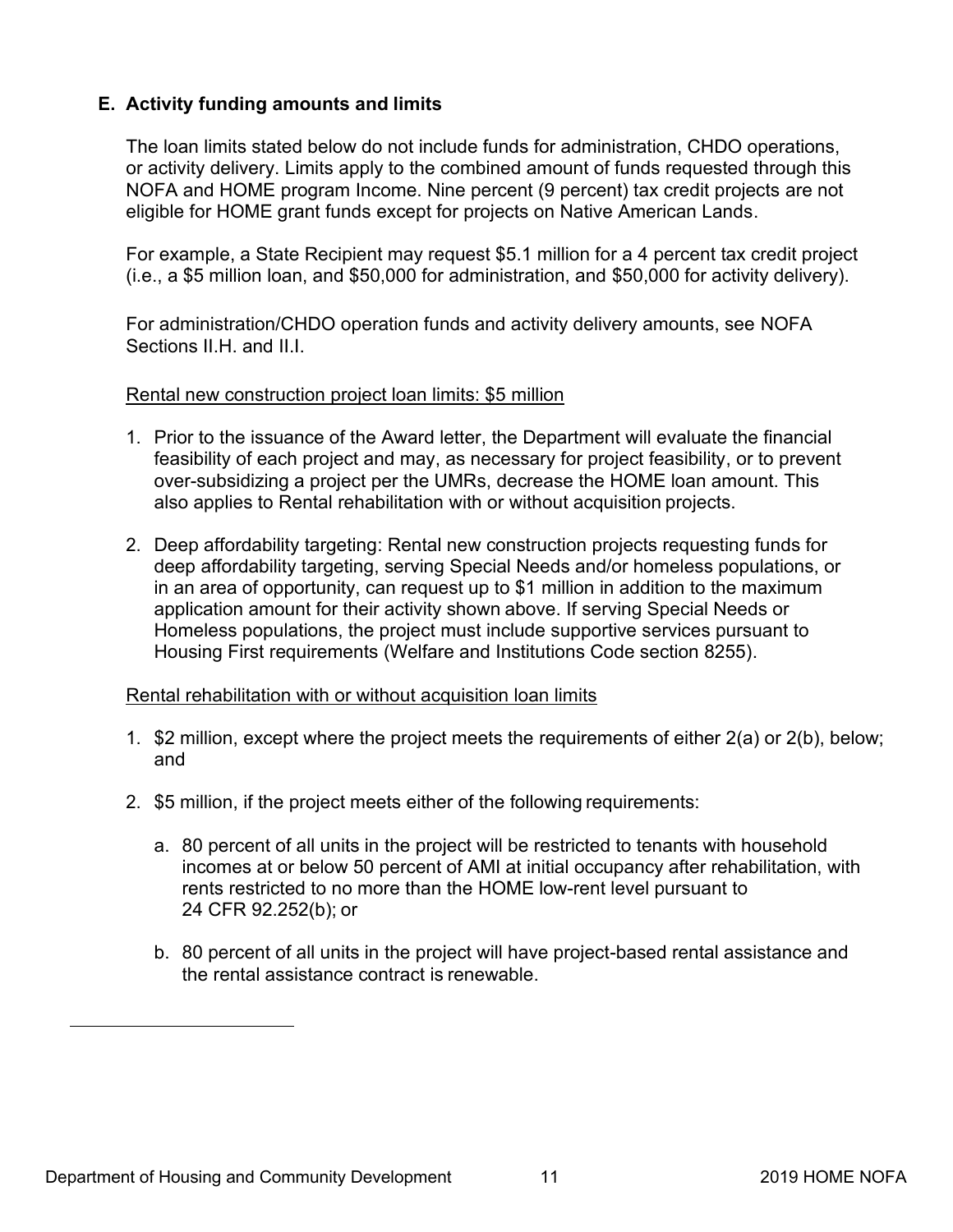# Homebuyer project loan limits

- 1. Up to \$80,000 per unit for up to a maximum of the lesser of \$2 million or 5 percent of the total amount awarded pursuant to this NOFA.
- 2. This per-unit amount is only for the purpose of calculating the maximum amount to be requested. The federal per-unit subsidy and Maximum Purchase Price/After-Rehabilitation Value Limits still apply. All loan amounts will be verified by a subsidy layering analysis, and loan amounts will be reduced if the amount requested exceeds what is needed.

Note: Using HOME homebuyer project funds, HOME homebuyer program funds, and/or any HOME program income ("PI") in the same homebuyer project, such as a subdivision, is not permitted except in limited circumstances and at the sole discretion of the Department.

# Minimum and maximum amount of funds per project

1. The minimum amount of HOME funds that must be invested in a rental or homeownership housing project is \$1,000 for each HOME-assisted unit in the project. This requirement does not apply to TBRA funding.

For example, a project with 30 units, of which 15 are HOME assisted, requires a minimum HOME investment of \$15,000.

- 2. The maximum amount of HOME funds invested in a project, including activity delivery costs, shall not exceed the lower of:
	- a) Per-unit subsidy limits, established by HUD (updated annually), under 24 CFR 92.250; or
	- b) The development cost of HOME-assisted units compared to all units in the project and the size of the HOME units compared to all other units in the project, pursuant to 24 CFR 92.205(d)(1); and
- 3. The maximum amount of HOME funds invested in a project (when combined with other financing and assistance), must accomplish the following:
	- a) Enable the project as proposed to be developed and to operate in compliance with all HOME requirements, including the subsidy-layering requirement at 24 CFR 92.250. For more information, see [HUD's CPD Notice 98-1.](https://www.hudexchange.info/programs/home/home-cpd-notices/#1998)
	- b) For rental projects of five or more units, achieve a debt-service coverage ratio in accordance with UMR section 8310.

The current income and rent limits must be used in these calculations. They are located on the Department's website at: [http://www.hcd.ca.gov/grants](http://www.hcd.ca.gov/grants-funding/income-limits/state-and-federal-income-limits.shtml)funding/income-limits/state-and-federal-income-limits.shtml.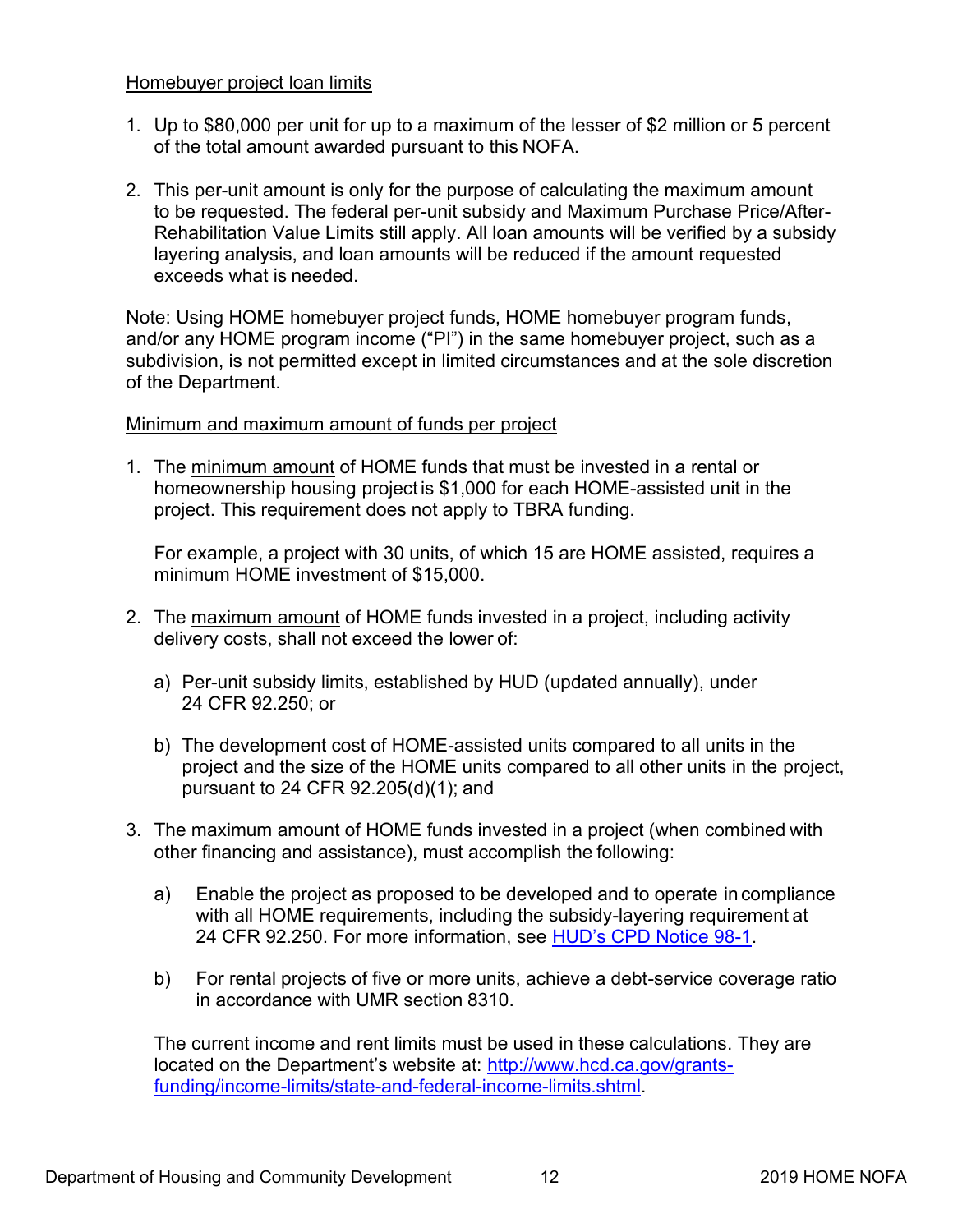The current HUD per-unit subsidy limits are located on the Department website at: [http://www.hcd.ca.gov/grants-funding/income-limits/state-and-federal-income-](http://www.hcd.ca.gov/grants-funding/income-limits/state-and-federal-income-limits.shtml) limits.shtml.

FTHB and OOR activities are subject to the maximum purchase price/after rehabilitation value limits. The current limits can be found at [http://www.hcd.ca.gov/grants](http://www.hcd.ca.gov/grants-funding/income-limits/state-and-federal-income-limits.shtml)funding/income-limits/state-and-federal-income- limits.shtml.

Pursuant to federal regulations, a project may receive only one HOME fund award. This prohibits the combination of awards from a State Recipient, and a Developer, or CHDO on the same project, and also prevents the combination of awards from more than one HOME NOFA on the same project.

Pursuant to 24 CFR 92.250, before committing funds to a project, the Department must evaluate the project in accordance with the UMRs and will not invest any HOME funds, in combination with other governmental assistance, than is necessary to provide affordable housing. HOME projects may not receive more subsidy than what is required to make them financially feasible.

# Program activity funding limits

Maximum: \$1 million. Minimum: \$300,000. Applies to HOME-eligible Applicants for all program activities (including administration and activity delivery costs) subject to the following chart:

| Table 3 - HOME Expenditure Rate* Achieved |                                                                                          |  |
|-------------------------------------------|------------------------------------------------------------------------------------------|--|
| <b>Maximum Application</b><br>Amount      | Expenditure Rate for Applicant's 2014 - 2016<br><b>HOME Program Activities Contracts</b> |  |
| \$1,000,000                               | 60 percent or more                                                                       |  |
| 700,000                                   | $55 - 59.99$ percent                                                                     |  |
| 500,000                                   | $50 - 54.99*$ percent                                                                    |  |

- \* See "Expended Funds" definition in this NOFA's Section II.A.
- \*\* Applicants that do not have open HOME program activities contracts past the expenditure deadline as of the NOFA application due date may apply for up to \$500,000.

Successful Applicants (awardees) will be evaluated periodically to determine if their rate of expenditure is reasonable. The Department may disencumber all or a portion of the grant if there is an unreasonably low rate of expenditure, as determined by the Department in its sole discretion.

# Program Income

Federal HOME regulations require that all PI funds on hand must be maintained in an interest-bearing account. Interest earned on PI funds is also considered PI. 24 CFR §92.503, revised in December 2016, changes the manner in which PI and other funds in the local HOME account are treated. In order to avoid uncommitting appropriated grant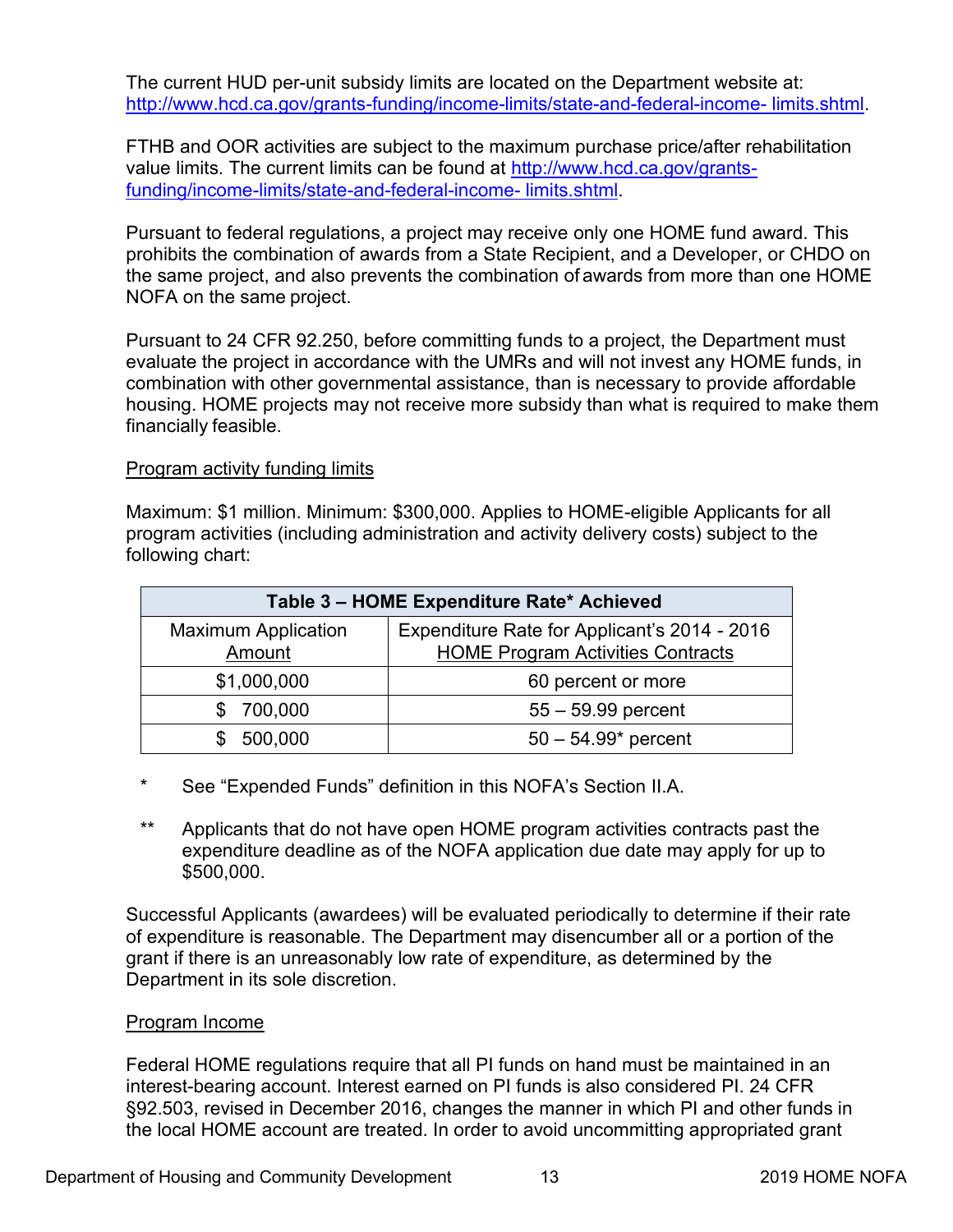<span id="page-18-0"></span>funds from a specific project, each time PI is disbursed for that project, HOME PI (repayments and recaptured funds) may be accumulated throughout the reporting period (fiscal year).

The PI received, as well as any anticipated to be received in the next program year, must be reported to the Department in order to comply with HUD reporting requirements. Additionally, the State Recipient must report how the funds will be used (name the activity and project or program, and the intended beneficiary type). All PI must be reported in the annual report to the Department. As of June 30, 2019, the deadline for committing PI (project specific) on hand is June 30, 2020.

# **F. Deep affordability targeting**

A total of approximately \$5 million in HOME funds are available as part of the rental project allocation to assist rental new construction projects to reduce or eliminate permanent conventional debt with mandatory debt service for the purpose of lowering rents on some or all of the project's units. Eligible Applicants may apply for up to an additional \$1 million in HOME funds for this purpose.

Eligible projects are rental new construction projects that do not have 9 percent tax credits and set a portion of the units' rents below 50 percent AMI for the entire regulatory term. Projects also must meet the periods of affordability specified in the following table.

| Table 4 – Period of Affordability |                                                              |  |
|-----------------------------------|--------------------------------------------------------------|--|
| <b>Number of Years</b>            | <b>Applicant Type</b>                                        |  |
| 55 years                          | Cities, Counties, Developers, and<br><b>CHDO<sub>s</sub></b> |  |
| 50 years                          | Developments on Native American<br>Lands                     |  |

Applicants for deep affordability targeting funds must submit two sets of application documents as set forth in the Deep Affordability Targeting Documentation Checklist of the HOME Supplement to the Universal Application. This additional documentation must illustrate any differences in proposed project rent levels, financing commitments, and other financials when funded at the deep affordability targeting funding level versus the regular maximum HOME funding level. The additional documentation must also include another "Financial Feasibility Self Evaluation" form. The Department expects to see a reduction in rents, debt service, operating reserve, and permanent conventional financing commitments as a result of the higher HOME loan amount. However, there must be no difference in total development cost under the regular HOME funding scenario versus the deep affordability targeting funding scenario. The total operating expenses may change based on the population served; however, the amount budgeted for Supportive Services Costs must be consistent with the UMR Section 8314(e). Any differences in total operating expenses and required replacement reserve deposits between the two scenarios must be explained in the application.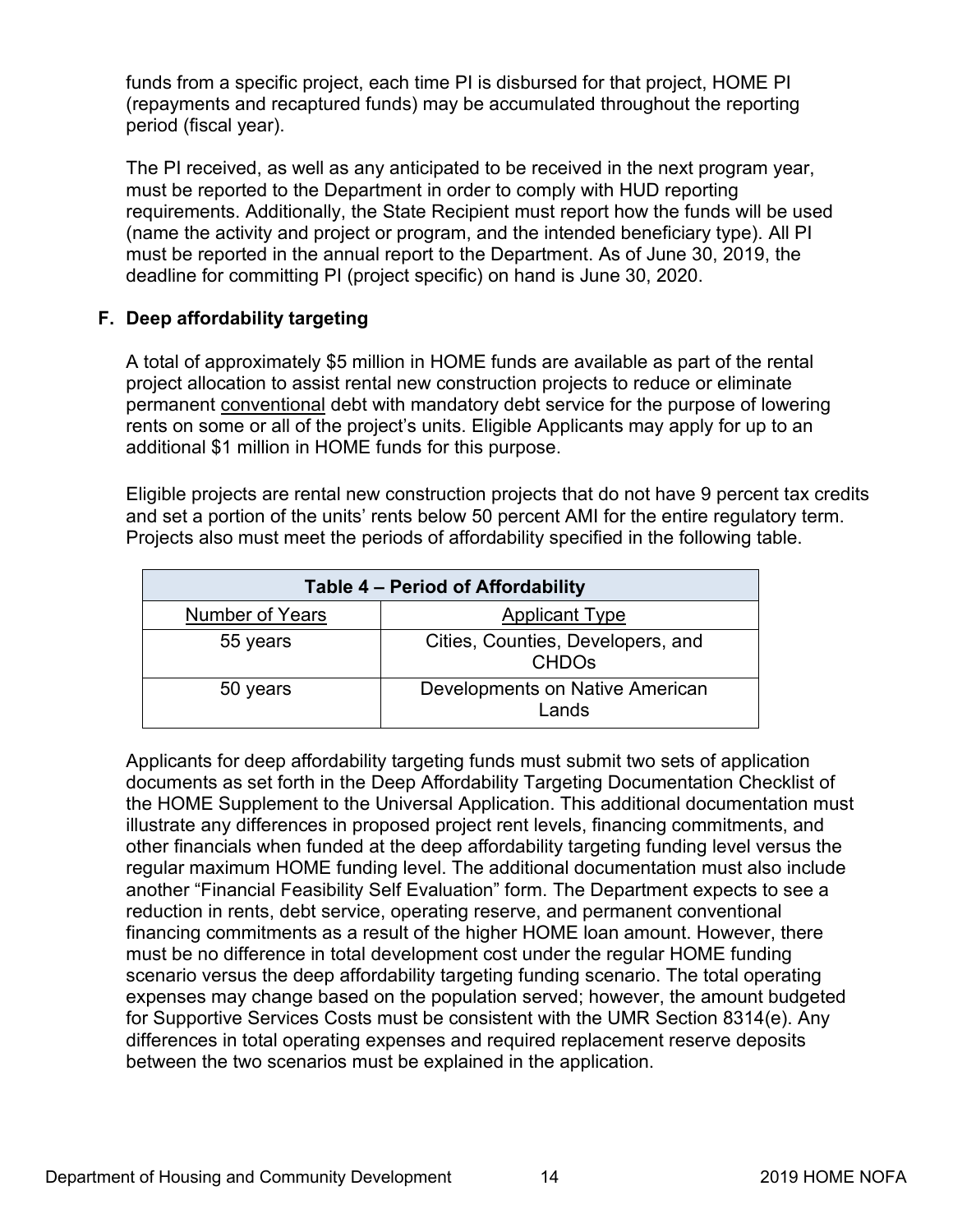<span id="page-19-0"></span>Although the project rent schedule may change with deep affordability targeting funds, the total number of units and the size of units in the project may not change. In putting together the unit mix under both scenarios, among the HOME assisted units, no more than four different rent AMI levels shall be used for each bedroom size.

# Deep affordability targeting rating factors

The available funds will be allocated to projects that rank high enough to be funded through the normal rating and ranking process and based on the following deep affordability targeting rating factors, as long as Article XXXIV of the California Constitution is complied with:

- 1. The higher the percentage of HOME units restricted below 50 percent AMI, the more deep-affordability targeting points that will be awarded; and
- 2. The lower the average rent of HOME units expressed as a percentage of AMI, the more deep-affordability targeting points that will be awarded.

Fifty percent (50 percent) of deep affordability targeting HOME funds will be made available to projects in counties in which the HOME 50 percent AMI limit for a household of four is below \$33,150, based on the 2019 HUD HOME 50 percent median income limits. Fifty percent of the funds will be made available to projects in counties whose HOME 50 percent AMI limit for a household of four is \$33,150, or more. Unused funds in one group will be made available for the other group.

If a project does not score high enough on the deep affordability targeting factors to receive deep affordability targeting funds, it will be evaluated for overall HOME rating purposes using the rents that are proposed at the regular maximum HOME funding level.

For assistance on deep affordability targeting applications, submit questions to [HOMENOFA@hcd.ca.gov.](mailto:HOMENOFA@hcd.ca.gov)

# **G. Forms of assistance**

# 1. HOME loans

HOME assistance shall be in the form of loans to be repaid to local HOME accounts controlled by State Recipients, qualified CHDOs, or the state's HOME account, except for the uses of funds specifically defined under HOME grants. Loans provided to homebuyers must meet the requirements set forth in Section II.J of this NOFA.

# 2. HOME grants

HOME assistance must be provided in the form of a grant for relocation payments, lead-based paint hazard evaluation and reduction activities, and TBRA. HOME assistance may be provided in the form of a grant for rehabilitation activities performed under an OOR program if necessary to complete the project when the total of all project indebtedness equals or exceeds the projected after rehabilitation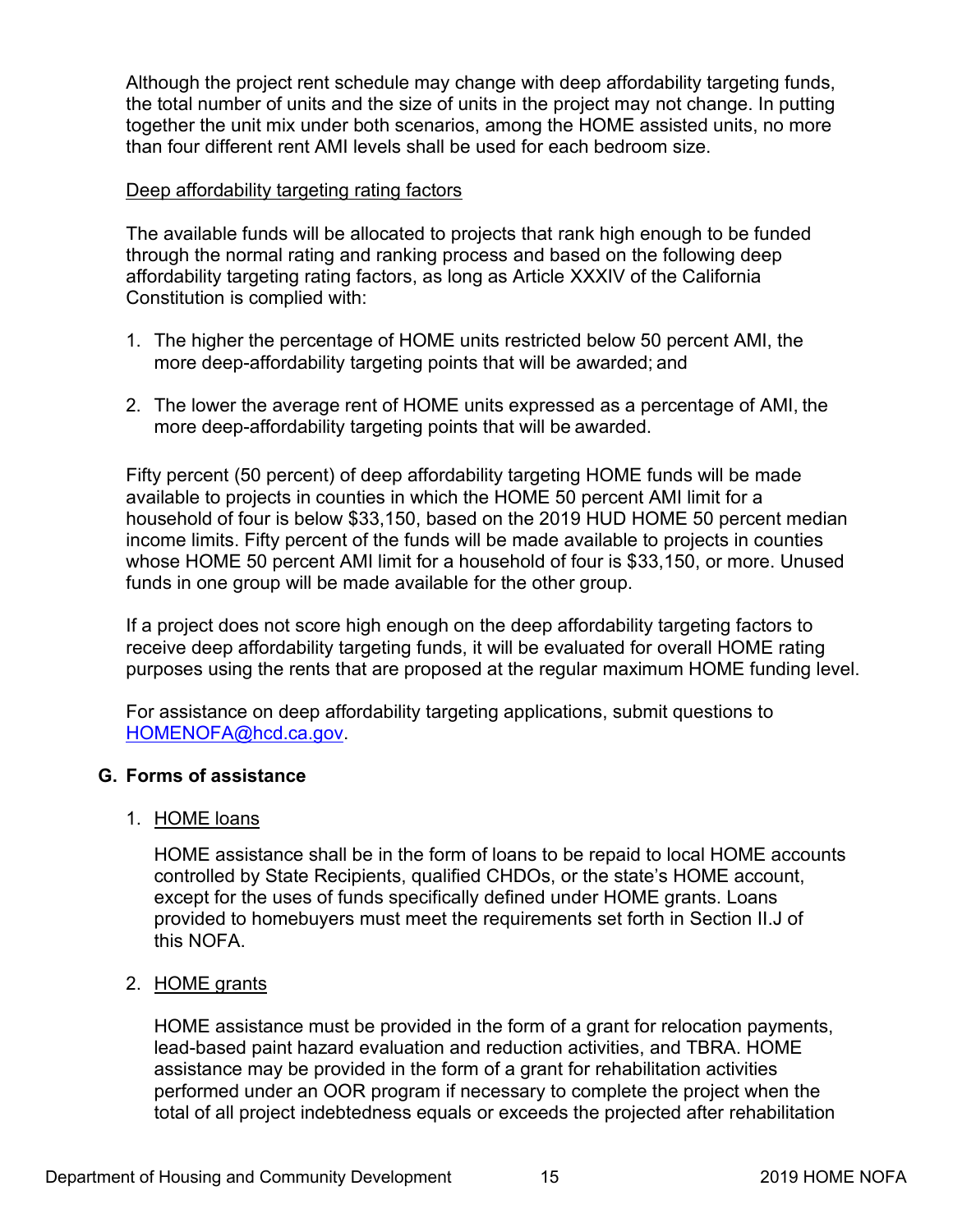<span id="page-20-0"></span>appraised value. The grant amount for OOR activities is limited to 25 percent of the applicable HUD per-unit subsidy limit for the project. This amount is in addition to any grant funds currently permitted for relocation, lead-based paint remediation, and activity delivery costs for the project.

HOME assistance may be used for activity delivery cost grants for State Recipients only. Activity delivery costs are further defined by the term "related soft costs" in the HOME Final Rule at 92.206(d), except that customary closing costs for home acquisition activities may be charged as either a loan or part of the 6.5 percent funding for activity delivery costs.

Note: Homebuyer education costs may be reimbursed only through activity delivery costs and cannot be passed on to the homebuyer.

IMPORTANT: All project-related soft costs associated with an OOR project must be included in the 24 percent funding maximum available for activity delivery costs.

HOME funds for activity delivery costs cannot be drawn down before HOME funds for activity costs are drawn down. If the activity is not completed, and a Project Completion Report for the full amount drawn down is not filed, all HOME funds for that project, including activity delivery costs, must be repaid to the Department.

For FTHB projects, special care should be taken in requesting HOME funds for activity delivery costs during the construction phase. If the entire amount of the construction loan should inadvertently not roll over into permanent loans, the proportional amount of activity delivery costs must be repaid to the Department. For more information on activity delivery costs, please reference NOFA Section II.I, Activity delivery funds.

Project related expenses for NEPA environmental review, and architectural and engineering and other professional services incurred within the 24 months prior to the commitment of funds, may be reimbursed at the sole discretion of the Department after execution of the state's Standard Agreement. On a case-by-case basis, the Department may, in writing and in its sole discretion, permit reimbursement for other expenses incurred after the date of the Award letter, and prior to the effective date of the Standard Agreement, upon the written request of the Applicant.

# **H. Administrative and CHDO operation funds**

The following limits apply to the amount of administrative and CHDO operations funding that Applicants may receive. Developers, including NAEs, of a project shall not act as an Administrative subcontractor for the same HOME funded project activity and are not eligible for project administrative costs.

# **Projects**

1. City and county Applicants receiving up to \$1 million: up to \$25,000 for administrative funds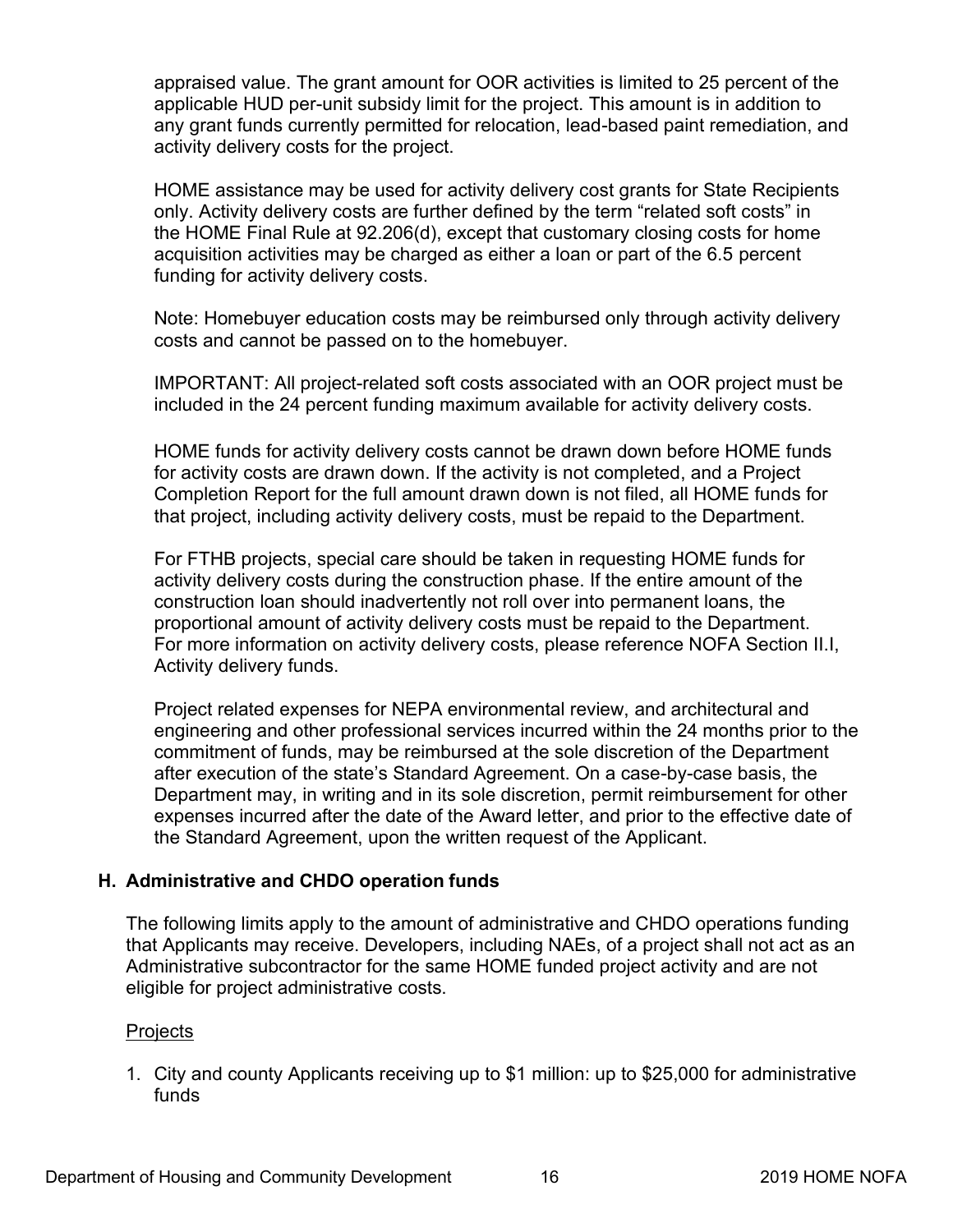- <span id="page-21-0"></span>2. CHDO Applicants receiving up to \$1 million: up to \$75,000 for CHDO operations funds
- 3. City and county Applicants receiving \$1 million or more: up to \$50,000 for administrative funds
- 4. CHDO Applicants receiving \$1 million or more: up to \$100,000 for CHDO operations funds

#### Program activities

All program activities Applicants may request up to 2.5 percent of the total application amount for administrative funds (for State Recipient Applicants) or CHDO operations (for CHDO Applicants).

# **I. Activity delivery funds**

#### **Projects**

State Recipient rental and homebuyer projects may receive up to \$50,000 of the contract amount (loan and grant funds) for activity delivery costs (activity delivery funds). Activity delivery funds are grants and not part of the project loan amount. Activity delivery funds may be used at the State Recipient's discretion to fund the activity, activity delivery costs, or any combination of the two.

For a description of the types of expenses which may be charged to activity delivery, see 24 CFR 92.206(d)(6) and 92.206(f)(2). Activity delivery, administration, and CHDO operations funds should not be included in the development budget since the development budget must reflect HOME loan amounts only, not HOME grant funds. Developers, including NAEs, shall not act as an administrative subcontractor for the same HOME funded project activity and are not eligible for project activity delivery costs.

# **Programs**

Except for TBRA activities, state Standard Agreements (contracts) will automatically allow the use of up to the maximum amount of activity delivery funds for each specific activity. At the time of set-up (i.e., when the HOME recipient is ready to begin drawing activity funds) an activity delivery funds request may be made for actual expenses:

- 1. Up to 24 percent of the HOME loan/grant amount for OOR and for the rehabilitation component of acquisition with rehabilitation. Activity delivery costs for rehabilitation projects may exceed the 24 percent limit, if documentation of actual eligible costs is provided to the Department with the project set-up. Documentation must be of actual eligible costs; consultant billings, without documentation of underlying actual costs, are not adequate.
- 2. Up to 6.5 percent of the total acquisition cost for FTHB activities involving acquisition with rehabilitation.
- 3. Up to 5 percent of the HOME TBRA payment for unit inspection and income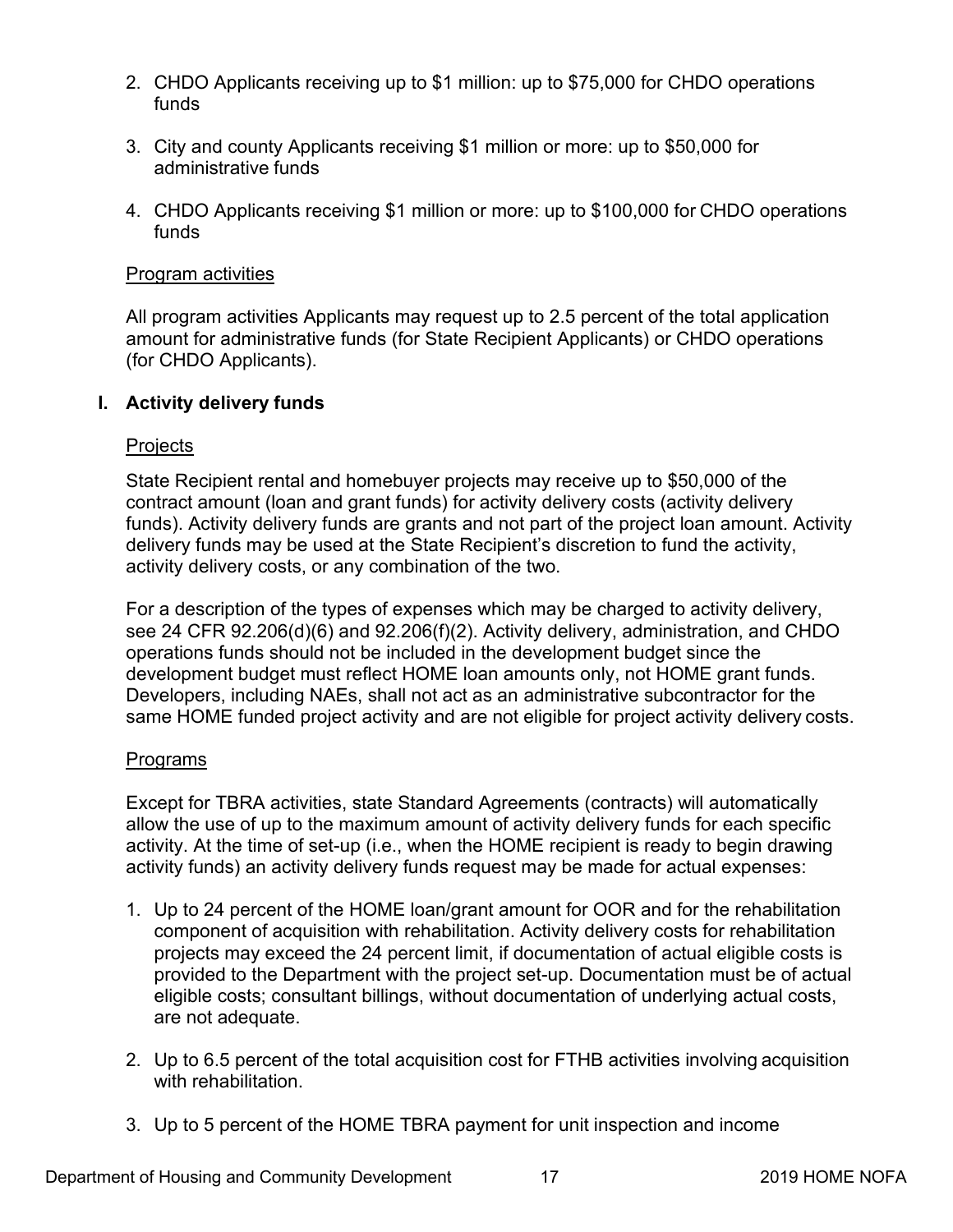<span id="page-22-0"></span>determination activities.

4. Up to 6.5 percent of the HOME amount for all other activities.

# **J. First-time homebuyer loan terms**

# Primary loan term requirements applicable to the State Recipient, Developer, and CHDO FTHB loans

Pursuant to the state HOME regulations, FTHBs shall be required to obtain financing from primary lenders in addition to HOME financing. Loans from primary lenders must comply with the following requirements:

- 1. A minimum loan term of 30 years, with full amortization; and
- 2. No temporary interest rate buy-downs; loans must have a fixed interest rate that does not exceed the current market rate as established by the 90-day "posted yield" for 30-year fixed rate loans by Fannie Mae at [https://www.fanniemae.com/singlefamily/ historical-daily-required-net-yields](https://www.fanniemae.com/singlefamily/historical-daily-required-net-yields), plus 100 basis points. This means that loans that have an "interest-only" period are not eligible, even if they convert to a fully amortized loan at some point in the loan term.

#### Additional State Recipient HOME loan terms

The amount of the HOME loan is limited to the minimum amount necessary to ensure good quality, affordable, and financially viable housing for the duration of the affordability period, as determined by a subsidy layering analysis and underwriting of the project financing.

Note: To maximize limited HOME resources, the amount of the HOME loan may not exceed the amount of the primary mortgage.

Pursuant to state HOME regulations Section 8205(c)(1)(C)(i), loans made by State Recipients assisting FTHBs and homeowners, whose homes are being rehabilitated, shall bear simple interest rates ranging from 0 to 3 percent per annum. Interest and principal payments shall be deferred for the term of the loan. The State Recipient may forgive some or all the accrued interest; however, principal cannot be forgiven.

# Additional CHDO HOME loan terms

Except as otherwise provided by the state HOME regulations Section 8206.1(c) regarding CHDO qualification to retain loan repayments, the Department shall be the beneficiary on all HOME promissory notes, deeds of trust, and HOME deed restriction documents.

Pursuant to state HOME regulations Section 8205(c)(1)(A)(ii), loans to FTHBs financed from the CHDO Set-aside shall bear a simple interest rate of 3 percent per annum, computed from the date the Deed of Trust is recorded on the property. Interest and principal payments shall be deferred for the term of the loan.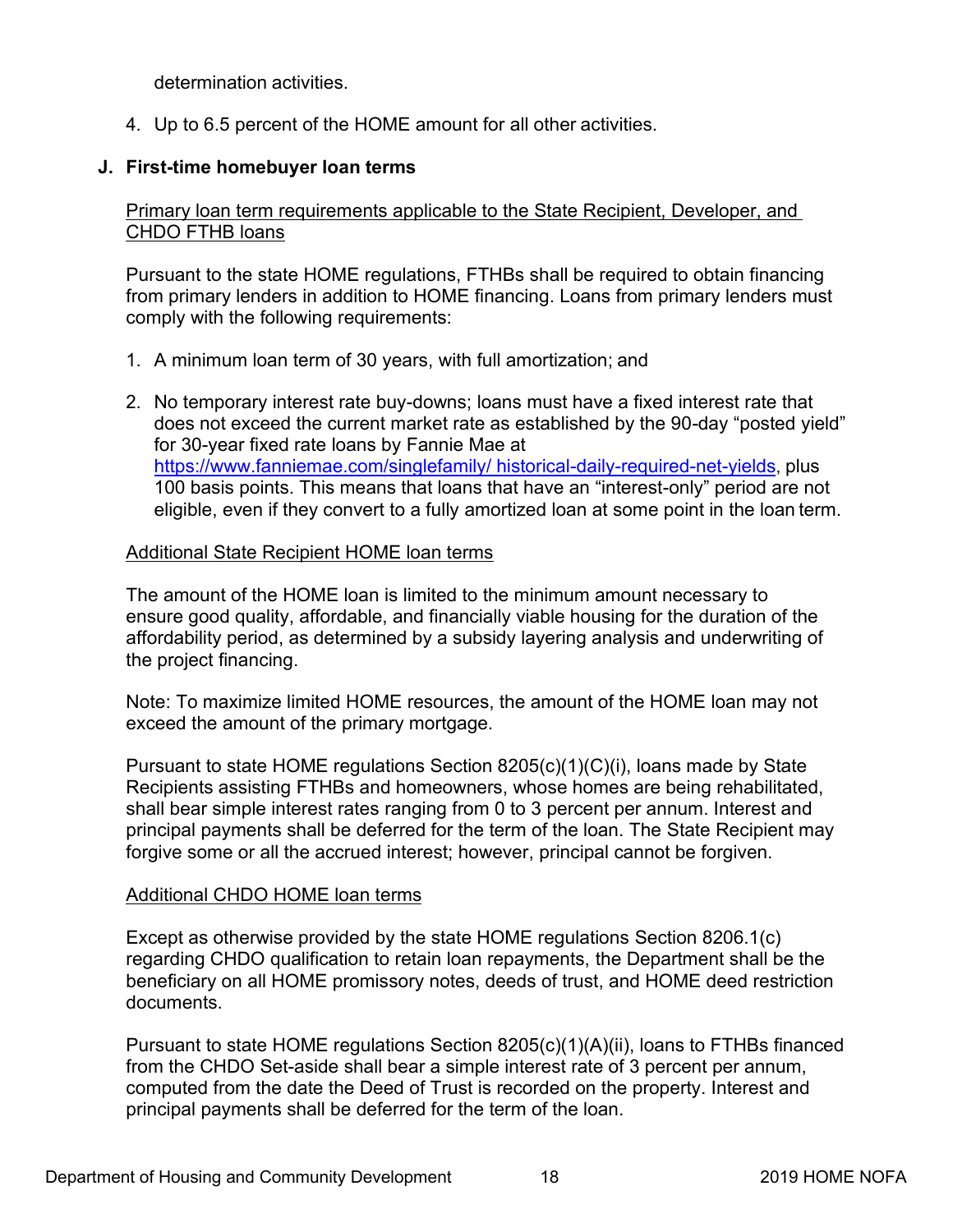<span id="page-23-0"></span>Commencing on the 11th anniversary of the recordation date, an amount equal to 10 percent of the accrued interest shall be forgiven each year, so that on the anniversary of the recordation date, all interest will have been forgiven if the borrower is in compliance with all requirements set forth in the Department loan documents.

# **K. Underwriting standards for HOME program activities**

When a CHDO is undertaking a HOME infill new construction or FTHB acquisition with rehabilitation program, an underwriting analysis must include reasonableness of profit or return to the Developer (CHDO), project cost reasonableness, market analysis, experience and financial capacity of the CHDO, and whether firm financial commitments are in place to fully fund the project.

State Recipients undertaking an infill new construction program must also comply with the above requirements.

FTHB acquisition-only projects are exempt from the market and Developer capacity analysis, however, the Applicant must demonstrate cost reasonableness and that all financial commitments are in place.

Both OOR and TBRA programs are exempt from this underwriting requirement as long as the HOME assistance is provided in the form of deferred payment loans and grants.

# **L. Property standards for HOME program activities**

The HOME recipient must ensure that all HOME-assisted housing units meet the property standards in 24 CFR 92.251. All HOME-assisted rental housing must be maintained in compliance with 24 CFR 92.251 for the duration of the affordability period.

The HOME recipient shall ensure that, upon project completion, housing rehabilitated with HOME funds meets all applicable local rehabilitation standards or another rehabilitation standard that meets the requirements of 24 CFR 92.251. The HOME recipient shall ensure that the written scope of work provides sufficient detail to establish the basis for a uniform inspection of the assisted housing to determine compliance with the requirements of this section of the NOFA.

The HOME recipient shall review and approve all written cost estimates after determining that costs are reasonable. The HOME recipient shall conduct an initial property inspection to identify deficiencies that must be addressed, as well as the progress and final inspections to determine that work was done in accordance with work write-ups.

The HOME recipient must ensure that existing housing that will be acquired for homeownership is decent, safe, sanitary, and in good repair. At a minimum, such housing must meet all applicable state and local housing quality standards and code requirements, and contain no deficiencies, as set forth by HUD, based on applicable Uniform Physical Condition Standards at 24 CFR 5.705.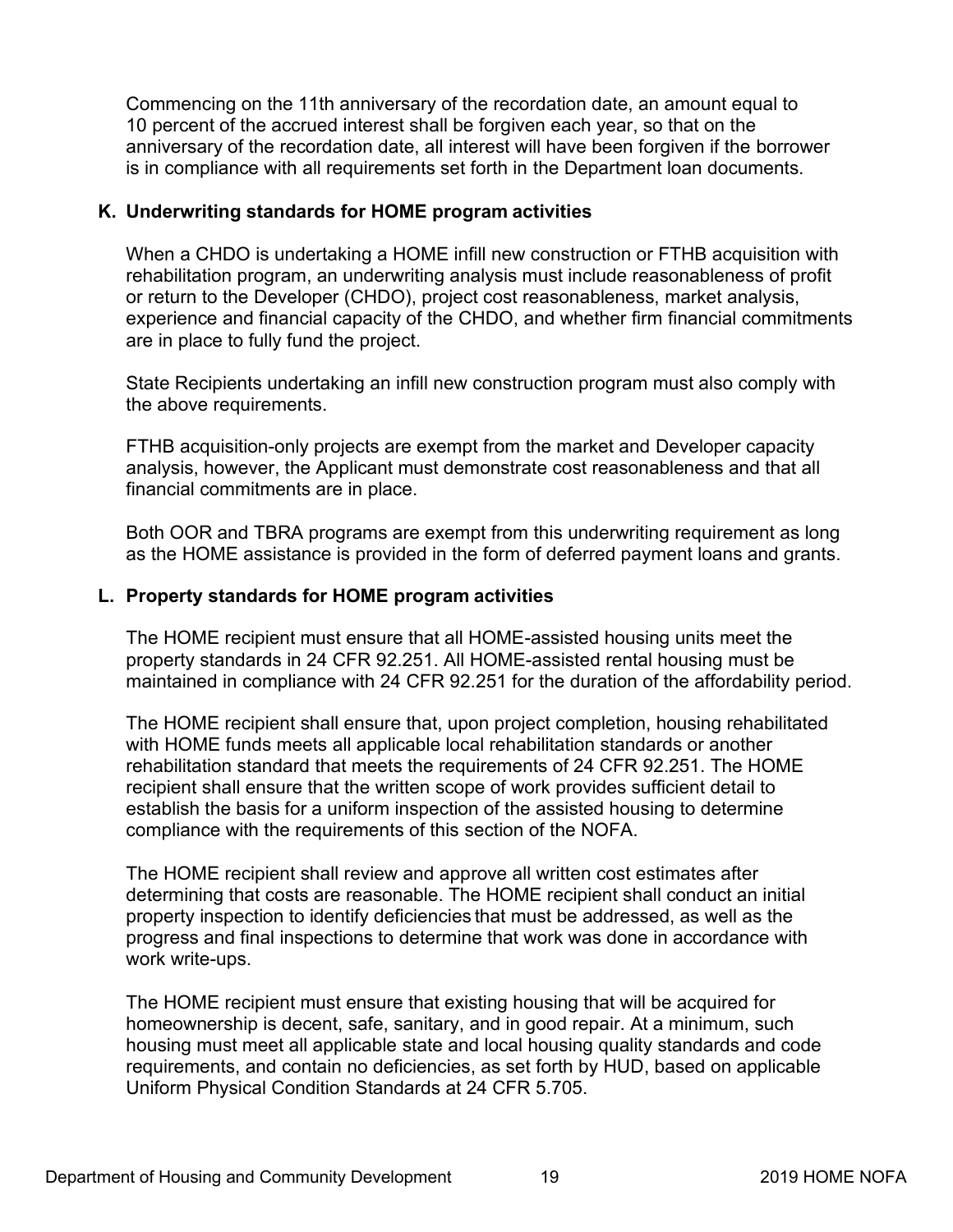<span id="page-24-0"></span>The HOME recipient must inspect the housing and document compliance based upon an inspection that is conducted no earlier than 90 days before the commitment of HOME assistance. Housing that does not meet these standards must be rehabilitated according to these standards or it cannot be acquired using HOME funds.

All housing occupied by tenants receiving HOME TBRA must meet the standards established in 24 CFR 982.401 or any successor requirements established by HUD. Construction of all manufactured housing, including manufactured housing that replaces an existing substandard unit under the definition of "reconstruction" at 24 CFR 92.2, must meet the Manufactured Home Construction and Safety Standards set forth in 24 CFR part 3280. These standards preempt state and local codes that do not conform to the federal standards for the new construction of manufactured housing.

The HOME recipient must ensure that manufactured housing assisted with HOME funds complies with applicable state and local laws or codes. In the absence of such laws or codes, the installation must comply with the manufacturer's written instructions for installation of manufactured housing units. All new manufactured housing and all manufactured housing that replaces an existing substandard unit under the definition of ''reconstruction'' must be on a permanent foundation that meets the requirements for foundation systems as set forth in 24 CFR 203.43f(c)(i). All new manufactured housing, and all manufactured housing that replaces an existing substandard unit under the definition of ''reconstruction'' must, at the time of project completion, be connected to permanent utility hook-ups, and be located on land that is owned by the manufactured housing unit owner or land for which the manufactured housing owner has a lease for a period at least equal to the applicable period of affordability.

In HOME-funded rehabilitation of existing manufactured housing, the foundation and anchoring must meet all applicable state and local codes, ordinances, regulations, guidelines, and requirements.

Manufactured housing that is rehabilitated using HOME funds must meet HOME property standards requirements of this section of the NOFA, as applicable. The HOME recipient shall document this compliance in accordance with inspection procedures established pursuant to 24 CFR 92.251, as applicable.

# **III. State and federal requirements**

# **A. Physical needs assessment**

Pursuant to 24 CFR 92.251, housing that is constructed or rehabilitated with HOME funds must meet all applicable local codes and rehabilitation standards at the time of project completion. Projects involving rehabilitation must do sufficient rehabilitation to ensure the long-term viability of these projects. Pursuant to state UMR Section 8309(b)(2), the Department requires rental rehabilitation project Applicants to submit a third-party physical needs assessment.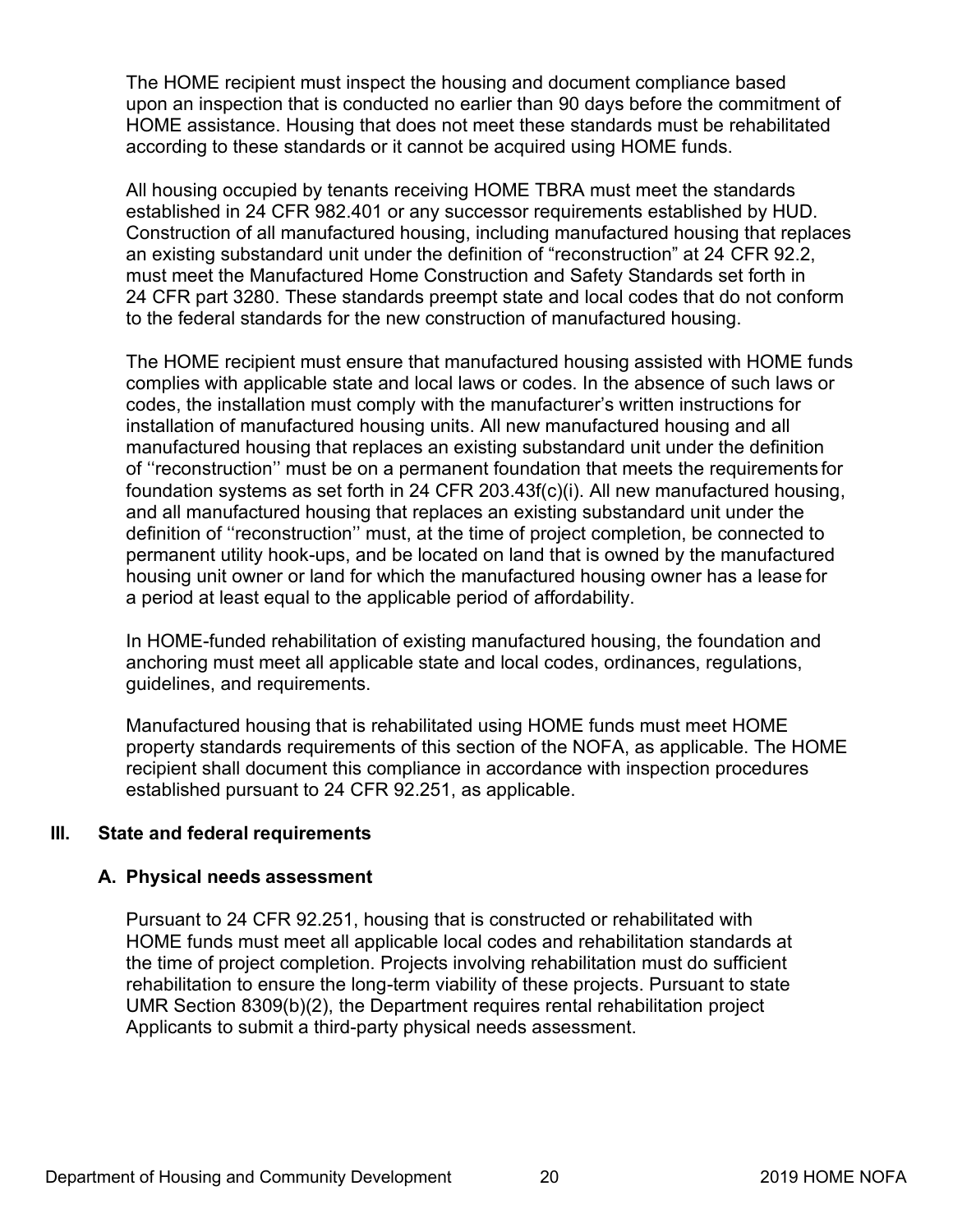# <span id="page-25-0"></span>**B. Timeframes for use of funds**

Recipients of HOME funds are subject to progress deadlines and expenditure deadlines that are defined in the state and federal regulations and specified in the Standard Agreement. Failure to meet applicable deadlines may potentially result in the assessment of penalties, potential recapture of HOME funds (spent and/or unspent), and point deductions from future NOFA applications:

| <b>Table 5 - HOME Deadlines</b>             |                      |  |
|---------------------------------------------|----------------------|--|
|                                             | <b>Deadline</b>      |  |
| Construction loan closing                   | 20 months from award |  |
| Expenditure (program) and Project completed | 36 months from award |  |
| Expenditure (project)                       | 40 months from award |  |

#### **Projects**

If a grantee fails to meet one or more of the deadlines outlined in state HOME regulations Section 8217(b)(2), a performance penalty may be imposed on the next project application by the grantee Applicant (city, county, Developers applying directly, or CHDO), as well as the project's Developer, owner, and managing general partner.

If a grantee fails to meet three or more deadlines, the Applicant shall be held out of future project funding rounds until the project is complete, a certificate of occupancy is issued, units are occupied, and HOME funds are fully expended.

#### Program activities

All program activities funds must be expended by the end of the 36th month following the award date. Grantees must ensure that work is completed well in advance of the expenditure deadline to ensure funds are fully drawn prior to the expenditure deadline.

Exceptions will be considered, at the sole discretion of the Department, only if the State Recipient shows there was clear and indisputable evidence that delays were beyond the control of the borrower and/or the State Recipient, or the Department was responsible for the delay.

# **C. Affordability requirements**

Rent levels shall be restricted for the periods of affordability set forth at the lesser of the rent levels permitted pursuant to the federal HOME regulations, or other rent levels approved by the Department. (The other rent levels approved by the Department would be the lower rents that the Applicant commits to in its HOME application.)

Exceptions to this requirement may be granted in writing by the Department for units receiving HUD Section 8 or other similar rental assistance, or where the project's continued fiscal integrity is in jeopardy due to factors that could not be reasonably foreseen.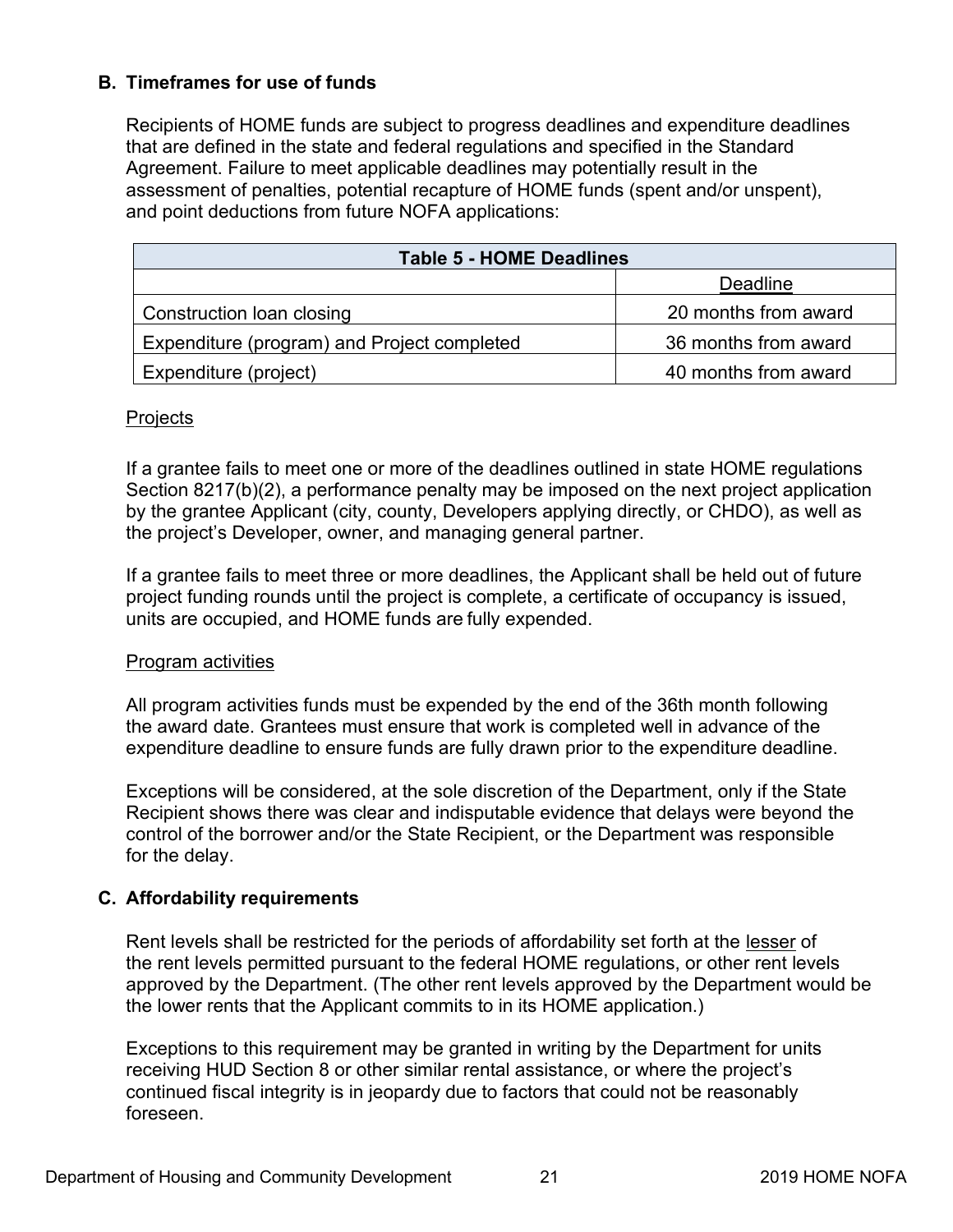At initial occupancy by each household, household income levels must be restricted at the same AMI level as the proposed rent level for each unit. In projects with renewable project-based rental assistance, rents will be determined based on the amount of the tenant-paid portion of rent, and the property manager and/or owner must require that tenant income levels at initial occupancy be consistent with the designated AMI rent level for that unit as set forth in the HOME application. State objective rent levels will be restricted for the entire HOME affordability period. The manager's unit may be excluded from this restriction.

Applicants proposing the use of Low-Income Housing Tax Credits (LIHTC) must apply to the Tax Credit Allocation Committee (TCAC) for the exact rent structure identified in the HOME project application that was provided to the Department.

- 1. Rental new construction activities
	- a) Rental new construction housing projects shall have affordability periods of 55 years, except projects developed on Indian Reservations or Native American Lands, which will be for at least 50 years.
- 2. Rental rehabilitation activities
	- a) Rental rehabilitation housing projects with acquisition shall have affordability periods of 55 years, except projects developed on Native American Lands as defined by Section  $8201(y)(1)$  will be for at least 50 years (if the project is built on leased property).
	- b) Rehabilitation without acquisition:

| Table 6 - Rehab Period of Affordability |                  |  |
|-----------------------------------------|------------------|--|
| Amount of HOME                          | Minimum Period   |  |
| Assistance per Unit                     | of Affordability |  |
| More than \$40,000                      | 20 years         |  |
| \$15,000 to \$40,000                    | 15 years         |  |
| Less than \$15,000                      | 10 years         |  |

3. Homebuyer activities

Homebuyer activities shall have minimum affordability periods of:

| Table 7 - Period of Homebuyer Affordability |                       |  |
|---------------------------------------------|-----------------------|--|
| Amount of HOME                              | <b>Minimum Period</b> |  |
| Assistance per Unit                         | of Affordability      |  |
| More than \$40,000                          | 15 years              |  |
| \$15,000 to \$40,000                        | 10 years              |  |
| Less than \$15,000                          | 5 years               |  |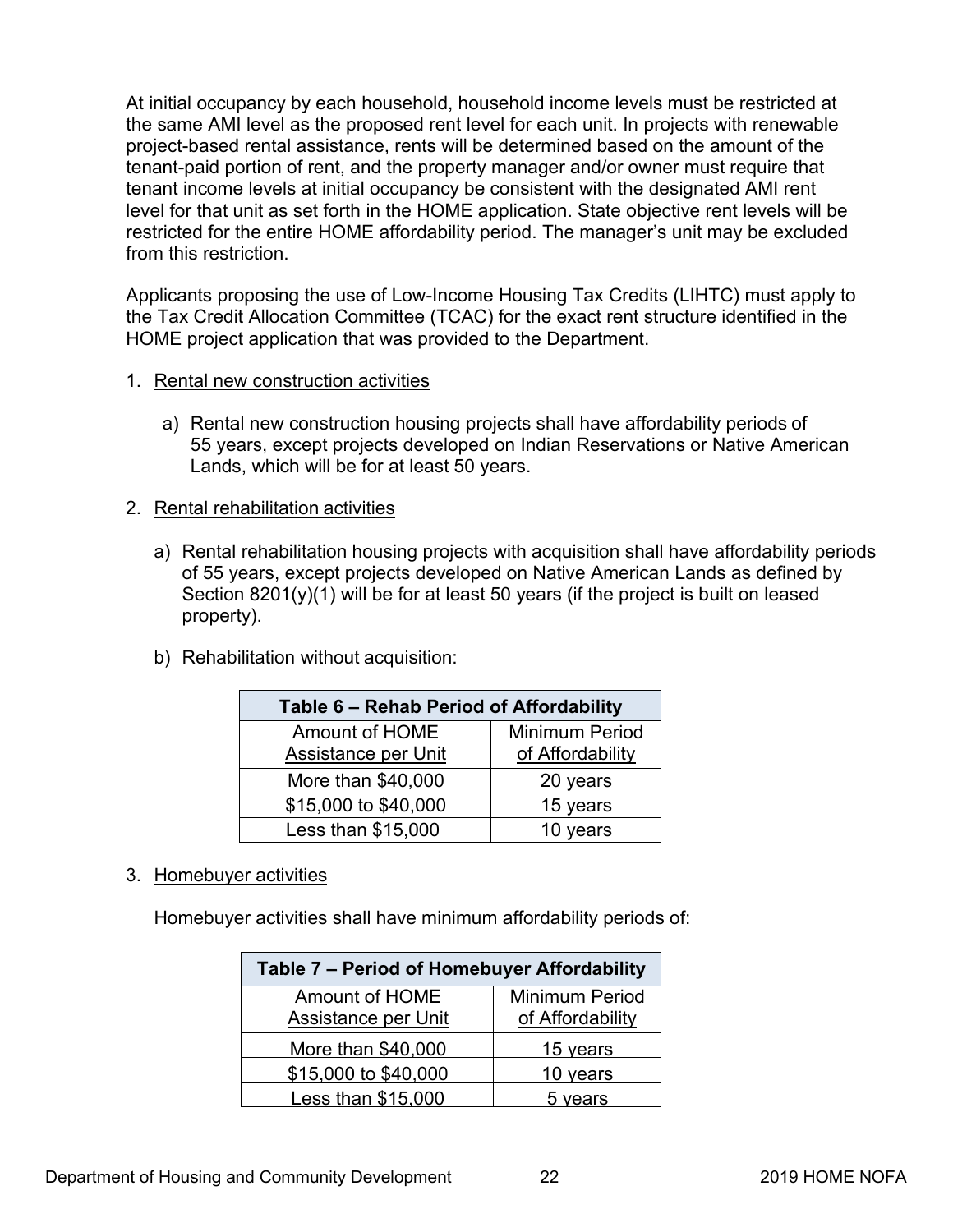<span id="page-27-0"></span>Recapture requirements applicable to State Recipients and CHDOs:

Pursuant to federal HOME regulations 24 CFR Section 92.254 and state HOME regulations Section 8206.1(b)(3), if the home is sold prior to the end of the affordability period, the HOME loans are subject to recapture (*i.e*., the HOME loan must be paid off when the home is sold). Resale restrictions are not permitted, whether in the form of local resale controls or HOME resale controls. The Department may impose repayment requirements on HOME grant funds used for rehabilitation activities completed as part of a homebuyer program.

The entire amount of the HOME loan may be recaptured by the local jurisdiction or by the Department in the case of CHDO loans. The amount of accrued interest recaptured may be reduced as permitted under the state HOME regulations. However, pursuant to 24 CFR 92.254, when the recapture requirement is triggered by the sale of the home, voluntarily or involuntarily, and there are no net proceeds, or the net proceeds are insufficient to repay the amount of HOME funds invested in the home, only the net proceeds can be recaptured, if any. The net proceeds are the sales price minus senior loan repayments (other than HOME funds) and closing costs. HOME loans made under the recapture option may also be assumed by subsequent HOME-eligible purchasers.

Note: Applicants requesting funding for OOR, FTHB projects, and FTHB programs must submit documentation with the application (*i.e.*, promissory note, deed of trust, regulatory agreement, etc.) demonstrating that specific recapture provisions comply with HUD requirements established in 24 CFR 92.254(a)(5)(ii). The Department will submit the recapture provision documentation to HUD for review and approval. A Standard Agreement cannot be executed until HUD approves the proposed recapture language.

# 4. Owner-occupied rehabilitation (OOR) activities

OOR activities have no affordability period. However, HOME funds must be provided as loans (except for relocation, lead-based paint remediation, administration, activity delivery costs, and the amount allowed as grants as necessary, and not to exceed 25 percent of the applicable per-unit subsidy limits). Therefore, the HOME loan must be repaid if the owner no longer occupies the home.

# **D. Income eligibility**

HOME funds must be used for the benefit of low- and very low-income families. Refer to the Income Calculation and Determination Guide for Federal Programs, at [http://www.hcd.ca.gov/grants-funding/income-limits/income-calculation-and](http://www.hcd.ca.gov/grants-funding/income-limits/income-calculation-and-determination-guide.shtml)determination-guide.shtml.

# **E. Match requirements**

HOME match requirements are waived for applications pursuant to this NOFA. However, all eligible HOME match funding that Applicants obtain due to their activity's need for other funding shall continue to be reported in the Project Set-up and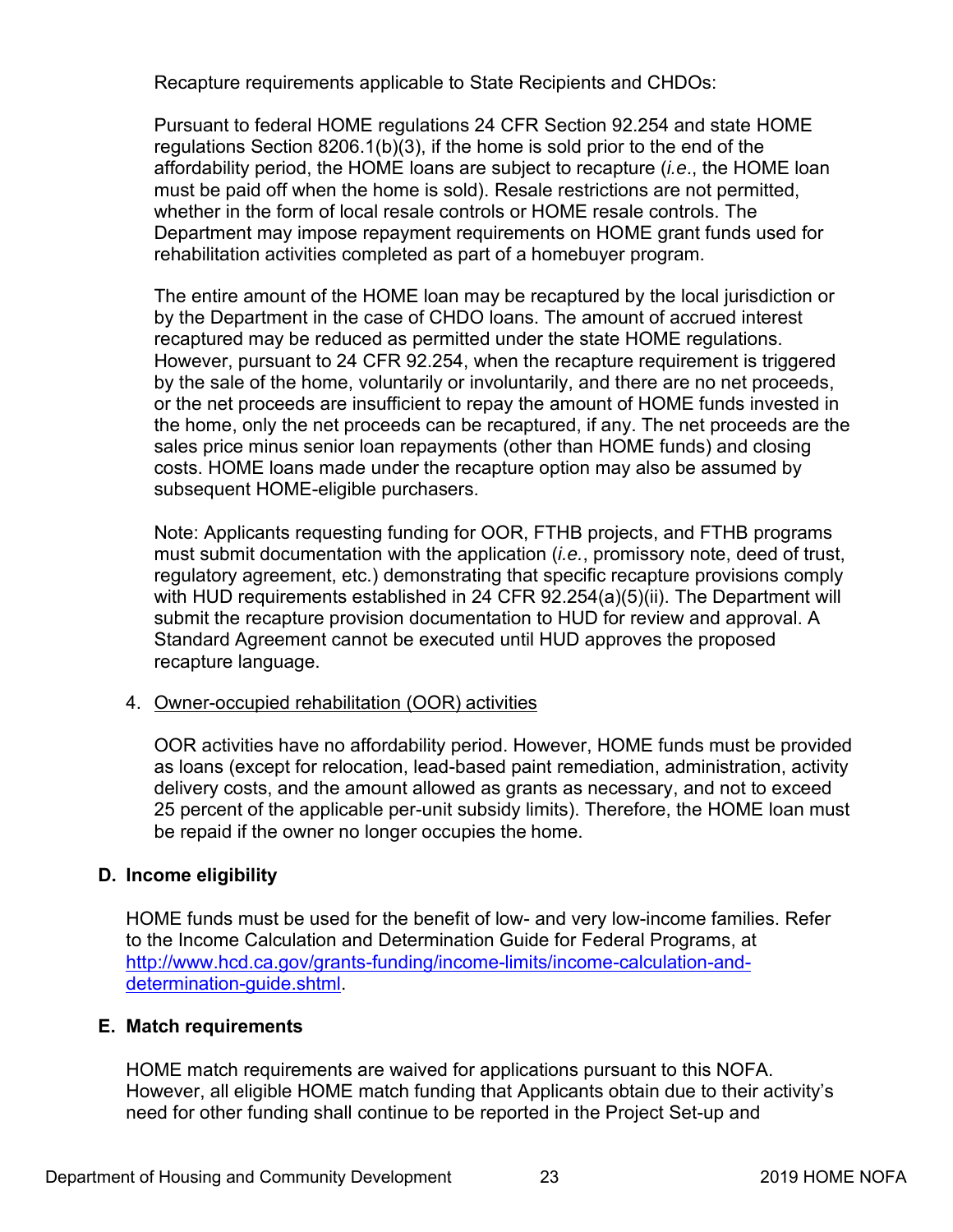<span id="page-28-0"></span>Completion Reports so that the Department can bank any additional match and continue to waive the match. Match sources include funding derived from below-market rate loans (even if these loans are not repaid to the HOME local account), state Low Income Housing Tax Credits, property tax waivers, bond financing, fee waivers, grants, and other sources. The Department will review all Project Set-up and Completion Report forms to ensure that all reportable match funding has been included. For a HOME match calculation tool, see the Department's HOME webpage under Resources.

The HOME Contract Management Manual also contains additional information and resources on match, see [http://www.hcd.ca.gov/grants-funding/active](http://www.hcd.ca.gov/grants-funding/active-funding/home/cmm.shtml)funding/home/cmm.shtml.

# **F. Annual monitoring fees for multifamily projects**

Pursuant to 24 CFR Section 92.214(b)(1)(i), participating jurisdictions, such as the state HOME Program, will charge fees to cover the cost of ongoing monitoring and physical inspection of HOME projects during the state period of affordability. The state HOME program will charge these fees as described in this NOFA.

#### For Developer and CHDO projects

The Department charges an annual monitoring fee as follows:

| <b>Table 8 - Monitoring Fees</b> |          |
|----------------------------------|----------|
| <b>Number of Units</b>           | 2019     |
| 12 or fewer                      | \$5,624  |
| 13 to 60                         | \$11,248 |
| More than 60                     | \$16,866 |

To adjust for inflation, this fee shall increase by 3 percent per year unless the Department determines that the monitoring costs are increasing at a lower rate. Financial assumptions in the HOME application shall be based on the rate that will be effective at the time of initial occupancy.

Annual monitoring fees are mandatory payments. The first payment shall be prorated based upon the total number of days after completion within the first fiscal year.

Lump sum payment made from development funds is not allowed for HOME projects. Payments made must be pursuant to the regulatory agreement.

# For State Recipient projects

Cities and counties may charge annual monitoring fees to cover the ongoing cost to monitor and conduct physical inspections provided:

1. The monitoring fee charged may be less than, but not exceed, the amount charged for state CHDO projects;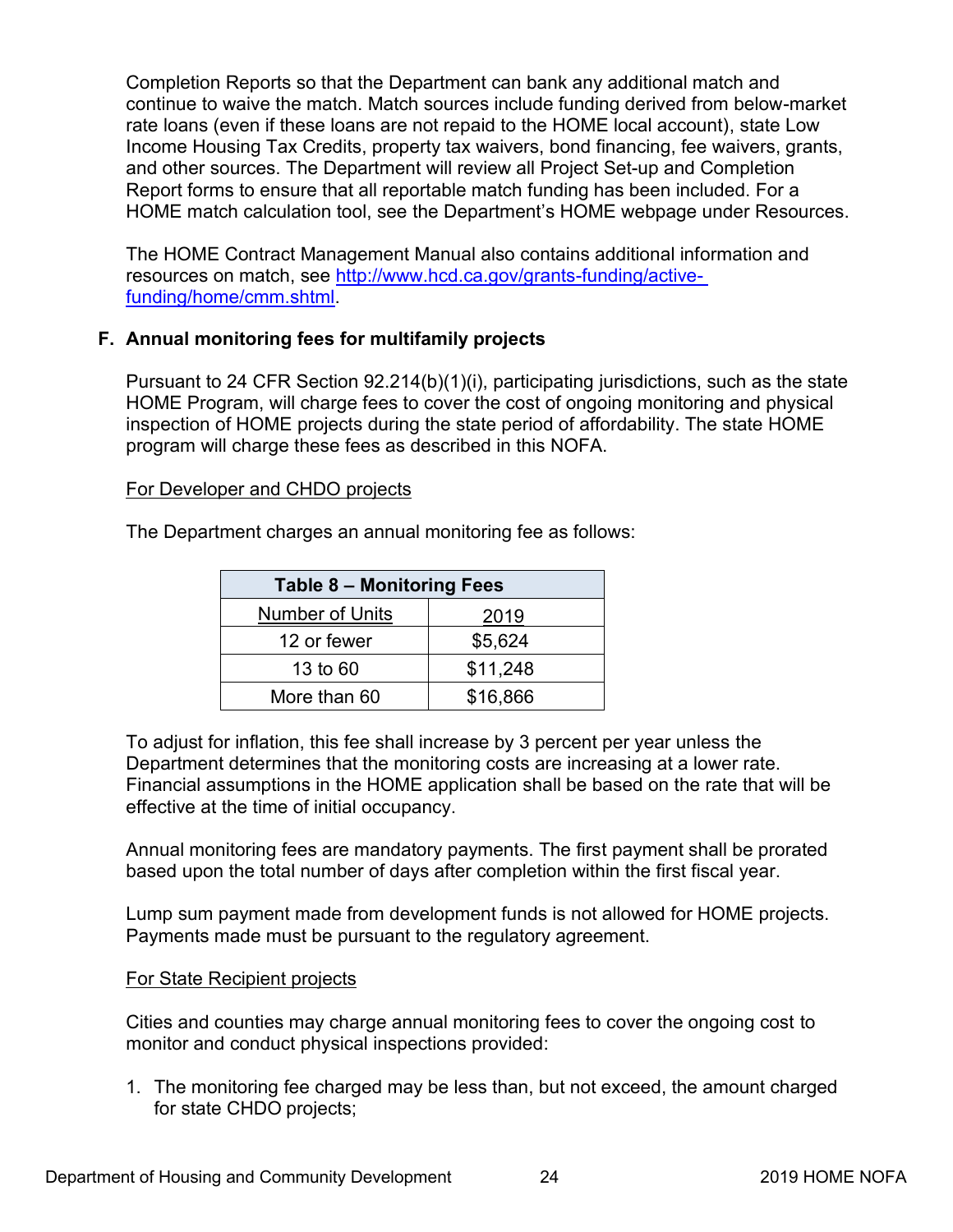- <span id="page-29-0"></span>2. The monitoring fee shall be specifically stated in the State Recipient's loan documents; and
- 3. An amount equal to 10 percent of the monitoring fee, which is charged to a State Recipient project, will be paid by the State Recipient to the Department to cover the Department's costs of monitoring the State Recipient's rental project compliance activities.

#### **G. Inspections for rehabilitation projects**

In rehabilitation projects where HOME is the only funding source (typically, rehabilitation without acquisition), inspections of progress must be conducted and formally documented prior to a draw-down of HOME funds. CHDOs and Developers must hire a third-party construction inspector for this purpose. State Recipient projects may use the jurisdiction's building inspectors to perform the inspections.

#### **H. Reporting requirements**

According to state HOME regulations section 8216, project grantee(s) are required to file regular monthly reports, while grantees of other activities must file quarterly reports, on forms provided by the Department. Grantees are responsible to report any activity changes that differ from the Applicant's activity narrative as submitted in the HOME application. The Department, in response to changes, may request additional information to determine the effects the change may have on the activity scope.

Changes can include, but are not limited to:

- Higher costs
- Need for more funding
- Intent to apply for additional funds
- Project financing
- Cost savings
- Environmental issues
- Revised project schedule
- Project team
- Project contact, such as, authorized representative, and/or Applicant
- Relationship among members of the development team
- Utility allowances
- Availability of utility rebates

Awardees are responsible for filing monthly reports starting the month the Standard Agreement begins and are due no later than the tenth day of the following month and the tenth day of each month thereafter until the Project Completion Report is received and approved by the Department.

If the due date falls on a non-traditional business day, the report is due the next traditional business day. Annual performance reports are due the last traditional working day of July, following the end of the fiscal year ending June 30.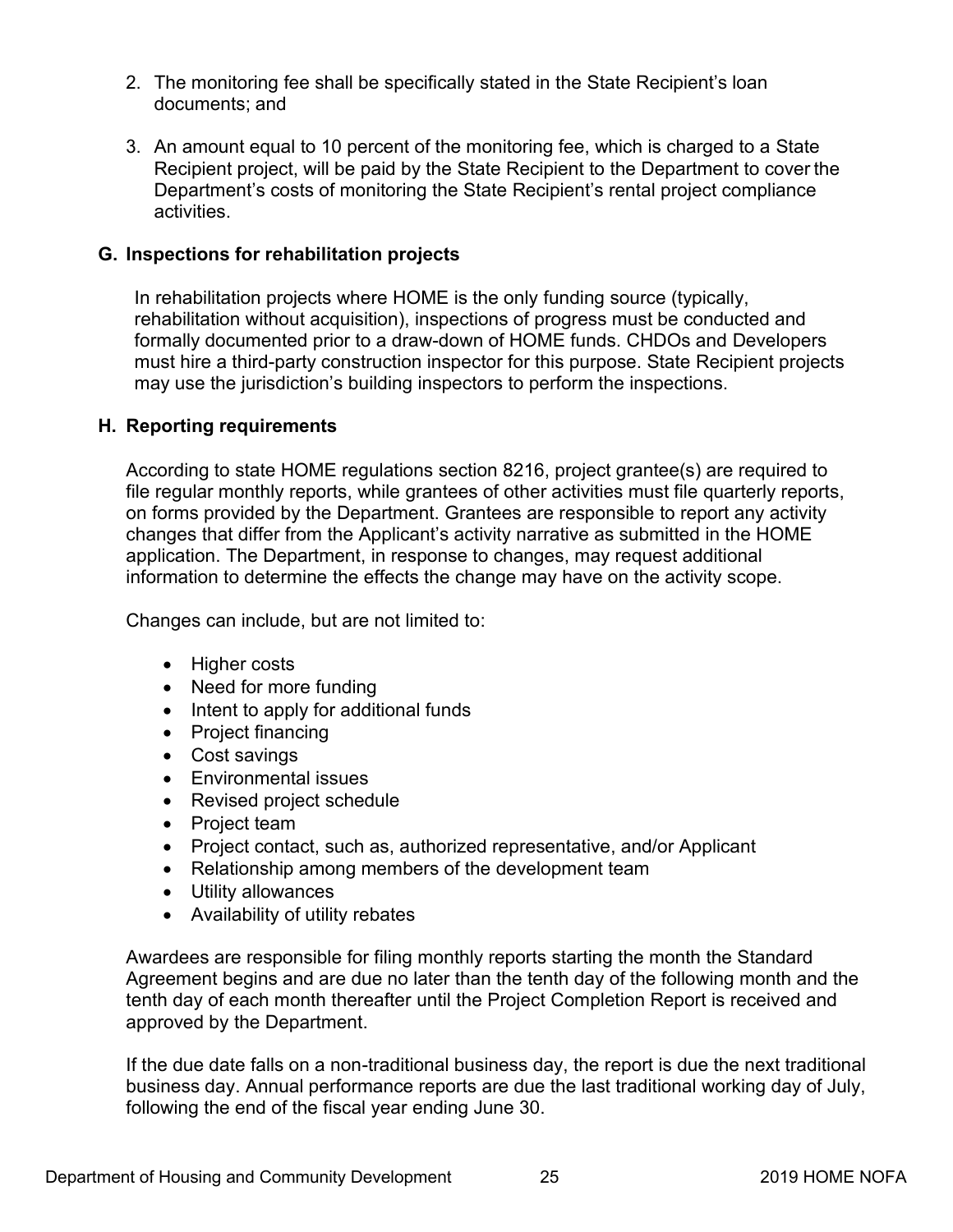# <span id="page-30-0"></span>**IV. Application review**

# **A. Minimum application requirements**

Applications for the HOME program are not considered for funding unless the application demonstrates that the following minimum requirements have been met pursuant to Section 8212 of the state HOME regulations:

- 1. The application was received by the Department by the deadline specified in this NOFA.
- 2. The Applicant is eligible pursuant to state HOME regulations sections 8204, 8204.1(c), and **Appendix A** of the NOFA.
- 3. The Applicant proposes at least one eligible activity pursuant to state HOME regulations section 8205 (other than administration).
- 4. The use of funds is eligible per state HOME regulations sections 8205 and 8210(c).
- 5. The application is complete pursuant to state HOME regulations section 8211(b).
- 6. The Applicant has no unresolved audit findings pursuant to state HOME regulations sections 8204(a)(1)(D) (ii) and (2)(C)(i).
- 7. The Applicant has provided documentation satisfactory to the Department that it complies with the submittal requirements of 2 CFR Part 200.512 Single Audit reporting requirements. For more information, see NOFA section VII.A.5.
- 8. The Applicant and any member of its program or project team is not on the list of debarred contractors at <https://www.sam.gov/SAM/> pursuant to state HOME regulations Sections 8204(a)(1)(D)(iii) and (2)(C)(ii).
- 9. The total amount of funds requested for both administration and activity-specific costs does not exceed the limits identified in the NOFA.
- 10. The application form provided by the Department has not been altered or modified.
- 11. CHDO applications must contain procedures for ensuring effective project control pursuant to 24 CR 92.300(a)(1) and state HOME regulations Section 8204(a)(2)(D).

# **B. Rating and ranking**

The Department will rate, rank and fund applications based on review of eligible activities for which funds are requested. The application must be submitted using Department forms, and contain all information required pursuant to state HOME regulations Sections 8211(c), (d), and (e). Scoring for projects is subject to the appeal process described in NOFA Section IV.F. Each project or combination of program activities will be evaluated and ranked separately.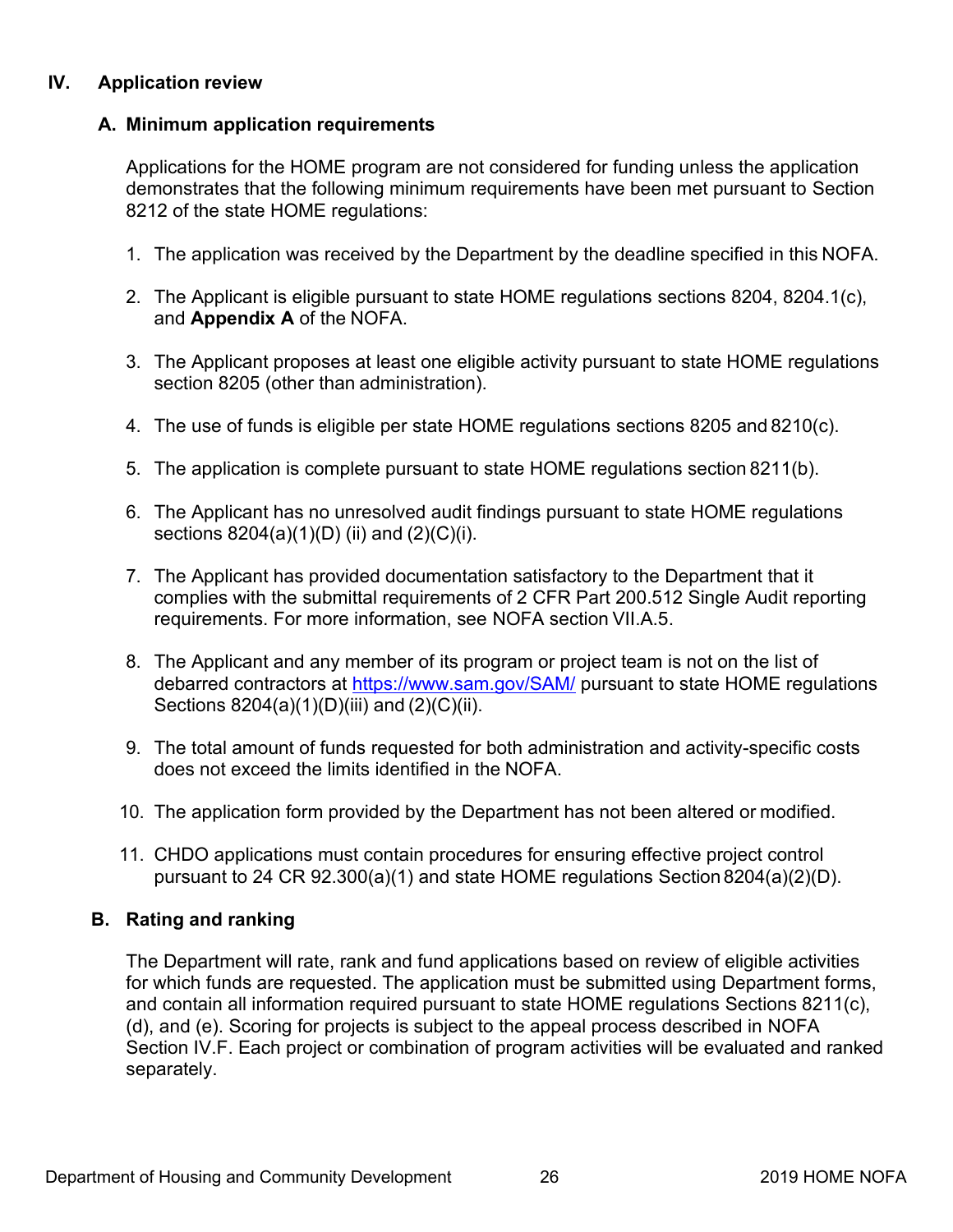Except as noted, if at the time the HOME rating and ranking process is underway, and an application has been submitted for the same project for any California Housing Finance Agency (CalHFA) or Department financing source, and is recommended for such funding, HOME will count that financing as committed for rating purposes. To determine how CalHFA and the Department financing is considered for that factor, see the State Objectives factor for special needs housing in this NOFA section IV.C. Consult with CalHFA or the other Department program(s) regarding their rating methodologies. The Department requires full disclosure in each application of all pending and proposed applications for other Department applications for the same project, regardless of who is applying for funding (e.g., city, county, Developer, sponsor, etc.).

Pursuant to Section 8212(d)(5) of the state HOME regulations, HOME project applications must receive a minimum score of 930 points to be funded based on the following categories:

- Housing Element (50 points)
- Formula Reallocation (50 points)
- Rural area (50 points)
- State objectives (200 points)
- Capacity (up to 450 points)
- Community Need (up to 250 points)
- Project Feasibility (up to 200 points)
- Project Readiness (300)

In the case of a tie score, the application demonstrating the highest jurisdictional poverty level will be funded first. If CHDOs and/or NAEs are applying from the same jurisdictional area, the lower of the average rent expressed as a percentage of area median income will be funded first. The Department Director will make final funding decisions in his or her sole discretion.

Applications will be funded in descending order. Applications that qualify for CHDO FTHB project and rural Set-asides will be funded first, based on their scores as necessary to meet the minimum Set-asides.

Once the Set-asides have been achieved and the top ranked project to be developed on Native American Lands as defined in Section 8201(y) has been selected, all remaining applications will be funded within their respective allocations pursuant to state HOME regulations Section 8212.1, based on their scores relative to all other applications with the highest scoring application funded first.

# Project application review and analysis

1. In accordance with Section 8212(a)(6) of the state HOME regulations, section 8310 of the state UMR, and the 2013 HOME Final Rule, Section 92.250 (b), the Department will perform underwriting analysis to substantiate the project is financially feasible for at least 20 years, as well as a subsidy layering analysis to determine the amount of the HOME loan.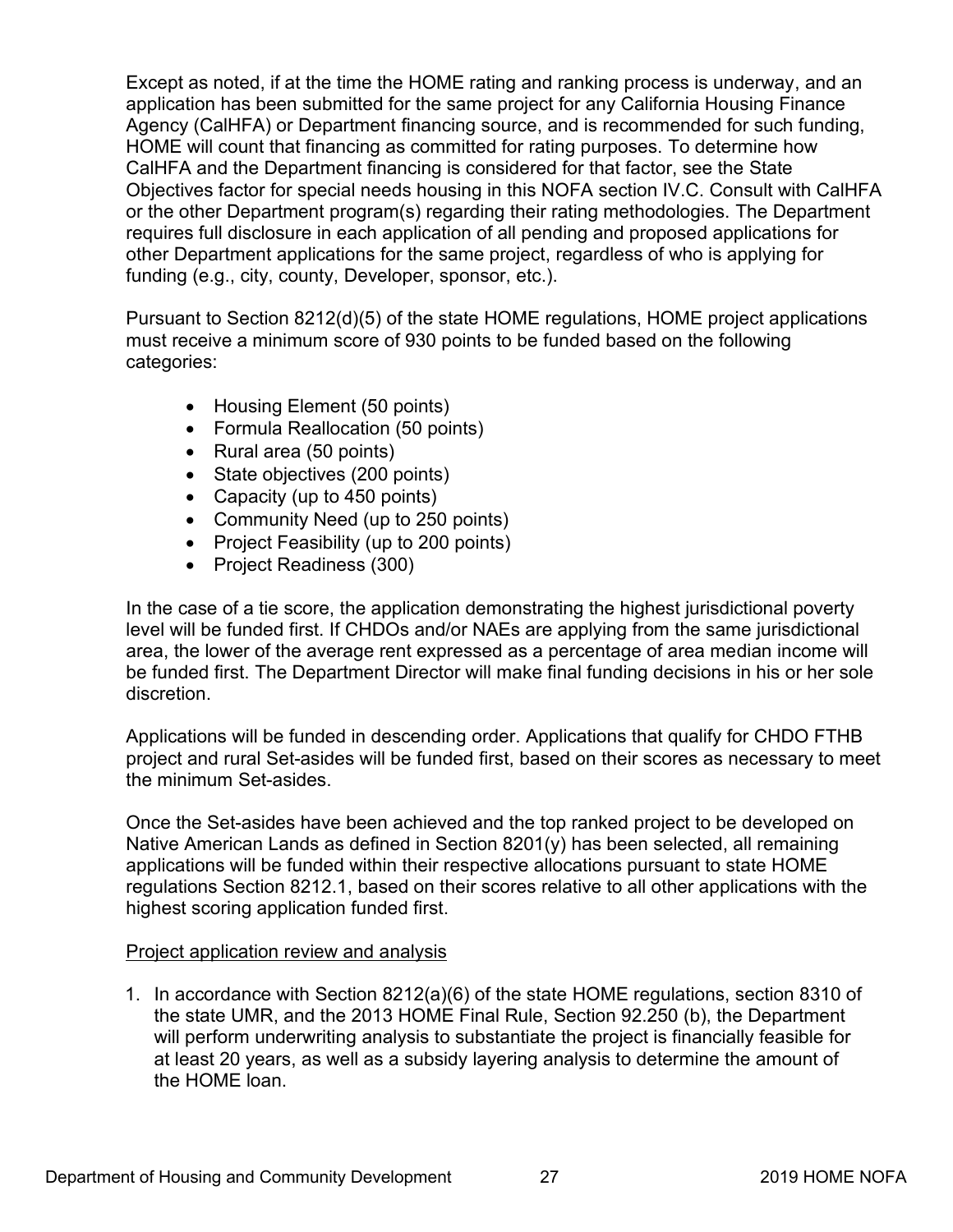To determine the project's feasibility and sustainability, the Department will review the project Sources and Uses Form. When completing the form, Applicants should be sure to include all known and potential project costs, such as those caused by the following:

- Site development issues
- Local government approvals
- Project market
- Prevailing wages
- Elevation above a flood plain
- Relocation
- Environmental remediation
- Mitigation of environmental conditions and hazards
- Any other factors that may impact the project costs and/or schedule

If an Applicant proposes to develop site(s) formerly used for agricultural, industrial, manufacturing or commercial purposes, or the site is situated adjacent to, or in close proximity to, rail yards, airports, dumpsites or other potentially contaminated properties, whether abandoned or operating, the Department may require Phase I environmental site assessments, or other soil assessment or testing, and a Floodplain Analysis. If not submitted with the application, these reports will be required after award as part of the NEPA process.

If the Applicant has any indication that these conditions may exist, the Department highly recommends that Applicants complete an assessment, soil sampling, or other appropriate testing methodology, prior to submitting the application. The results should be submitted as part of the application documentation, and any additional costs the project may incur must be included in the project budget and Sources and Uses Form.

Failure to include these items can increase the project costs such that the project is unfeasible, resulting in being noncompetitive for an award. For this reason, it is incumbent upon the Applicant to present verifiable and documented information in the application to prevent any unknown or uncertain project costs.

- 2. The project has site control pursuant to state UMR section 8303 and must meet HUD requirements regarding acceptable forms of site control. Please reference section VII.A of this NOFA.
- 3. There is no pending or threatened litigation that could affect implementation of the proposed project.
- 4. Rental projects must comply with, or be exempt from, the requirements of Article XXXIV of the California Constitution pursuant to state HOME regulations section 8212(a)(7). For more information on Article XXXIV, see NOFA section VII.B.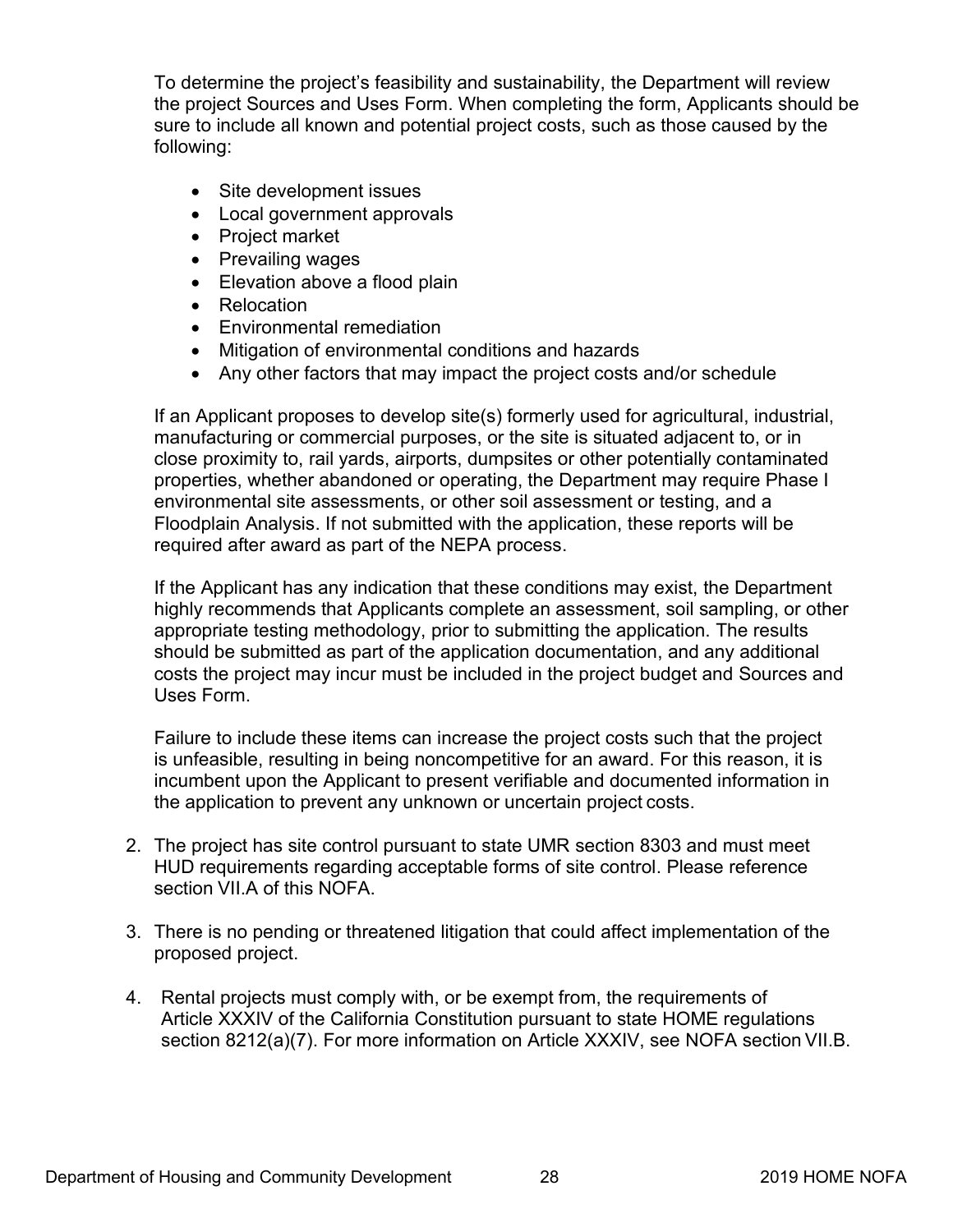- 5. Relocation certification is required for all projects including vacant site(s). Applicants that assert their project does not require relocation must submit a detailed explanation, including supporting documentation, as to why relocation (of tenants, farms, businesses, etc.) is not required. The Department will review the documentation and make a determination as to whether a relocation plan is necessary. Relocation considerations include the following:
	- Vacant land, which is land that is not developed or being used for agricultural purposes.
	- Property vacated for the project, then relocation applies.
	- Tenant is someone who is living or storing their belongings on the property with the owner's consent, whether or not the "tenant" pays rent. Squatters are not tenants.

If relocation is not required, the Department will issue *a Certification Regarding Nonapplication of Relocation Benefits and Indemnification Agreement* ("Non-Relocation Certification"). This Non-Relocation Certification must be executed by the Applicant/borrower/ sponsor prior to the Department executing the Standard Agreement, and as a condition thereof. The Non-Relocation Certification substantiates and certifies that there is no displacement including, but not limited to, the displacement of tenants, businesses, and farms; therefore, no relocation is required. Submission of thorough and clear supporting information will lead to a more efficient review and decision.

The following are examples of supporting documentation for the Non-Relocation Certification:

- Background information
- Project information
- Reports from professionals, such as appraisal or soils report
- Purchase information
- Mini relocation plan with pictures of the vacant land
- Summary relocation report
- Scope of Work from the general contractor
- Letter from the project engineer stating the Scope of Work
- Sales contract evidencing the purchase of vacant land
- ALTA survey of (purchased) vacant land
- Property tax assessment for vacant land
- Photographic evidence of vacant land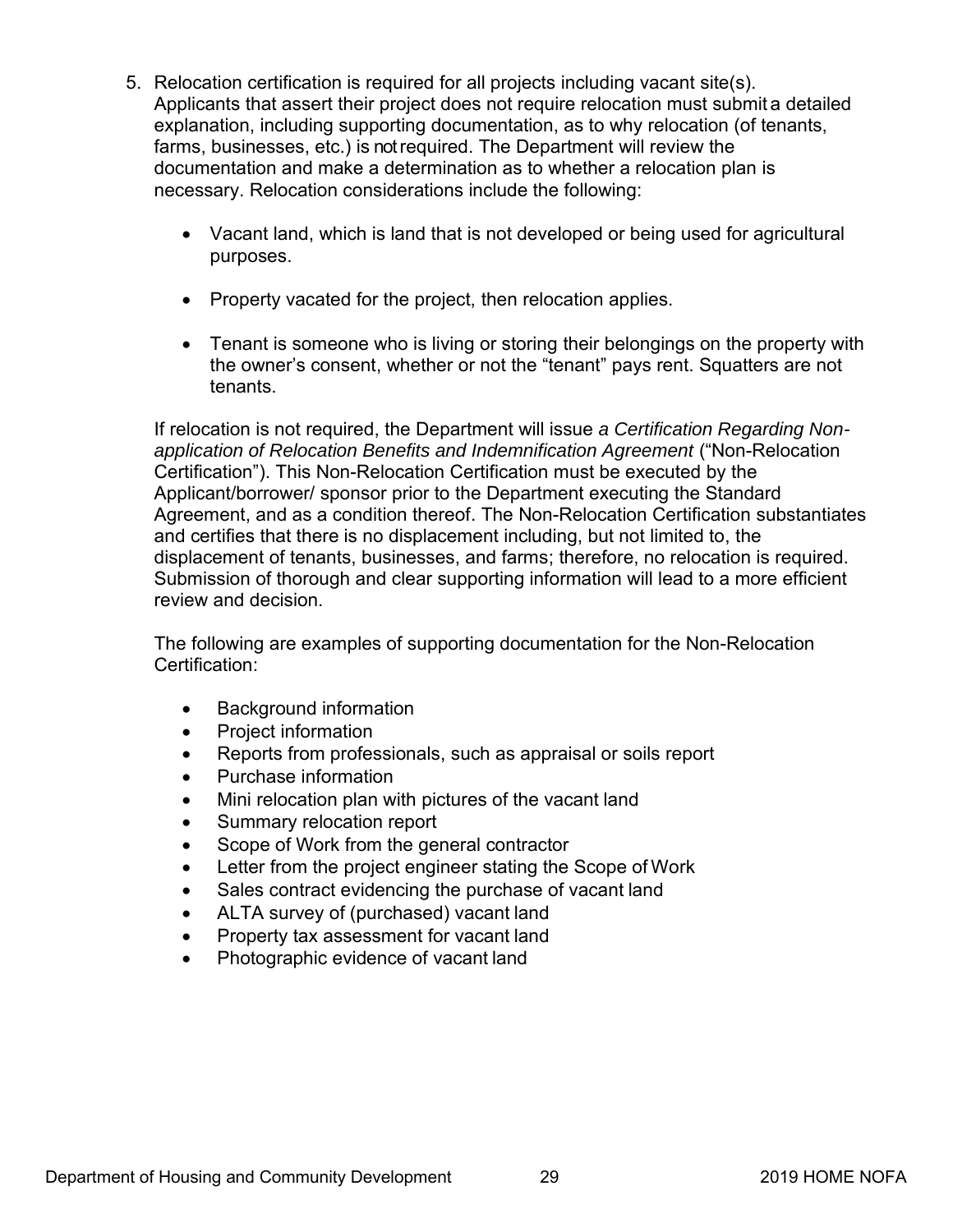# <span id="page-34-0"></span>**C. Application scoring factors and evaluation**

| <b>Table 9 - HOME Projects</b><br><b>Rental New Construction</b><br><b>Rental Rehabilitation</b><br><b>First Time Homebuyer</b>                                                                                                                                                                                                                |     |  |
|------------------------------------------------------------------------------------------------------------------------------------------------------------------------------------------------------------------------------------------------------------------------------------------------------------------------------------------------|-----|--|
| <b>Scoring Factors</b>                                                                                                                                                                                                                                                                                                                         |     |  |
| <b>Factor: Housing Element</b>                                                                                                                                                                                                                                                                                                                 | 50  |  |
| Cities and counties are required to be in substantive compliance with state<br>Housing Element Law, as defined in state HOME regulations Section<br>8201(t), as of the NOFA application due date. The Current Housing<br>Element Status Report is available at http://www.hcd.ca.gov/community-<br>development/housing-element/docs/status.pdf |     |  |
| Newly incorporated cities are exempt from this factor, until which time<br>the city is required to submit the Housing Element to the Department for<br>approval. It is the responsibility of the city to know their reporting<br>requirements. If unsure, please send an email inquiry to the HOME<br>NOFA Unit, HOMENOFA@hcd.ca.gov.          |     |  |
| CHDOs, Developers, and projects to be developed on Native American<br>Lands, as defined in state HOME regulations Section $8201(y)(1)$ , are<br>exempt from this requirement. These entities shall receive full points for<br>this scoring factor.                                                                                             |     |  |
| <b>Factor: HUD direct HOME allocation (declined)</b>                                                                                                                                                                                                                                                                                           |     |  |
| A jurisdiction that proposes activities that are eligible to receive HUD direct<br>HOME allocation funds and declines the funding for the purpose to preserve<br>their state HOME eligibility, shall receive full points for this scoring factor.                                                                                              |     |  |
| <b>Factor: Rural communities</b>                                                                                                                                                                                                                                                                                                               | 50  |  |
| Activities proposed in a rural community shall receive full points for this scoring<br>factor.                                                                                                                                                                                                                                                 |     |  |
| <b>Factor: Capacity - Applicant Experience</b><br>Applicants that demonstrate experience implementing local, state or federal<br>affordable housing and/or community development projects, during the last<br>seven calendar years $(1/1/2013 - 12/31/2019)$ , shall receive points for this<br>scoring factor.                                | 50  |  |
| <b>Factor: Capacity - Developer Team Experience</b><br>Developers that show the project team has experience developing the same<br>type of subsidized project as proposed in the application, during the last five<br>calendar years $(1/1/2015 - 12/31/2019)$ , shall receive points for this scoring<br>factor.                              | 200 |  |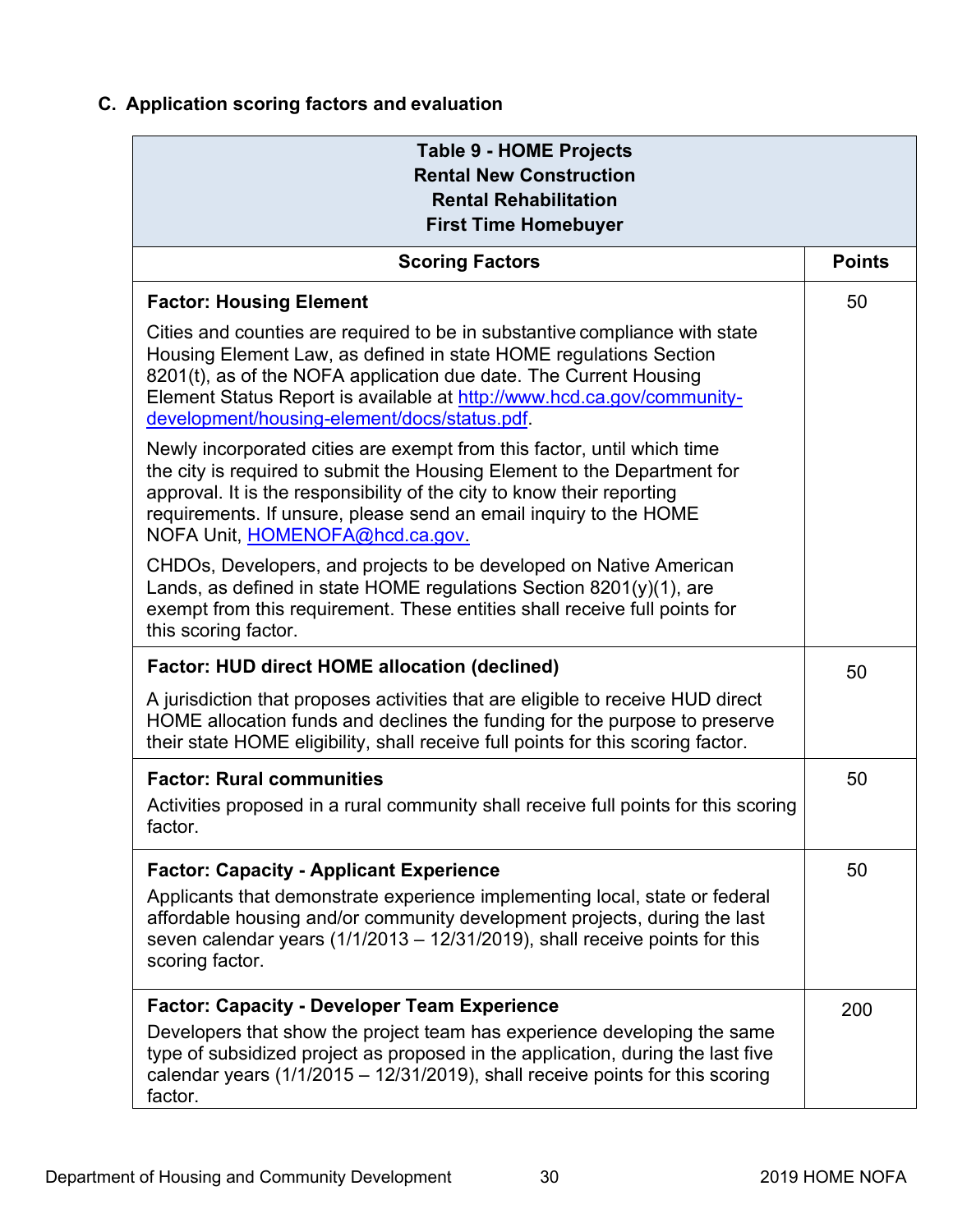| <b>Factor: Capacity - Prior Performance</b>                                                                                                                                                                                                                                                                                                                                                                                                                                                                                                  |                                   |  |
|----------------------------------------------------------------------------------------------------------------------------------------------------------------------------------------------------------------------------------------------------------------------------------------------------------------------------------------------------------------------------------------------------------------------------------------------------------------------------------------------------------------------------------------------|-----------------------------------|--|
| For prior performance scoring, all applications receive the maximum 200 points for the<br>factor. As applications are reviewed and rated, points will be deducted for each the<br>following sub-factor deficiencies, up to a maximum 200 point deduction.                                                                                                                                                                                                                                                                                    |                                   |  |
| Project reporting deadlines<br><b>Applicant reporting</b><br>$\bullet$<br>Material misrepresentation<br>$\bullet$<br>Monitoring noncompliance                                                                                                                                                                                                                                                                                                                                                                                                |                                   |  |
| <b>Sub-factor #1: Project Reporting Deadlines</b><br>If, by the NOFA application due date, an applicant, Developer, owner,<br>and/or managing general partner of any HOME project contract (rental and<br>FTHB) awarded between 1/1/2015 - 12/31/2019, failed to submit their<br>project reports, points shall be deducted for this scoring sub-factor as<br>follows:                                                                                                                                                                        | Maximum<br>200 point<br>deduction |  |
| Permanent financing deadline<br>(5 points)<br>Project set-up deadline<br>(10 points)<br>Construction loan-closing deadline<br>$(10$ points)<br><b>Completion deadline</b><br>(80 points)<br>Expenditure deadline<br>(20 points)                                                                                                                                                                                                                                                                                                              |                                   |  |
| <b>Sub-factor #2: Applicant Reporting</b><br>Reporting is an essential condition and responsibility of accepting HOME grant<br>funds. Because of this, Applicants that were required to submit reports and<br>failed to comply are subject to a reduction of points, up to a deduction of 50<br>points.                                                                                                                                                                                                                                      | Maximum<br>50 point<br>deduction  |  |
| This applies to any HOME program and project monthly and annual reports,<br>and quarterly PI reports and project completion reports, due between 1/1/2015<br>- 12/31/2019. The Department reserves the right to deduct up to 50 points for<br>this scoring sub-factor.                                                                                                                                                                                                                                                                       |                                   |  |
| Sub-factor #3: Material Misrepresentation<br>If between 1/1/2015 – 12/31/2019, an Applicant, Developer, owner, and/or<br>managing general partner made any material misrepresentation or omission in<br>the HOME application, application documentation, project reports and/or any<br>other document, significant in nature, that could jeopardize the Department<br>HOME investment funding in a project, or place the Department at risk of a<br>HUD monitoring finding, up to 200 points shall deducted for this scoring sub-<br>factor. | Maximum<br>200 point<br>deduction |  |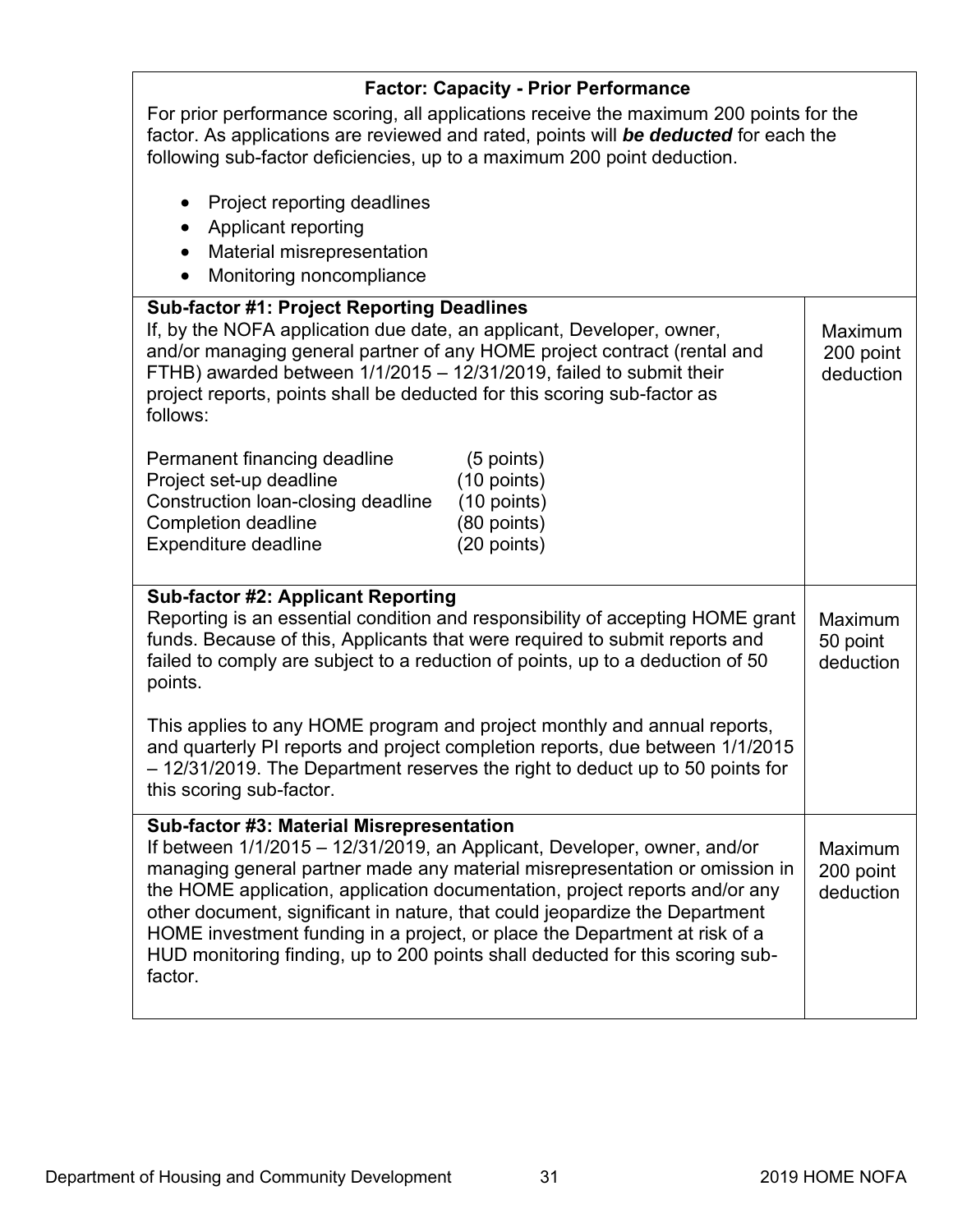| Sub-factor #4: Monitoring Noncompliance (1/1/2015 - 12/31/2019)                                                                                                                                                                                                       |                                   |
|-----------------------------------------------------------------------------------------------------------------------------------------------------------------------------------------------------------------------------------------------------------------------|-----------------------------------|
| There are two noncompliance categories for which up to 100 points may be<br>deducted.                                                                                                                                                                                 | Maximum<br>100 point<br>deduction |
| 1. Monitoring. Points will be deducted in this category for any application that<br>the Applicant, owner, and managing general partner have failed to remedy<br>any HOME monitoring findings and concerns, identified by the Department.                              |                                   |
| 2. Late reports. Points will be deducted in this category for any 2019 project<br>applications that the Applicant, owner, and managing general partner failed<br>to timely submit reports for occupied HOME rental projects. Point<br>deductions shall be as follows: |                                   |
| a. State Recipients<br>• Annual monitoring report<br>(10 points each)<br>(including financial audit)<br>b. CHDOs                                                                                                                                                      |                                   |
| • Annual operating budget<br>(10 points each)<br>• Annual report<br>(10 points each)<br>(including financial audit)                                                                                                                                                   |                                   |
| <b>Factor: Community Need</b>                                                                                                                                                                                                                                         |                                   |
| The community need point scoring by activity type is based on the data<br>available in Appendix C, at the HOME NOFA webpage.                                                                                                                                          | Up to<br>250                      |
| <b>Factor: Project Feasibility</b><br>1. State and federal requirements (including UMRs for rental projects) (195)<br>Highest percentage of HOME assisted units<br>2.<br>(5)                                                                                          | 200                               |
| <b>Factor: Project Readiness</b>                                                                                                                                                                                                                                      |                                   |
| 1. Rental Projects. Project readiness factors are available in the HOME<br>Supplemental Application, found at the Department HOME webpage.                                                                                                                            | 300                               |
| 2. Homebuyer Projects. Project readiness factors are available in the<br>Homebuyer Project Application (Part B), available on the Department<br><b>HOME</b> webpage.                                                                                                  |                                   |
| 3. Project Development Plan (PDP). Rating points will be awarded if the<br>required* item was prepared and submitted within the applicable<br>timeframes, and meets the minimum requirements specified in the HOME<br>Supplement.                                     |                                   |
| The PDP will be reviewed on applications scored high enough for funding.<br>* The Geotechnical report is not required as part of the application and will not<br>be considered for scoring purposes.                                                                  |                                   |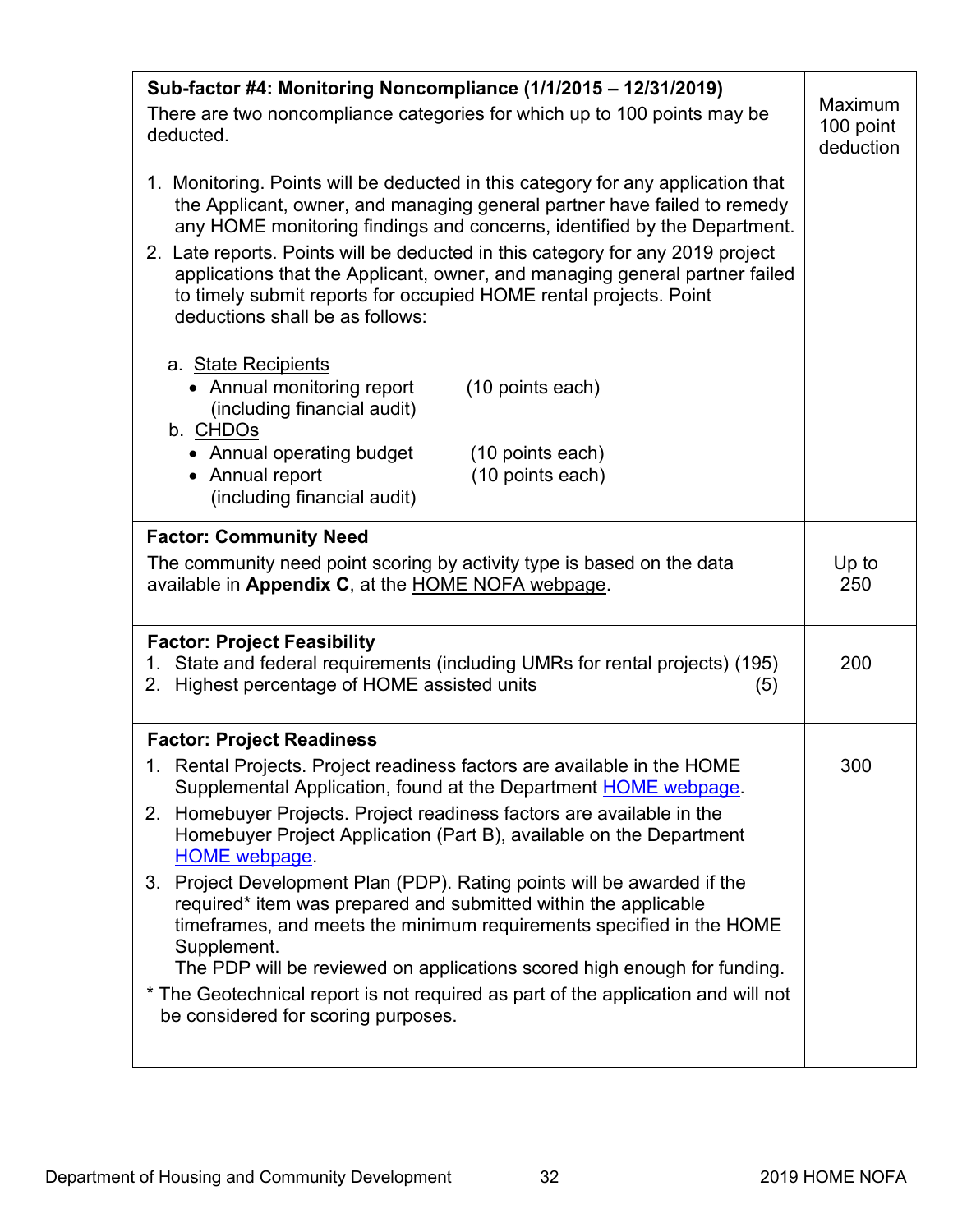| <b>Factor: State Objectives</b>                                                                                                                                                                                                                                    |    |
|--------------------------------------------------------------------------------------------------------------------------------------------------------------------------------------------------------------------------------------------------------------------|----|
| For the state objective scoring, there are three sub-factors for which applicants can receive<br>points, up to 200 points maximum. As applications are reviewed and rated, points will be<br>awarded for the following objectives:                                 |    |
| 1. Committed financing<br>Overcoming impediments to fair housing<br>2.<br>3. Policy objectives<br>- Special Needs populations<br>- Homelessness<br>- Access to opportunity                                                                                         |    |
| Sub- factor #1: Committed Financing                                                                                                                                                                                                                                |    |
| Points will be awarded for projects that have 100 percent of the non-state<br>HOME permanent financing committed by the application due date.                                                                                                                      | 85 |
| Note: Projects receiving 4 percent tax credits qualify for these points, if all<br>commitments other than tax-exempt bonds, 4 percent proceeds, AHP and<br>deferred developer fees are in place.                                                                   |    |
| Sub-factor #2: Overcoming Impediments to Fair Housing                                                                                                                                                                                                              |    |
| Applications that propose rental and FTHB projects in census tracts where<br>total minorities are not overrepresented by more than 20 percentage points,<br>compared to the percentage of total minorities in the county, shall receive<br>state objective points. | 35 |

- Continued on next page -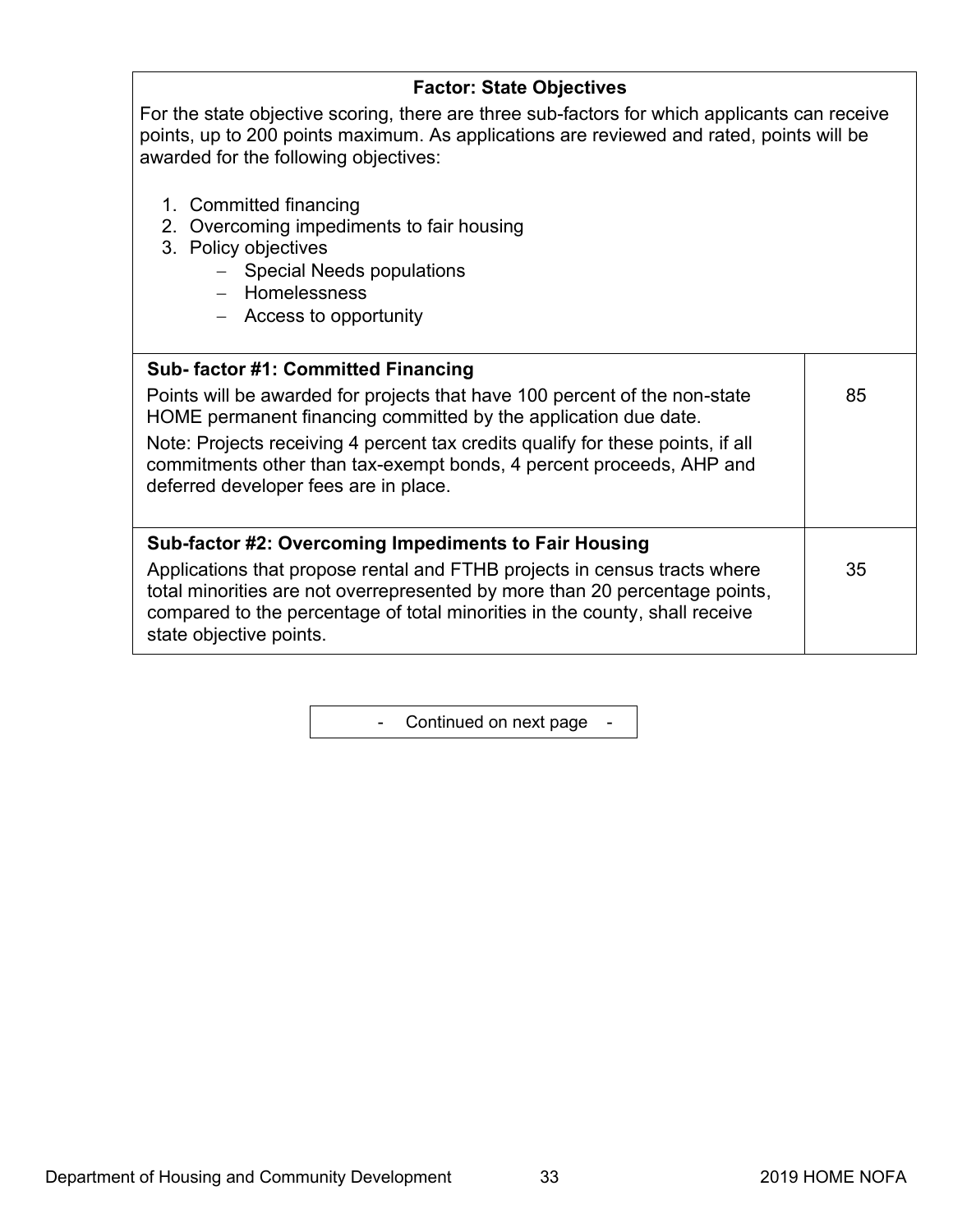| Sub-factor #3: Policy Objectives. Special Needs Populations, or<br>Homelessness, or Access to Opportunity.                                                                                | 80    |
|-------------------------------------------------------------------------------------------------------------------------------------------------------------------------------------------|-------|
| Special Needs populations (up to 80 points). See State Objectives Table 10.                                                                                                               |       |
| Points shall be awarded to applications that propose rental projects with<br>funding commitments to target Special Needs populations, using any of the<br>following funding:<br>• HUD 811 |       |
| • HUD Supportive Housing Program<br>State Mental Health Services Act (MHSA)<br>$\bullet$                                                                                                  |       |
| No Place Like Home Program<br>$\bullet$                                                                                                                                                   |       |
| Veterans Housing and Homelessness Program<br>$\bullet$<br>Housing for a Healthy California Program<br>$\bullet$                                                                           |       |
| <b>Multifamily Housing Program</b><br>$\bullet$                                                                                                                                           |       |
| Projects applying for other Department special needs population funding may<br>also qualify if the Department determines the project will receive funding under<br>these programs.        |       |
| Points may also be awarded to projects that provide project-based rental<br>assistance, under the terms of an MHSA or Veterans Affairs Supportive<br>Housing Voucher (HUD-VASH).          |       |
| -- or --<br>Homelessness (up to 80 points). See State Objectives Table 10.                                                                                                                |       |
| Points shall be awarded to applications that propose projects serving people<br>experiencing homelessness.                                                                                |       |
| If serving Special Needs or Homeless populations, the projects must include<br>supportive services pursuant to Housing First requirements.<br>$-$ or $-$                                  |       |
| Access to Opportunity (80 points).                                                                                                                                                        |       |
| Points shall be awarded for projects located in high- and highest- areas of<br>opportunity within the TCAC Opportunity Map,                                                               |       |
| http://www.treasurer.ca.gov/ctcac/opportunity.asp                                                                                                                                         |       |
| TOTAL AVAILABLE POINTS FOR PROJECTS                                                                                                                                                       | 1,550 |

| Table 10 -- State Objectives: Special Needs Populations                            |        |  |
|------------------------------------------------------------------------------------|--------|--|
| Percent of Units Designated by the<br><b>Funding Source as Special Needs Units</b> | Points |  |
| 30 percent or more                                                                 | 80     |  |
| 25 percent                                                                         | 65     |  |
| 20 percent                                                                         | 52     |  |
| 15 percent                                                                         | 39     |  |
| 10 percent                                                                         | 26     |  |
| 5 percent                                                                          | 13     |  |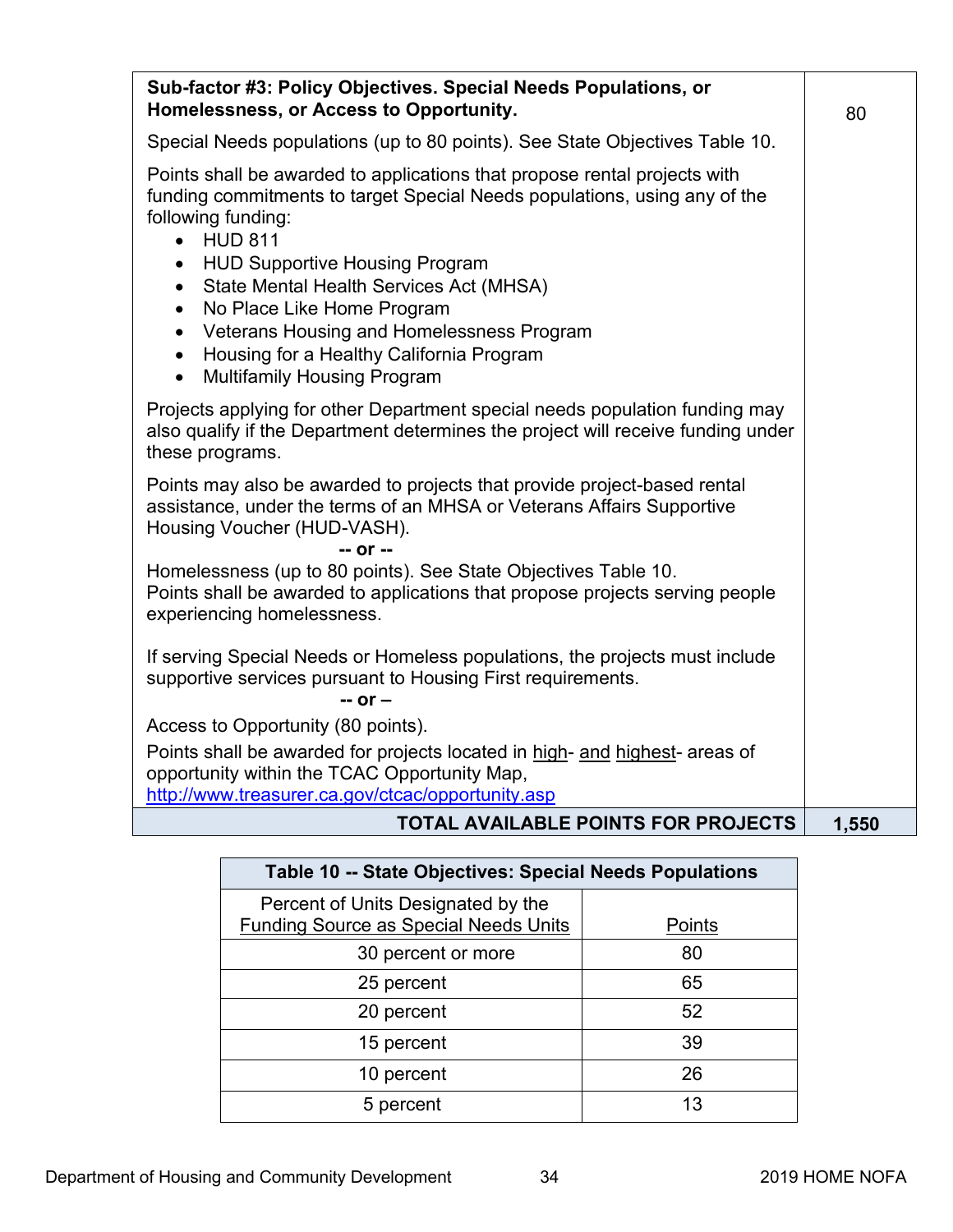| <b>Table 11 - HOME Program Activities Rating Factors</b>                                                                                                                                                                                                                                                                                                                                                |               |
|---------------------------------------------------------------------------------------------------------------------------------------------------------------------------------------------------------------------------------------------------------------------------------------------------------------------------------------------------------------------------------------------------------|---------------|
| <b>Scoring Factors</b>                                                                                                                                                                                                                                                                                                                                                                                  | <b>Points</b> |
| <b>Factor: Housing Element</b><br>Cities and counties are required to be in substantive compliance with state<br>Housing Element Law, as defined in state HOME regulations section 8201(t),<br>as of the NOFA application due date. Housing Element Annual Progress<br>Reports are available at Annual Progress Reports.<br>Newly incorporated cities are exempt from this factor, until which time the | 50            |
| city is required to submit the Housing Element to the Department for<br>approval. It is the responsibility of the city to know their reporting<br>requirements. If unsure, please send an email inquiry to the HOME NOFA<br>Unit, HOMENOFA@hcd.ca.gov.<br>CHDOs are exempt from this requirement and shall receive full points for                                                                      |               |
| this scoring factor.                                                                                                                                                                                                                                                                                                                                                                                    |               |
| <b>Factor: HUD direct HOME allocation (declined)</b>                                                                                                                                                                                                                                                                                                                                                    | 50            |
| A jurisdiction that proposes activities that is eligible to receive HUD direct<br>HOME allocation funds and declines the funding for the purpose to preserve<br>their state HOME eligibility, shall receive full points for this scoring factor.                                                                                                                                                        |               |
| <b>Factor: Rural communities</b>                                                                                                                                                                                                                                                                                                                                                                        | 50            |
| Activities proposed in a rural community shall receive full points for this scoring<br>factor.                                                                                                                                                                                                                                                                                                          |               |
| <b>Factor: Capacity - Applicant Experience</b>                                                                                                                                                                                                                                                                                                                                                          |               |
| Applicants that demonstrate experience administering HOME and/or other local,<br>state or federal affordable housing and/or community development projects,<br>during the last seven calendar years $(1/1/2013 - 12/31/2019)$ , shall receive full<br>points for this scoring factor.                                                                                                                   | 100           |
| <b>Factor: Capacity - Prior Performance</b>                                                                                                                                                                                                                                                                                                                                                             |               |
| For prior performance scoring, all applications receive 150 points. As applications are reviewed<br>and rated, points will be deducted for each of the following sub-factor deficiencies, up to a<br>maximum 150-point deduction.                                                                                                                                                                       |               |
| Reporting noncompliance                                                                                                                                                                                                                                                                                                                                                                                 |               |
| Monitoring noncompliance                                                                                                                                                                                                                                                                                                                                                                                |               |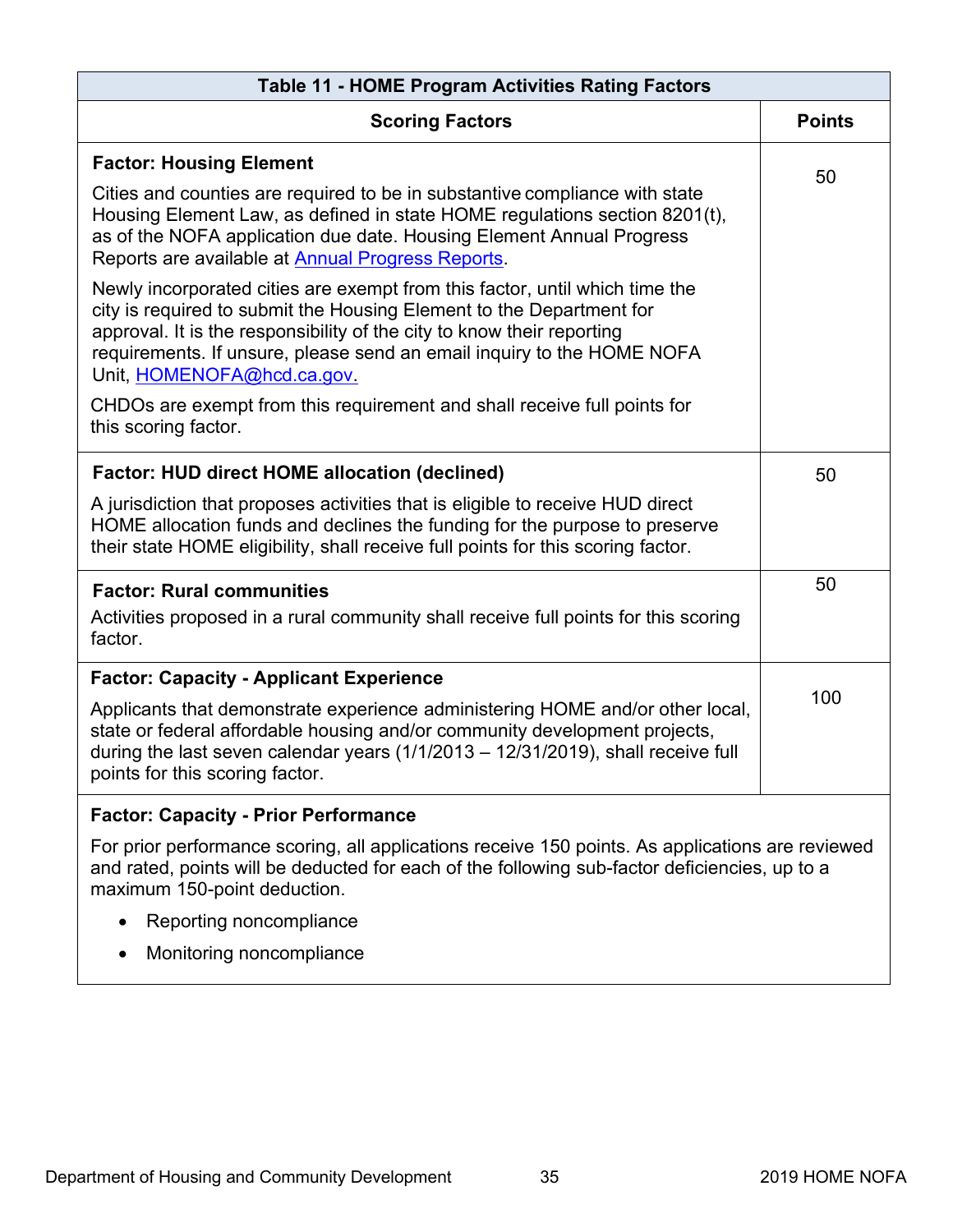| Sub-factor #1: Reporting                                                                                                                                                                                                                                                                                                                                                                                                     |                                  |
|------------------------------------------------------------------------------------------------------------------------------------------------------------------------------------------------------------------------------------------------------------------------------------------------------------------------------------------------------------------------------------------------------------------------------|----------------------------------|
| Reporting is an essential condition and responsibility of accepting HOME grant<br>funds. Because of this, Applicants required to submit reports and failed to<br>comply are subject to a reduction of up to 50 points.                                                                                                                                                                                                       | Maximum<br>50-point<br>deduction |
| In assigning these points, the Department will review the Applicant's history of<br>submitting quarterly reports and quarterly PI reports (for both program activity<br>and project- contracts numbered 14-HOME through 16-HOME), and Annual<br>Performance Reports for FY 16-17, 17-18, and 18-19. The Department<br>reserves the right to deduct points even if the Annual Report is on time but<br>prepared inaccurately. |                                  |
| Sub-factor #2: Monitoring Noncompliance (1/1/2015 - 12/31/2019)                                                                                                                                                                                                                                                                                                                                                              | Maximum                          |
| Points will be deducted for noncompliance with monitoring or contract<br>requirements identified in the last five calendar years.                                                                                                                                                                                                                                                                                            | 100-point<br>deduction           |
| <b>Factor: Community Need</b>                                                                                                                                                                                                                                                                                                                                                                                                |                                  |
| The community need point scoring by activity type is based on data available in<br><b>Appendix C, available on the Department HOME webpage.</b>                                                                                                                                                                                                                                                                              | 250                              |
| <b>Factor: Project Feasibility</b>                                                                                                                                                                                                                                                                                                                                                                                           |                                  |
| Project feasibility scoring has two scoring categories: activity type and program<br>guidelines, described as follows:                                                                                                                                                                                                                                                                                                       | 100                              |
| 1. Activity type scoring criteria (up to 75 points):                                                                                                                                                                                                                                                                                                                                                                         |                                  |
| a. FTHB program scoring is determined by the number of units sold in the<br>city or county in the last 12-month period that are affordable to lower-<br>income families.                                                                                                                                                                                                                                                     |                                  |
| b. OOR program scoring is determined by the number of overcrowded<br>households by tenure and the age of the housing stock by tenure, in<br>the city or county as reflected in U.S. Census data.                                                                                                                                                                                                                             |                                  |
| c. TBRA program scoring is determined by number of overpayments by<br>renter households as reflected in U.S. Census data.                                                                                                                                                                                                                                                                                                    |                                  |
| 2. Program guidelines will be evaluated by the extent they reflect state and<br>federal requirements (up to 25 points).                                                                                                                                                                                                                                                                                                      |                                  |
| <b>Factor: State Objectives</b>                                                                                                                                                                                                                                                                                                                                                                                              |                                  |
| For state objective scoring, Applicants can receive up to 200 points maximum. As applications<br>are reviewed and rated, points will be awarded for the following objectives:                                                                                                                                                                                                                                                |                                  |
| 1. Expenditure rates                                                                                                                                                                                                                                                                                                                                                                                                         |                                  |
| 2. Access to opportunity and Homelessness                                                                                                                                                                                                                                                                                                                                                                                    |                                  |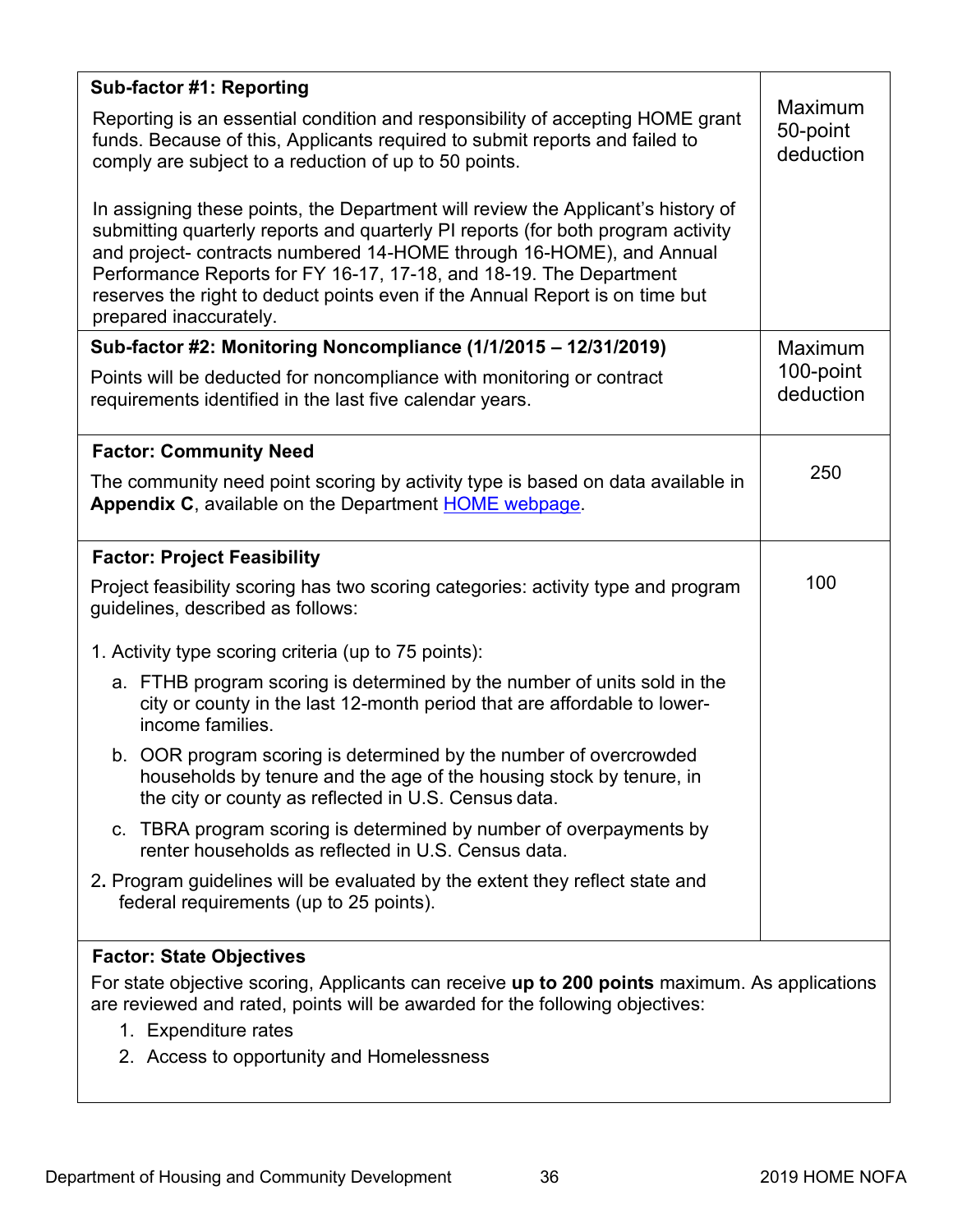<span id="page-41-0"></span>

| <b>Sub-factor #1: Expenditure Rates</b>                                                                                                                                                                              |     |
|----------------------------------------------------------------------------------------------------------------------------------------------------------------------------------------------------------------------|-----|
| Applicants that have higher expenditure rates ( <i>i.e.</i> , expenditure rates of<br>55 percent and above) for all 2014-2016 HOME program activities contracts<br>shall receive state objectives points as follows: | 90  |
| Expenditure rate at or above 60 percent. (90 points)                                                                                                                                                                 |     |
| Expenditure rate between 55 percent to 59.99 percent. (60 points)                                                                                                                                                    |     |
| Expenditure rates will be calculated in accordance with the "Expended Funds"<br>definition in Section II.A of this NOFA.                                                                                             |     |
| Sub-factor #2: Access to Opportunity and Homelessness                                                                                                                                                                |     |
| Points shall be awarded for access to opportunity and homelessness actions.<br>These points will be awarded to Applicants with local governments that:                                                               | 110 |
| 1. Identified at least one activity in each of the three access to opportunity<br>categories:                                                                                                                        |     |
| a. Outreach and engagement                                                                                                                                                                                           |     |
| b. Prioritize and diversify investment                                                                                                                                                                               |     |
| c. Encourage housing choices in higher opportunity neighborhoods                                                                                                                                                     |     |
| 2. Either applied for TBRA, or has identified in homelessness strategies at<br>least one action in each of the following three categories:                                                                           |     |
| a. zoning and land use                                                                                                                                                                                               |     |
| b. funding                                                                                                                                                                                                           |     |
| c. data outreach and coordination                                                                                                                                                                                    |     |
| To receive these points, Applicants must complete and submit the HOME<br>State Objective Worksheets with their application.                                                                                          |     |
| <b>TOTAL POINTS FOR PROGRAMS</b>                                                                                                                                                                                     | 950 |

# **D. Credits and additional point-deduction rules**

# 1. Credit for good performance on the same project with missed deadlines

The deducted points for each specific project shall be restored if all of the following events occur prior to the application due date for the same project:

- a) Project completion. The Department receives the final Certificate of Occupancy and the Notice of Completion is filed at the County Recorder's Office.
- b) The Project Completion Report. The Department receives the Project Completion Report showing all HOME units are occupied.
- c) All HOME funds are expended by the original expenditure deadline as stated in the Standard Agreement.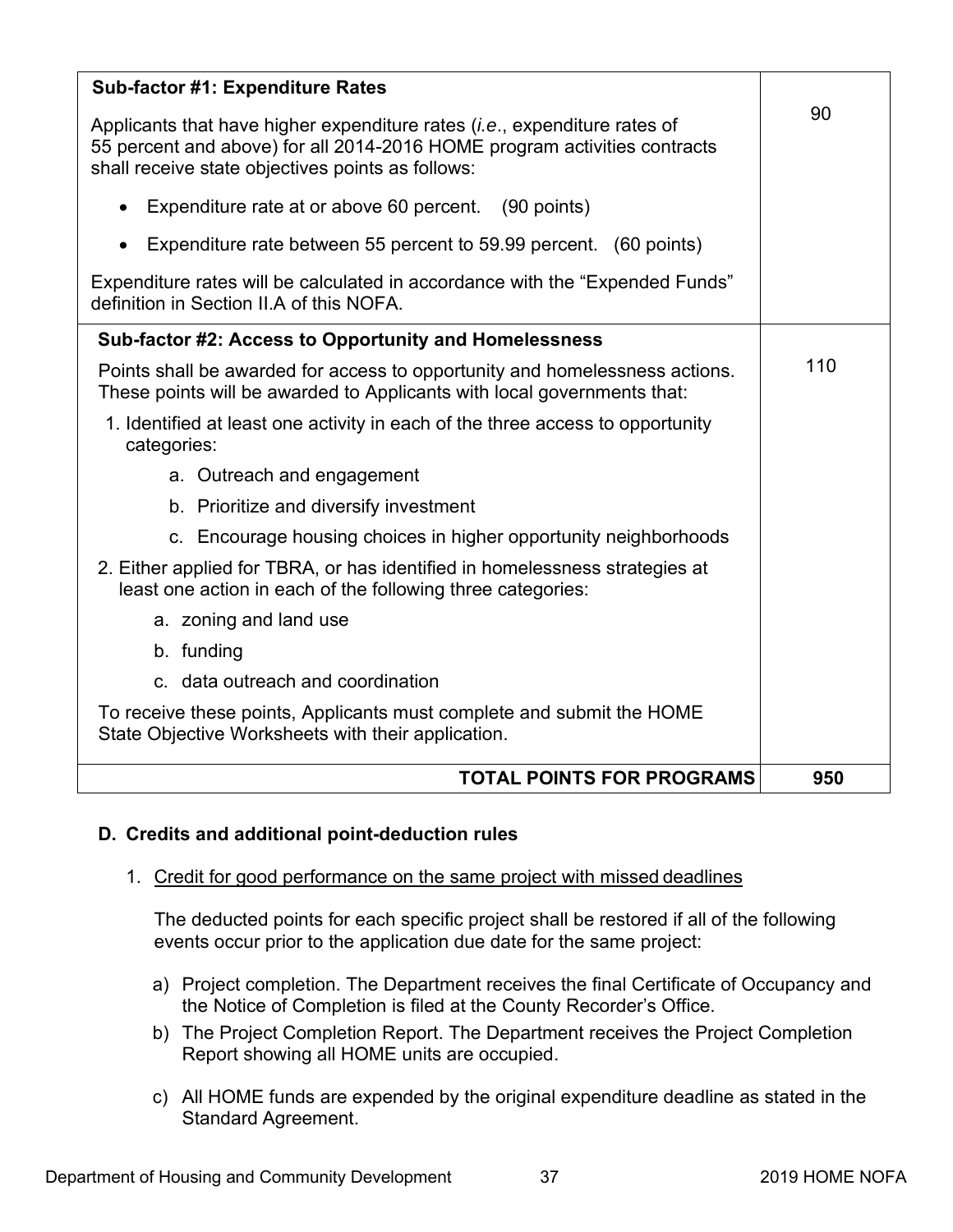# <span id="page-42-0"></span>2. Credit for other completed HOME projects

Points will be partially restored to the extent the Applicant, Developer, owner, or managing general partner completed other HOME projects. Five points will be restored for each completed HOME project awarded HOME funds between June 1, 2012 and December 31, 2017.

For example, one of a Developer's three HOME projects awarded in this timeframe missed the completion deadline, resulting in an 80-point deduction. Two projects awarded HOME funds between June 1, 2012 and December 31, 2017 have been completed. 10 points (two projects X five points) will offset the 80-point deduction.

# 3. Additional point deduction rules

- a) Pursuant to state HOME regulations section 8217, Applicants who disencumbered a project contract between June 1, 2012 and December 31, 2017 and their Developers, owners, and managing general partners, if any, for these projects shall receive point deductions according to the above schedule for the deadlines the project did not meet before the contract was disencumbered.
- b) Point deductions for projects subject to the holdout penalty (see state HOME regulations section 8217(b)(3)). Applicants that have not received a waiver of the holdout penalty, pursuant to state HOME regulations section 8217(c), may be eligible to apply because the project in question meets a specific performance standard identified in the state HOME regulations section 8217(b)(3)(A), which states the project has been completed, occupied, all funds have been expended, and all HOME funds have been drawn. These Applicants are still subject to a performance penalty of up to 50 points on the next HOME application following the holdout penalty, along with the project's Developer, owner, and managing general partner pursuant to state HOME regulations 8217(b)(3)(B).

# **E. Rental project scoring and notification**

Once rental project application scoring is complete, emails will be sent to the authorized representative and contact person listed in the application describing the scores and facts upon which those scores were determined.

# **F. Appeals**

- 1. Basis of appeals
	- a) Upon receipt of the Department's notice that an application has been determined to be incomplete, fail the threshold, or have a reduction to the preliminary point score, Applicants under this NOFA may appeal such decision(s) to the Department pursuant to this section F.
	- b) No Applicant shall have the right to appeal a decision of the Department relating to another Applicant's eligibility, point score, award, denial of award, or any other matter related thereto.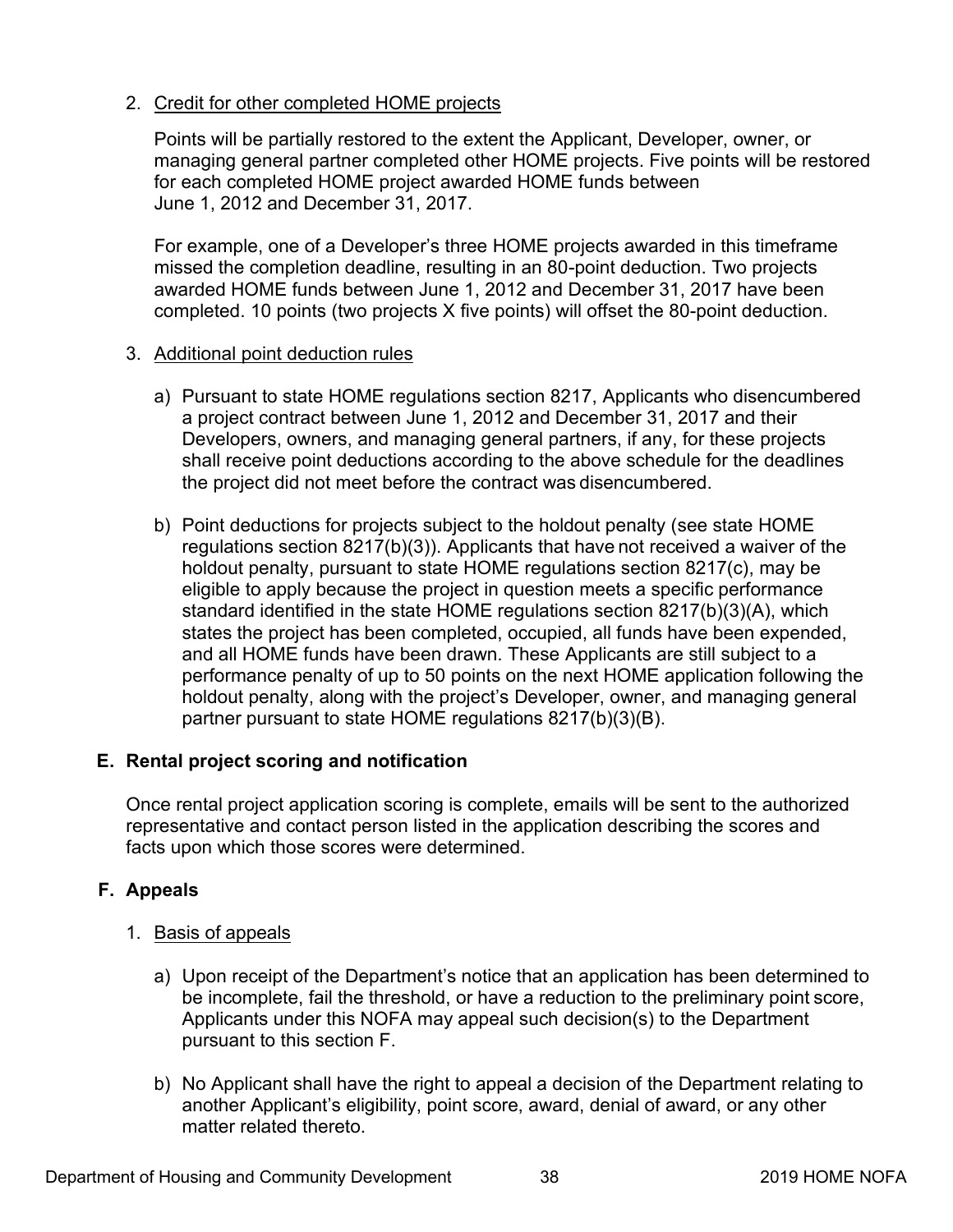c) The appeal process provided herein applies solely to decisions the Department made in this program NOFA and does not apply to any decisions made with respect to any previously issued NOFAs or decisions to be made pursuant to future program NOFAs.

# 2. Appeal process and deadlines

a) Process: In order to lodge an appeal, Applicants must submit to the Department, by the deadline set forth in subsection (b) below, a written appeal which states all relevant facts, arguments, and evidence upon which the appeal is based. Furthermore, the Applicant must provide a detailed reference to the area(s) of the application that provide clarification and substantiation for the basis of the appeal. No new or additional information will be accepted if this information would result in a competitive advantage to an Applicant. Once the written appeal is submitted to the Department, no further information or materials will be accepted or considered thereafter. Appeals are to be submitted to the Department either via email at [HOMENOFA@hcd.ca.gov](mailto:HOMENOFA@hcd.ca.gov), or at the following address:

> Charles Gray, Manager NOFA/Awards Section Division of Financial Assistance Department of Housing and Community Development 2020 W. El Camino Avenue, Suite 500 Sacramento, California 95833

The Department will accept appeals through a carrier service that provides date stamp verification of delivery such as the U.S. Postal Service, UPS, FedEx, or other carrier services. Deliveries must be received during Department weekday (non-state holiday) business hours of 9:00 a.m. to 5:00 p.m. Pacific Standard Time. Emails to the email address listed above will be accepted as long as the email time stamp is prior to the appeal deadline.

- b) Filing deadline: Appeals must be received by the Department no later than five (5) business days from the date of the Department's eligibility, threshold review, or preliminary point score determination letters representing the Department's decision made in response to the application.
- 3. Decision

Any request to amend the Department's decision shall be reviewed for compliance with the state and federal HOME regulations and UMRs (if applicable), the 2019 HOME NOFA and "application for funding", and any subsequent clarifying documents, such as the HOME program's responses to "Frequently Asked Questions."

It is the Department's intent to render its decision in writing within fifteen (15) business days of receipt of the Applicant's written appeal. All decisions rendered shall be final, binding, and conclusive, and shall constitute the final action of the Department with respect to the appeal.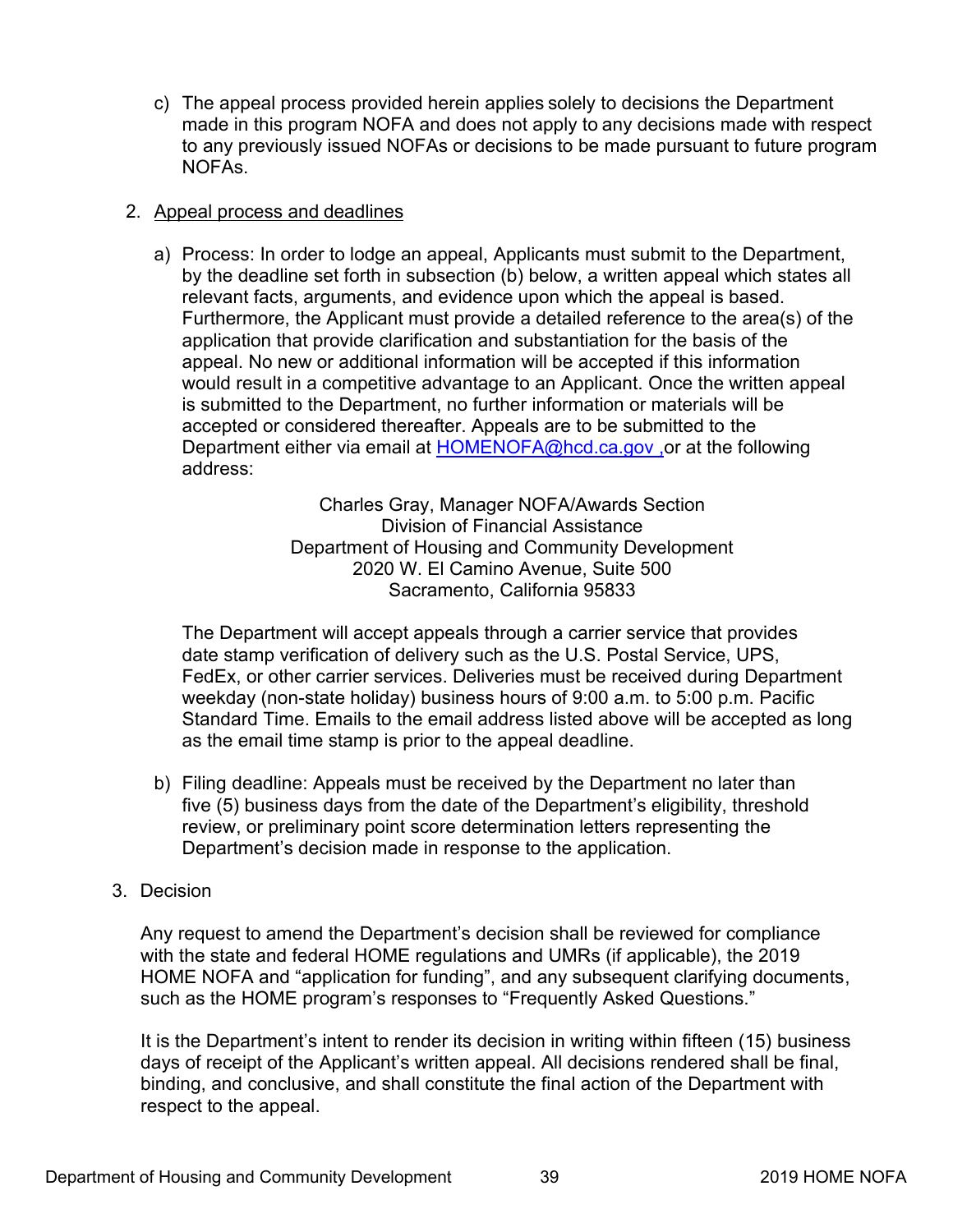# <span id="page-44-0"></span>4. Effectiveness

In the event that the statute, regulations, and/or guidelines governing this program contain an existing process for appealing decisions of the Department with respect to NOFA awards made under such programs, then this section shall be inapplicable and such existing authority shall govern all appeals.

# **V. Application submission deadlines and application workshops**

# **A. Required application forms**

The application materials for all activities are available on the Department's HOME webpage. All Applicants must submit the Applicant Name Verification Form in addition to the following applicable application forms:

# **Rental project application**

- [Universal Application](http://www.hcd.ca.gov/grants-funding/nofas/docs/Req_5_NOFA-9_Attachment-4-2016-Universal-Rental-Project-Application-Form.xls) (XLS)
- [HOME Supplement to the Universal Application](http://www.hcd.ca.gov/grants-funding/nofas/docs/HOME-Supplement-to-Universal-Application.doc) (DOC)
- [Developer Capacity Form](http://www.hcd.ca.gov/grants-funding/nofas/docs/Req-6-NOFA-11-Attachment-2016-FTHB-Developer-Capacity.xls) (XLS)
- State Objectives Worksheet [for Rental Projects](http://www.hcd.ca.gov/grants-funding/nofas/docs/Req_12_NOFA-12_Attachment_2016-Final-Deeper-Affordability.xlsx) (XLS)

# **FTHB project application**

- [FTHB Project Application](http://www.hcd.ca.gov/grants-funding/nofas/docs/Attachment-21-FIIXED-2-Part-A-2016-Final-Summary-Application-Homebuyer.xls) Summary (XLS)
- [FTHB Project Application](http://www.hcd.ca.gov/grants-funding/nofas/docs/Part-B-First-Time-Homebuyer-Project-Application.doc) (DOC)
- [FTHB Developer Capacity](http://www.hcd.ca.gov/grants-funding/nofas/docs/Attachment-11-2016-FTHB-Developer-Capacity.xls) Form (XLS)
- [FTHB Project Application Worksheets](http://www.hcd.ca.gov/grants-funding/nofas/docs/Attachment-12-Part-B-2016-FTHB-Project-Application-Worksheets.xls) (XLS)
- [State Objectives](http://www.hcd.ca.gov/grants-funding/nofas/docs/Req_13_NOFA-19_Attachment_2016-Minority-Concentration-State-Objective-....xlsx) Worksheet for FTHB Projects (XLS)

# **Program activities application**

- Part A [Program Activities Application](http://www.hcd.ca.gov/grants-funding/nofas/docs/20A-FINAL-Part-A-Program-Activities-Summary-Application-Instructions-Resolution-and-Certifications-November-2016-2-1-2017.docx) Summary Instructions, Resolution, and Certifications (DOC)
- Part A [Program Activities Application](http://www.hcd.ca.gov/grants-funding/nofas/docs/21-FINAL-Part-A-Program-Activities-Application-Summary-2016.xls) Summary (XLS)
- Part B [Program Activities Application](http://www.hcd.ca.gov/grants-funding/nofas/docs/NOFA-22_FINAL-Part-B-Program-Activities-Application-2016.docx) (DOC)
- Part B [FTHB Program Feasibility Worksheet -](http://www.hcd.ca.gov/grants-funding/nofas/docs/23-FINAL-Part-B-First-Time-Homebuyer-Feasibility-Worksheet-Mortgage-Assistance-2016.xls) Downpayment Assistance (XLS)
- Part B FTHB [Program Feasibility Worksheets -](http://www.hcd.ca.gov/grants-funding/nofas/docs/24-FINAL-Part-B-First-Time-Homebuyer-Program-Feasibility-Infill-New-Construction-2016.xls) Infill New Construction Programs (XLS)
- Part B [Developer Capacity and Qualifications Form](http://www.hcd.ca.gov/grants-funding/nofas/docs/Attachment-19-Part-B-2016-Developer-Capacity-Form-(CHDO-Applicants-Only)-FINAL.xls) (XLS)
- [State Objectives](http://www.hcd.ca.gov/grants-funding/nofas/docs/Req_13_NOFA-19_Attachment_2016-Minority-Concentration-State-Objective-....xlsx) Worksheets for Programs (XLS)

Applicants seeking access to opportunity and/or homelessness state objective points must complete and submit the State Objectives Worksheets with the application package.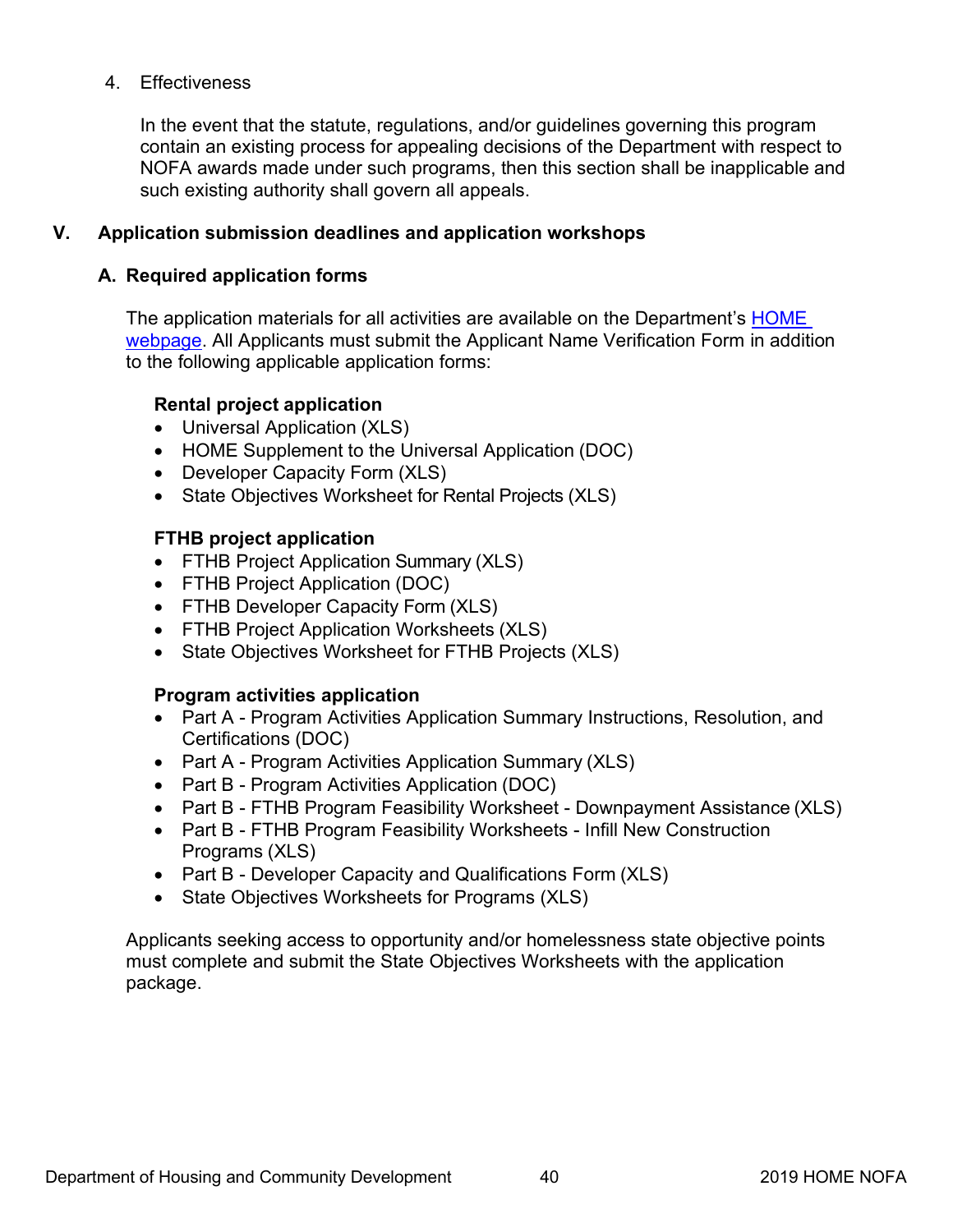Applicants must submit separate application forms and supporting documentation in separate binders for each activity (e.g., Project 1, Project 2). However, program activities must be combined together in one three-ring binder, as noted in the examples below. The application, attachments, and major sections of an application binder must contain tabbed dividers, with titles easy to identify.

In addition, Applicants must submit an electronic copy of their application package on one PC-compatible compact disc (CD) or USB flash drive that includes a copy of the application with signatures. Rental project Applicants must submit one electronic copy of their completed Universal Application (excel format), HOME Supplement, and all PDP attachments. Applicants must submit unprotected electronic worksheets.

# Examples

- 1. An Applicant wishes to apply for a HOME rental project and for a FTHB project. The Applicant must submit separate binders and one CD or USB flash drive as follows:
	- a. the original Universal Application, the HOME Supplement, and all attachments for the rental project (binder 1)
	- b. one copy of the Universal Application, the HOME Supplement, and all PDP attachments on one CD or USB flash drive
	- c. the original FTHB project applications and all attachments for the FTHB project (binder 2)
- 2. An Applicant wishes to apply for a HOME rental project and for both FTHB program and TBRA program activity funds. The Applicant submits two separate binders and one CD or USB flash drive as follows:
	- a. The original Universal Application, the HOME Supplement, and all attachments for the rental project (binder 1)
	- b. One copy of the Universal Application, the HOME Supplement, and all PDP attachments on one CD or USB flash drive
	- c. The original of the program activities application Part A, Part B, and all attachments for the FTHB and TBRA activities (binder 2)

Note*:* Separate and complete Part B application forms must be submitted for each program activity for which you are applying, such as, FTHB and TBRA.

Rental new construction project Applicants requesting HOME funds for deep affordability targeting are also required to submit a second set of documents pertaining to their project (for more information, see section II.F of this NOFA).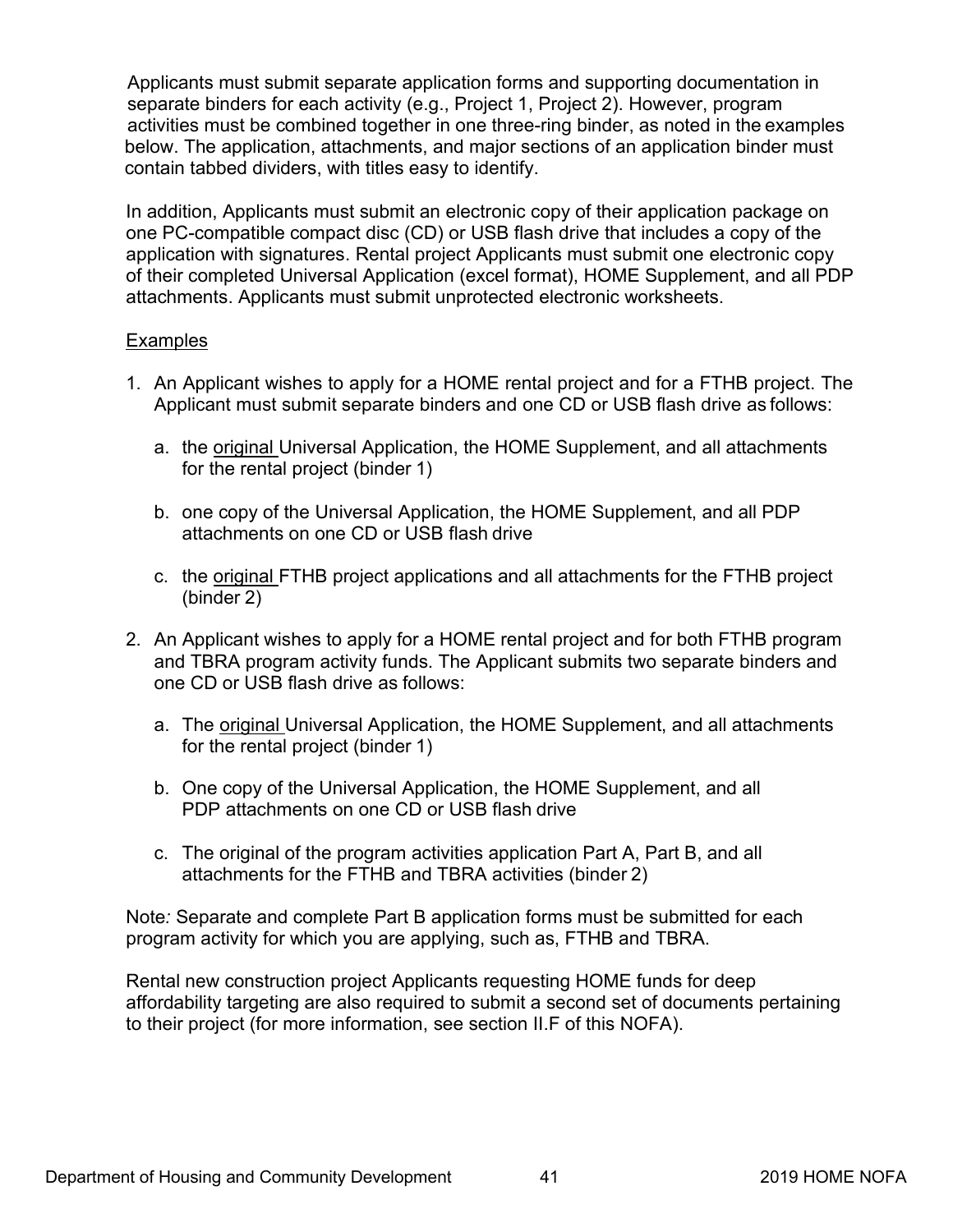# <span id="page-46-0"></span>**B. Application submission process**

A complete original application, and electronic copies on CD or USB flash drive with all applicable information must be received by the Department no later than **5:00 p.m. Pacific Standard Time on January 22, 2020**. The Department will only accept applications delivered through a postal carrier service that provides date stamp verification confirming delivery to the Department such as U.S. Postal Service, UPS, FedEx, or other carrier services. Contact the Department if delivery is not completed by fault of the private courier/U.S. Mail. Personal deliveries are not accepted. The delivery address is:

> Department of Housing and Community Development Division of Financial Assistance, NOFA Section - HOME Program 2020 W. El Camino Avenue, Suite 500 Sacramento, CA 95833

Applications that do not meet the filing deadline requirements will not be eligible for funding. Applications must be on Department forms and cannot be altered or modified by the Applicant. Excel forms must be submitted as an Excel document, not a PDF document.

Applications must meet all eligibility requirements upon submission. Applications having material internal inconsistencies will not be rated and ranked. It is the Applicant's responsibility to ensure that the application is clear, complete, and accurate.

After the application deadline, the Department staff may contact Applicants for assistance in locating specific information in the application. In addition, the Department may, in its sole discretion, request an Applicant supply clarifying information, provided that such information does not affect the competitive rating and ranking of the application. This clarifying information may be used by the Department to make a determination of whether the project is financially feasible pursuant to state HOME regulations section 8212(a)(6)(a) and complete pursuant to section 8211. No information, whether written or oral, will be accepted if the provision of such information would result in a competitive rating point advantage to the Applicant or a competitive rating point disadvantage to other Applicants. In the event an Applicant's completed HOME application form or exhibit is incomplete or incorrect, the Department will consider all information within the application to determine if there is sufficient information to assign a score.

# **C. Application workshop**

Applicants for HOME funds are strongly encouraged to attend workshops to gain information critical for preparing a competitive application. For the list of workshop dates, times, and locations, the Department will send a message and post workshop information on the Department's website at [http://www.hcd.ca.gov/grants-funding/active](http://www.hcd.ca.gov/grants-funding/active-funding/home.shtml)funding/home.shtml.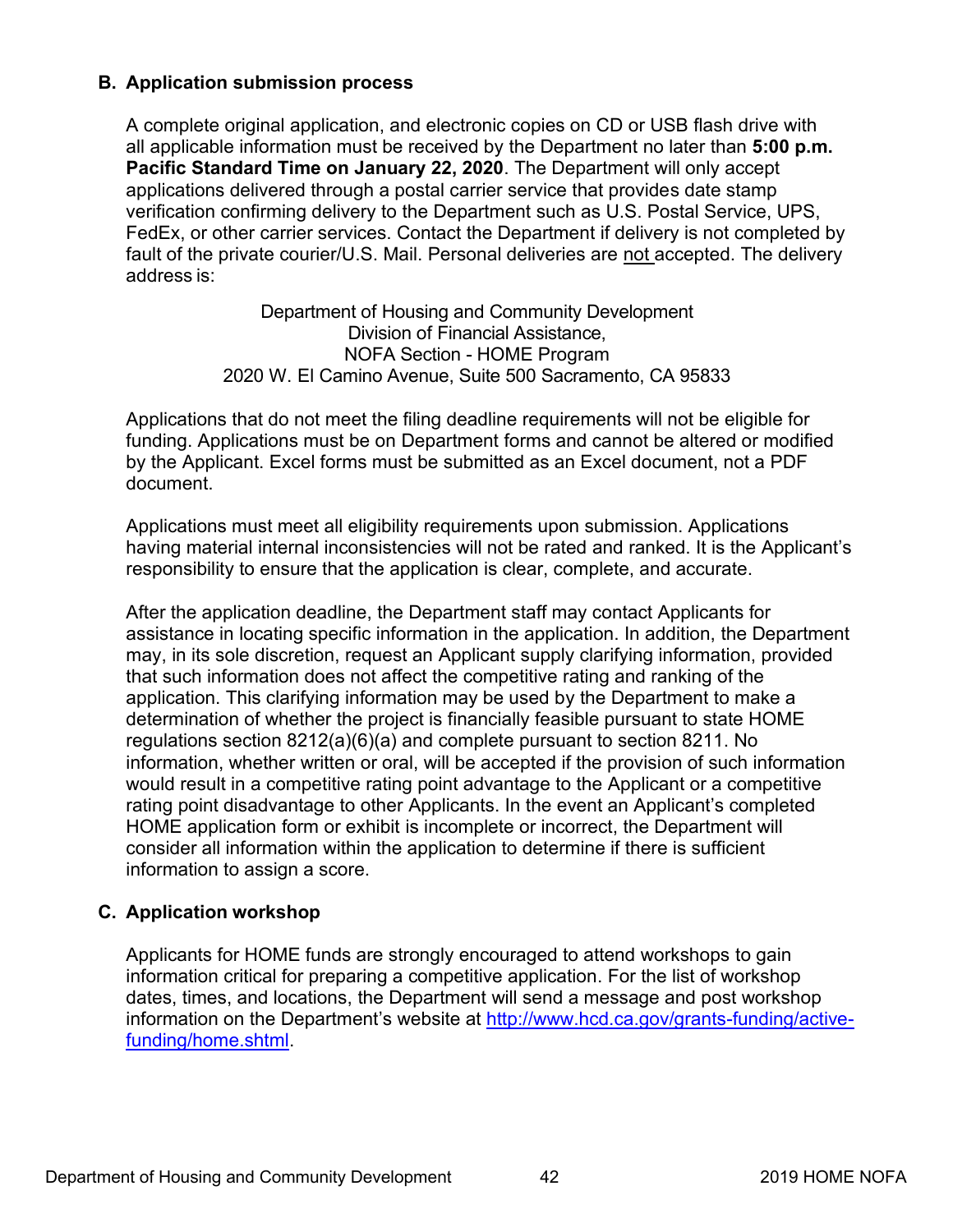<span id="page-47-0"></span>Application workshops will be available for sign up through Eventbrite.

#### **HOME FTHB Subdivision Projects Workshop**

This workshop will provide an overview of the **FTHB subdivision project application**.

# **HOME Rental Project Workshop**

This workshop will provide an overview of the application requirements for Rental new construction and Rental rehabilitation (with or without Acquisition) projects only.

# **HOME Program activities Workshops**

This workshop will provide an overview of the application requirements for FTHB, OOR and TBRA program activities.

If you have questions regarding these workshops, send an email to [HOMENOFA@hcd.ca.gov.](mailto:HOMENOFA@hcd.ca.gov.)

# **D. Disclosure of application**

Information provided in the application will become a public record available for review by the public pursuant to the California Public Records Act (Chapter 1473, Statutes of 1968). As such, any materials provided will be disclosed to any person making a request under the California Public Records Act. The Department cautions Applicants to use discretion in providing information not specifically requested, including but not limited to, bank account numbers, social security or taxpayer identification numbers, and personal phone numbers and home addresses. By providing this information to the Department, the Applicant is waiving any claim of confidentiality and consents to the disclosure of submitted material upon request.

# **VI. Award Announcements and Contracts**

# **A. Award announcements**

Subject to the availability of funds, the Department intends to send Award letters in May/June 2020 for all successful Applicants. If a Standard Agreement is not ready for a construction loan closing, then the borrower and other construction lenders, or any other party associated with the project, must rely on the issuance of an estoppel letter that will be issued (if requested) by the Department at the construction loan closing stage.

Updates on planned awards and contract status will be provided through the Department Listserv system. To be added to this list, go to [https://www.hcd.ca.gov/HCD\\_SSI/subscribe-form.html,](https://www.hcd.ca.gov/HCD_SSI/subscribe-form.html) scroll down to the HOME program and select the email alert lists you wish to receive.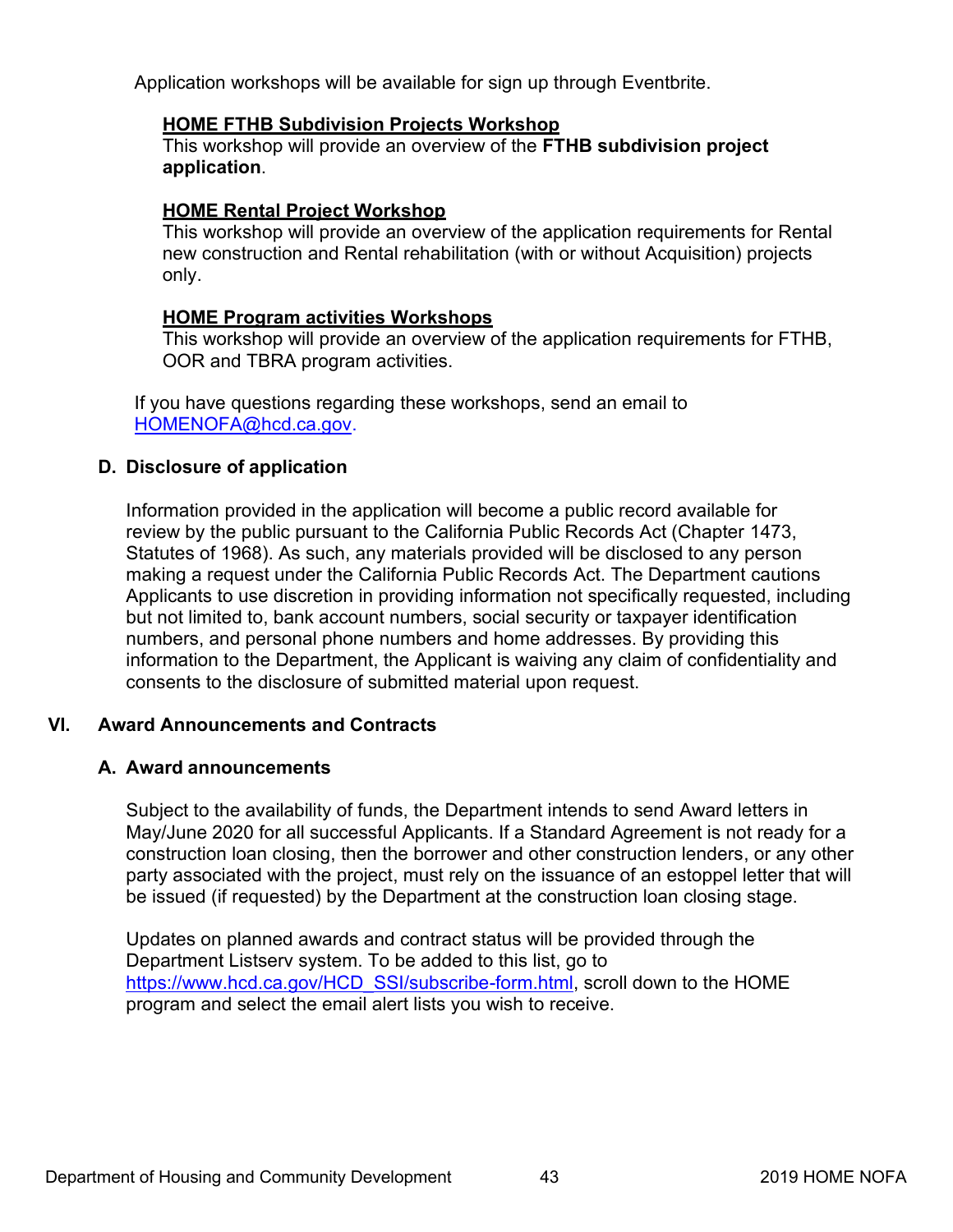# <span id="page-48-0"></span>**B. Contracts**

Awardee(s) must enter into a Standard Agreement with the Department. The Standard Agreement contains all the relevant state and federal requirements, as well as specific information about the award and the work to be performed. The Standard Agreement will contain deadlines that are consistent with state HOME regulations. Failure to meet these deadlines will be considered a material breach of the Standard Agreement.

Note: The Standard Agreement will be delayed if awardee does not timely provide the Department with all required entity resolutions and other entity documentation (*e.g.,* bylaws, articles of incorporation, 501(c)(3) certification, certificate of good standing), in form and content acceptable to the Department in its sole discretion, which evidences that awardee has the legal authority to contract with the Department.

A condition of award will be that a Standard Agreement is executed by the awardee(s) within 90 days (contracting period) of the awardees' receipt of the Standard Agreement. Failure to execute and return the Standard Agreement(s) to the Department within the contracting period may result in award cancellation. The awardee(s) shall remain a party to the Standard Agreement for the full term of the Standard Agreement; removal of the awardee(s) shall be prohibited.

# **VII. Overlays**

# **A. Federal overlays**

All activities funded with HOME funds or HOME PI are required to comply with HUD's federal "overlay" requirements found in 24 CFR 92.350, et seq. of the HOME Final Rule. Compliance with these requirements include but are not limited to: the NEPA; state and federal prevailing wage; relocation; equal opportunity and fair housing; affirmative marketing; Section 504 and the Americans with Disabilities Act; Section 3 (employment of low-income persons); Single Audit report 2 CFR 200. Failure to comply with federal overlays could result in significant project cost increases, rejection of the HOME application, or loss of points in current or future HOME funding rounds.

# 1. National Environmental Policy Act (NEPA)

Once the HOME application has been submitted to the Department, and before the NEPA Authority to Use Grant Funds (AUGF) has been issued, the Applicant and any participant in the development process cannot take any "choice-limiting actions" as defined in the next paragraph. Performing a "choice limiting action" may disqualify an Applicant's project from receiving any federal and/or state funds. Thus, Applicants must take great caution before proceeding with project activities.

Any action on the site or on behalf of the project by anyone is a "choice-limiting action" if it occurs after the HOME application has been submitted to the Department and before the AUGF is issued.

"Choice-limiting actions" include, among other things, the execution of any agreements (such as loan documents) for any funds (not just HOME funds), the purchase of the site, any construction loan closing (not just the HOME loan), any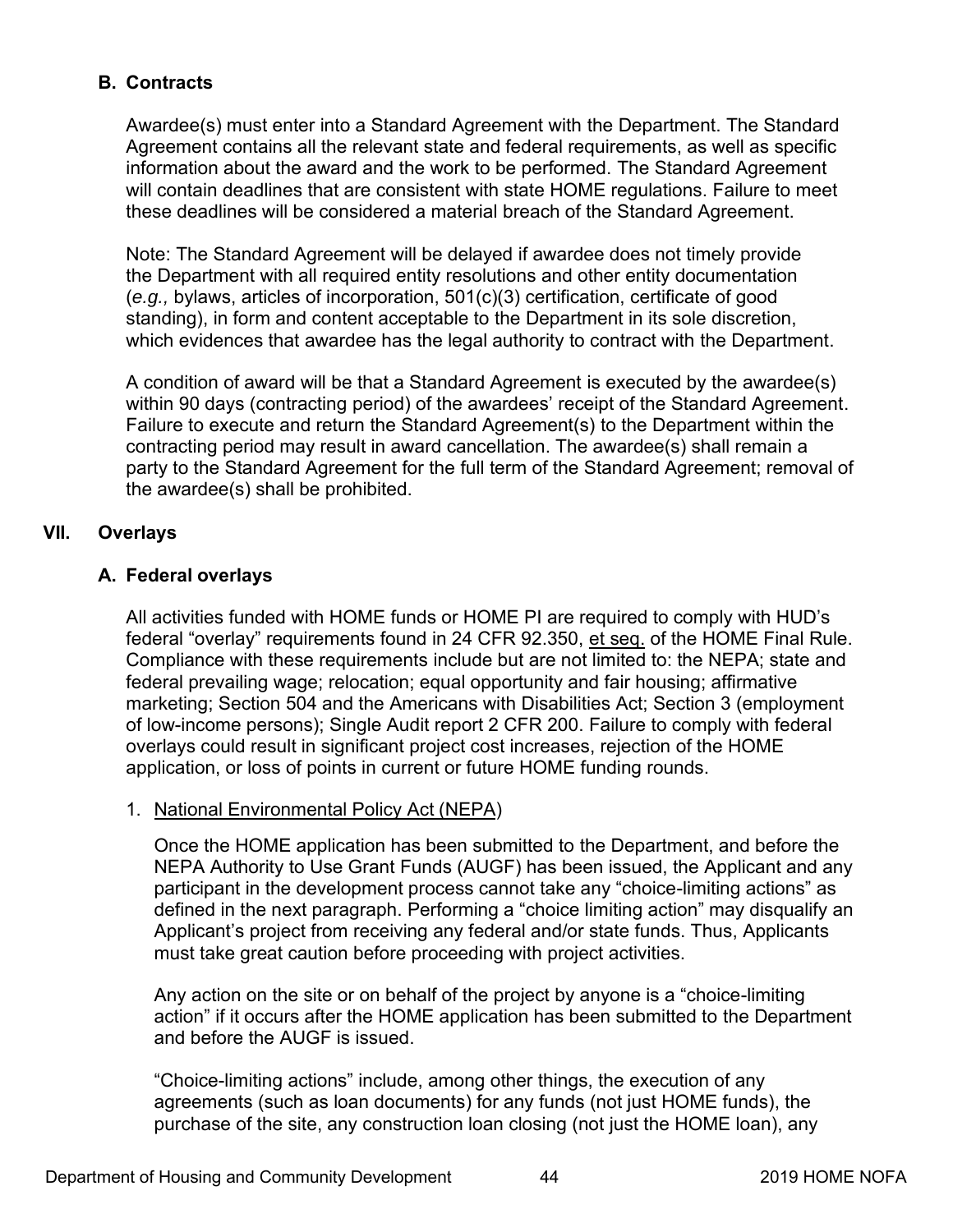payment of local fees, and any site work, other than annual weed control.

Note: Pursuant to NEPA regulations, certain activities are not considered "choicelimiting actions" regardless of when they are carried out. These activities include, but are not limited to, such things as: environmental and other studies; resource identification and development of plans and strategies; submitting funding applications, inspections and testing for hazards or defects; purchase of insurance; payment of principal and interest on loans made or obligations guaranteed by HUD; and assistance for improvements that do not alter environmental conditions and are necessary to address the effects from disasters or imminent threats to public safety. For more information on activities not considered choice-limiting actions, see 24 [CFR 58.34.](https://www.govinfo.gov/content/pkg/CFR-2004-title24-vol1/pdf/CFR-2004-title24-vol1-sec58-34.pdf)

There are four acceptable forms of site control that avoid "choice-limiting" NEPA problems:

- a. The site may be purchased, or a long-term lease, may be entered into consistent with the UMR requirements, prior to submitting the HOME application.
- b. An option to purchase may be obtained, conditioned on the responsible entity's determination to proceed with, modify, or cancel the project based on the results of a subsequent environmental review, and the receipt of an AUGF from the Department for State Recipient projects and from HUD for CHDO projects. The cost to secure the site control document can only be a nominal portion of the purchase price. For more details on required and prohibited provisions of agreements consistent with NEPA, see HUD's CPD Notice 98-1 and Assistant Secretary Mercedes Marquez' August 26, 2011 memo on the Department's HOME webpage under Resources.
- c. A Purchase Agreement, Disposition and Development Agreement (DDA), Option to Lease, or Exclusive Right to Negotiate may be obtained, but this agreement cannot be conditioned on NEPA clearance or any other federal requirement. General HUD rules state that purchase agreements are acceptable if federal funds are not contemplated. Applicants are cautioned to make sure that the Purchase Agreement or DDA is open-ended or is of sufficient duration that it does not need to be extended after the HOME application is submitted.

HUD has ruled that if a Purchase Agreement/DDA expires after the HOME application is submitted, and before the AUGF is executed, the execution of an extension would be a choice-limiting action (renewal prior to expiration is acceptable). The application also should ensure the Purchase Agreement/DDA has other contingencies, such as a permanent financing contingency, so that the seller cannot legally compel an individual to purchase the site prior to receiving the AUGF.

d. A conditional purchase contract may also be used for an existing single-family home (1 to 4 units) or an existing multifamily residential project in some limited circumstances, even when federal funds have already been contemplated. For more information, see Assistant Secretary Mercedes Marquez' August 26, 2011 memo on the Department's HOME webpage under Resources.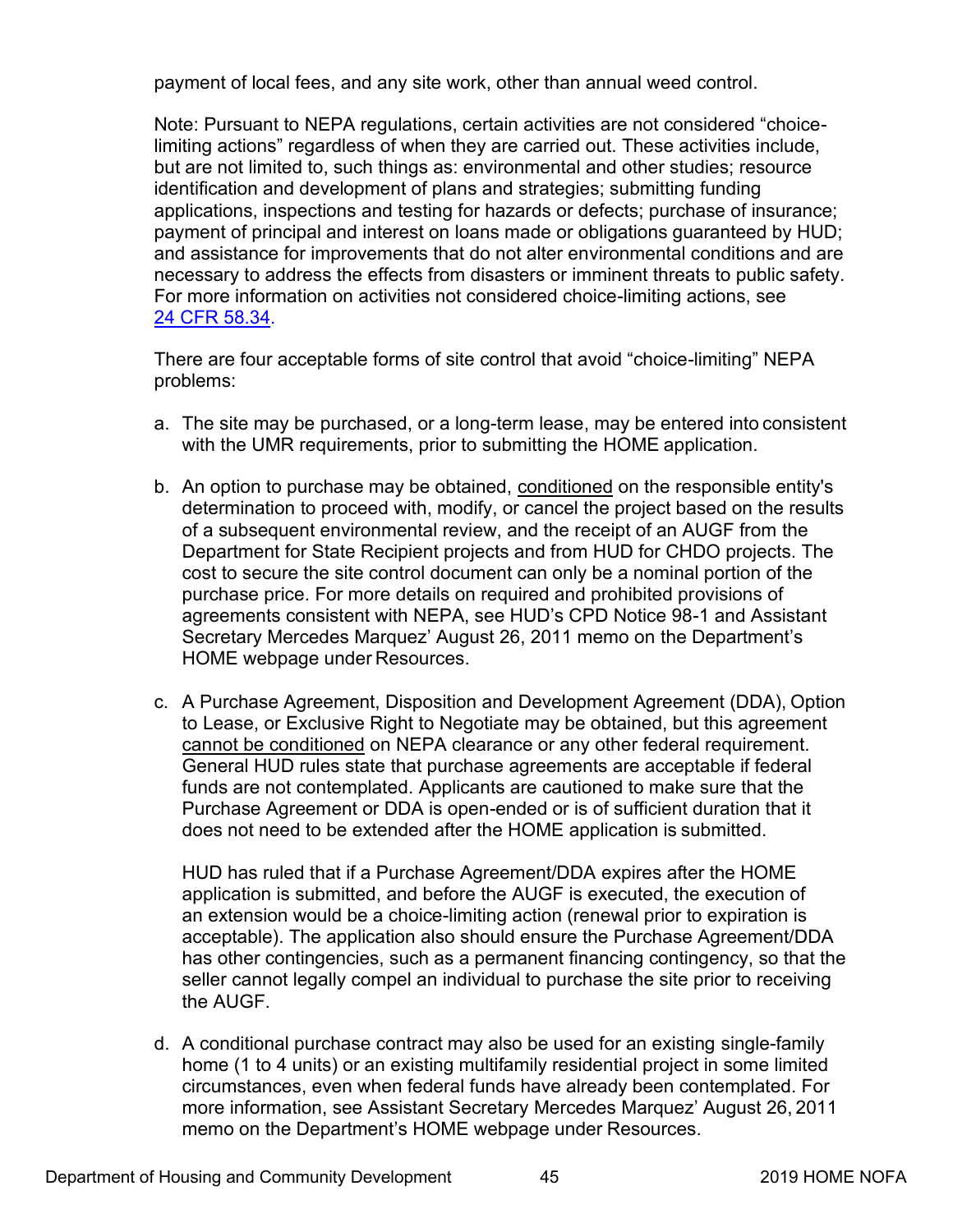For all new construction projects and some rehabilitation projects, compliance with NEPA is evidenced by an AUGF. HUD issues the AUGF for CHDO and developer projects, and the Department issues the AUGF for State Recipient projects. For the few rehabilitation projects not requiring an AUGF, state approval of the environmental documentation is still required prior to taking any choice-limiting actions. For a thorough explanation of the NEPA process, see Chapter V of the HOME Contract Management Manual at [http://www.hcd.ca.gov/grants](http://www.hcd.ca.gov/grants-funding/active-funding/home/cmm.shtml)funding/active- funding/home/cmm.shtml.

The Department encourages commencement of the NEPA Environmental Assessment (EA) process as soon as possible, but no later than receipt of the Award letter. For rental projects, project reports often require additional analysis of environmental impacts.

Submit general questions regarding choice-limiting actions, or the level of environmental clearance required of the program or project to [HOMENOFA@hcd.ca.gov](mailto:HOMENOFA@hcd.ca.gov) prior to taking any action concerning your proposed HOME program or project.

The application must disclose all known environmental hazards, and, if awarded, the Department must be fully informed of all environmental issues. Failure to do so will be considered a material misrepresentation and result in a performance point penalty for all members of the development team for future HOME applications with the Department.

Note: The Department is unable to give legal advice regarding a specific project or program. If you have specific questions regarding a "choice-limiting action", or environmental laws that may affect your project or program, the Department recommends that the Applicant consult with a legal advisor or professional consultant prior to taking any actions on your project or program. Applicants understand and agree that they are solely responsible for their decisions with respect to "choice-limiting actions", or potentially "choice-limiting actions", and the Department shall have no liability therefor.

# 2. Federal prevailing wage requirements (Davis-Bacon Wage Requirements)

Federal prevailing wages must be paid on projects involving site development, construction, and rehabilitation, where there are 12 or more HOME-assisted units.

The HOME Applicant and the construction contractor must ensure that the Davis-Bacon Wage Requirements as well as state prevailing wage laws are followed. The Sources and Uses Form submitted with the HOME application will be examined to ensure that prevailing wage costs have been considered (state and federal, if applicable). CHDOs are required to hire an outside consultant to act as a Labor Standards Coordinator. If the HOME Applicant does not have existing staff to enforce federal labor standards, then it is highly recommended that an outside labor consultant be hired.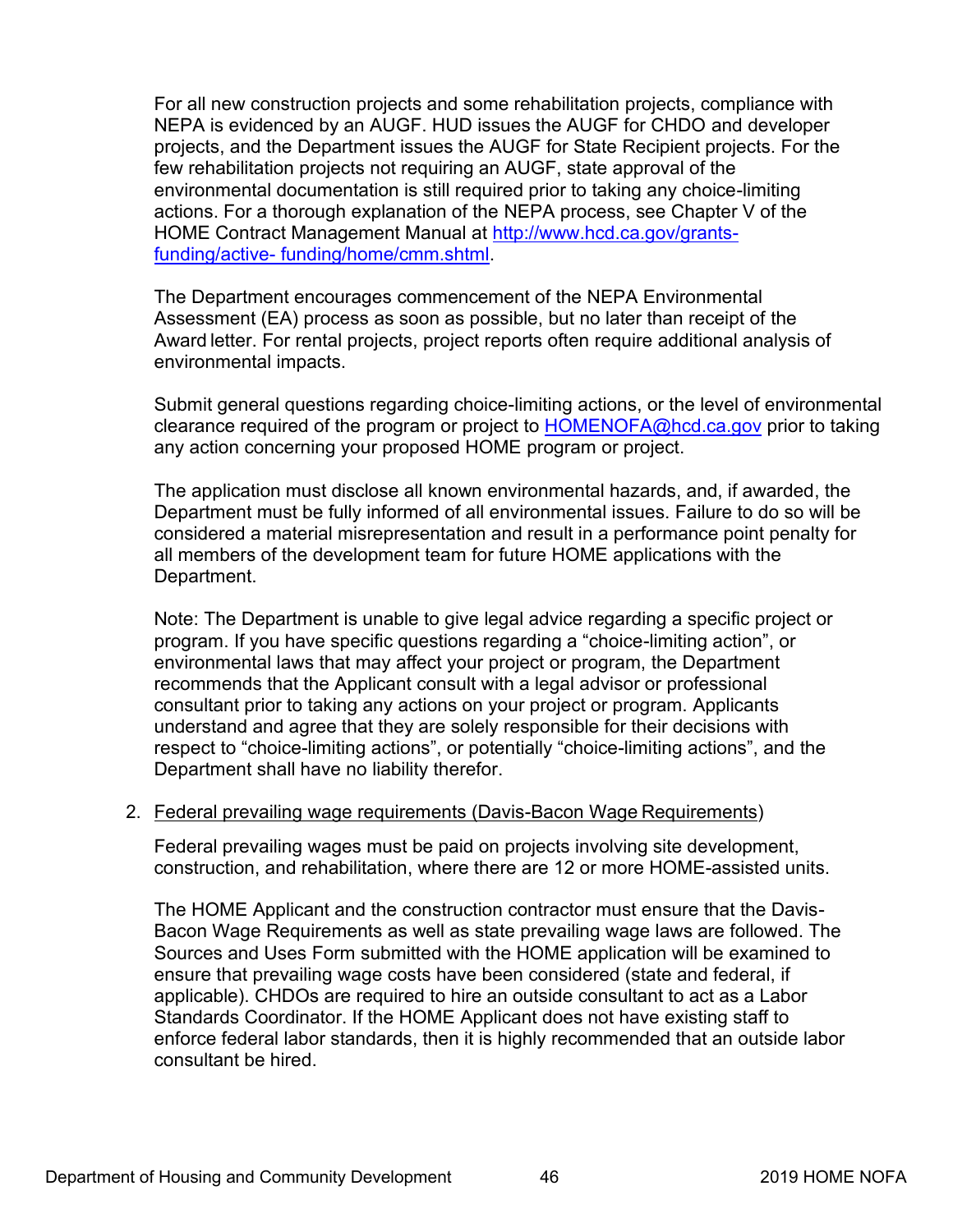Homebuyer self-help projects with 12 or more HOME-assisted units may be excluded from Davis-Bacon wage requirements if either of the following applies:

- a. Site development was completed before the HOME application, the use of HOME funds was not contemplated when the site development was completed, and there are no agreements or contracts for more than 11 HOME units. If the use of HOME was contemplated before the site development was completed, Davis-Bacon wages must be paid on the entire project; or
- b. If the self-help families purchase finished lots and contract individually with the General Contractor for construction of their homes, and there are no other construction contracts or subcontracts that cover more than one unit.

# 3. Relocation

Relocation costs must be paid if individuals or businesses will be temporarily or permanently displaced as a result of a HOME-assisted project. Specifically, federal relocation requirements extend back to the "initiation of negotiations" (ION). For a discussion of relocation notice requirements, and what constitutes the ION, see the [HOME Contract Management Manual.](http://www.hcd.ca.gov/grants-funding/active-funding/home/cmm.shtml)

Submit questions regarding ION determinations to [HOMENOFA@hcd.ca.gov.](mailto:HOMENOFA@hcd.ca.gov) This recommendation applies to all rental and FTHB projects involving any relocation activities. An accurate determination is critical because relocation costs may be higher if an earlier ION date is necessary. Applications for tenant-occupied properties must have already provided the General Information Notice (GIN) to all tenants by the date of the ION.

The Sources and Uses submitted with the application must adequately budget for relocation costs. Consistent with federal relocation requirements prohibiting economic displacement, if rents for existing tenants will increase, a transition reserve must be budgeted to maintain rents for existing tenants at the higher of 30 percent of their income at ION or the rent at the time of ION, not including regular increases in expenses, for as long as they live in the project.

Homebuyer 90-Day Vacancy Rule: Relocation requirements will also be triggered if a FTHB proposes to purchase a home that has been occupied by a renter in the 90 days preceding the date of the purchase agreement. Exceptions to this rule can be made by the Department on a case-by-case basis with adequate third-party documentation that the tenant moved for reasons unrelated to the sale of the property, such as the tenant moving for another job.

Normally, relocation will not be triggered for OOR or TBRA programs. However, temporary relocation costs are an eligible HOME grant expense.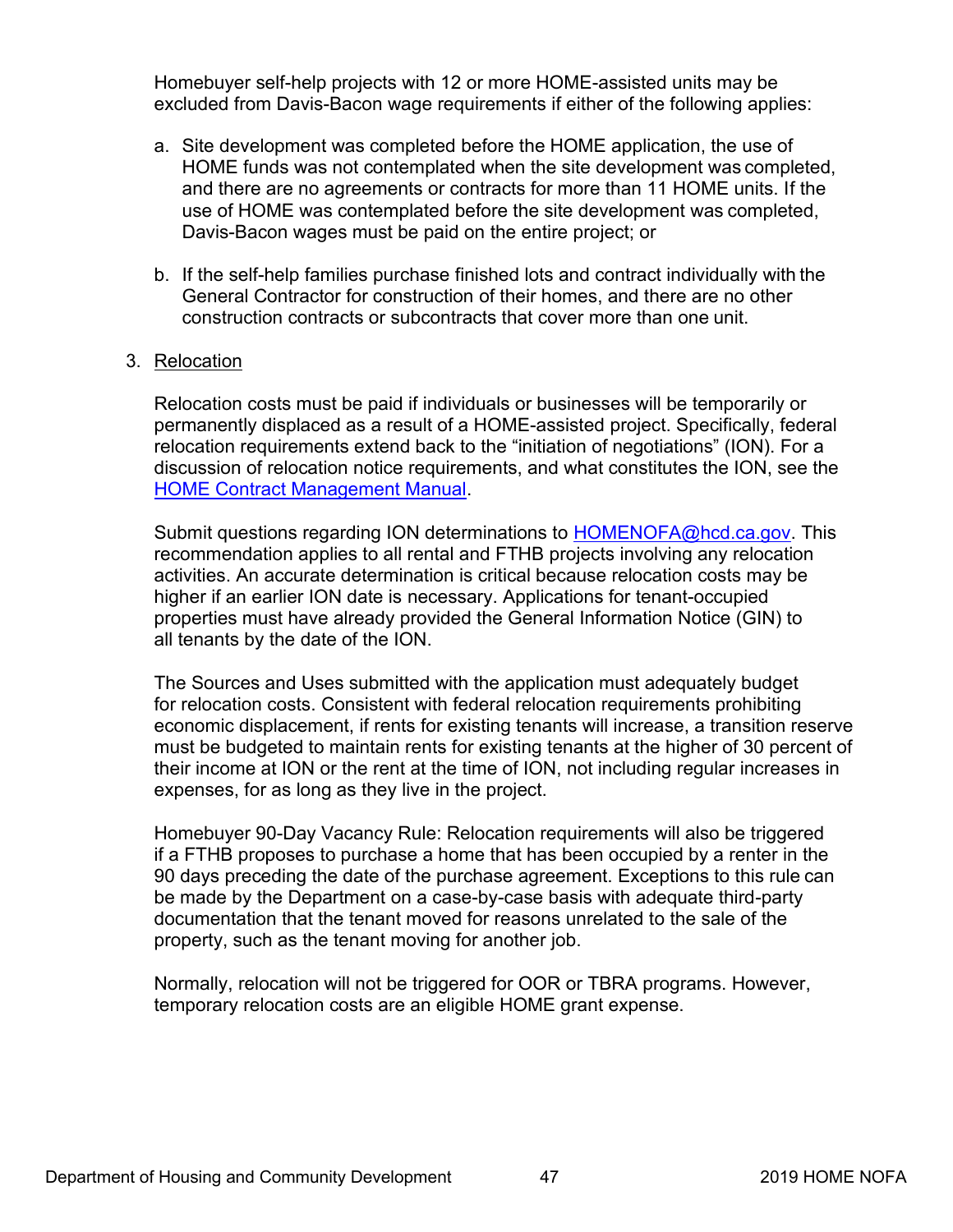# 4. Procurement requirements for State Recipients using administrative subcontractors

Except for procurement of the NEPA consultant, which can be accomplished using the small purchase procurement method (*i.e.*, by use of informal price quotations), State Recipients using Administrative subcontractors paid with HOME Funds must follow a competitive Request for Qualifications (RFQ) or Request for Proposals (RFP) procurement process to select the administrative subcontractor. For information on this procurement process, see the HOME Contract Management Manual at [http://www.hcd.ca.gov/grants-funding/active-funding/home/cmm.shtml.](http://www.hcd.ca.gov/grants-funding/active-funding/home/cmm.shtml)

5. Single Audit Report documentation -- 2 CFR 200.512

Local governments that expend in excess of \$750,000 in federal funds during the fiscal year are required to submit a Single Audit Report package to SCO. The 2017- 18 audit package was due by **March 31, 2019**. The Department will determine reporting compliance as of **January 22, 2019** in consultation with SCO. Jurisdictions with federal fund expenditures below the \$750,000 threshold are exempt from filing a Single Audit Report. If the Applicant is exempt, the Applicant must include a copy of the letter sent to SCO claiming exemption with their HOME application. For more information on the required content of the letter, please refer to [https://www.sco.ca.gov/aud\\_exempt\\_entities.html](https://www.sco.ca.gov/aud_exempt_entities.html)

Note: The Department strongly recommends Applicants verify that SCO has received the complete Single Audit Report by the NOFA application due date. You may check your jurisdiction's compliance status at **[SCO Status Report](https://www.sco.ca.gov/aud_single_audit_status_report.html) webpage**.

Questions regarding compliance with the submittal requirements can be directed to [HOMENOFA@hcd.ca.gov.](mailto:HOMENOFA@hcd.ca.gov) The Department will only be able to indicate whether a jurisdiction is in compliance according to SCO's Single Audit Status Report. Technical questions related to why the jurisdiction is deemed not in compliance must be directed to SCO.

# 6. Compliance with Violence Against Women Act

Pursuant to Title VI – Safe Homes for Victims of Domestic Violence, Dating Violence, Sexual Assault, and Stalking – sections 601-603 and 81 CFR 80724, the Violence Against Women Act (VAWA), which is currently under reauthorization by Congress, provides housing protections for survivors of domestic and dating violence, sexual assault, and stalking when it comes to finding and keeping a home they can feel safe in.

VAWA applies for all victims of domestic violence, dating violence, sexual assault, and stalking, regardless of sex, gender identity, or sexual orientation, and which must be applied consistently with all nondiscrimination and fair housing requirements. VAWA now expands housing protections to HUD programs beyond HUD's public housing program and HUD's tenant-based and project-based Section 8 programs. VAWA now provides enhanced protections and options for victims of domestic violence, dating violence, sexual assault, and stalking.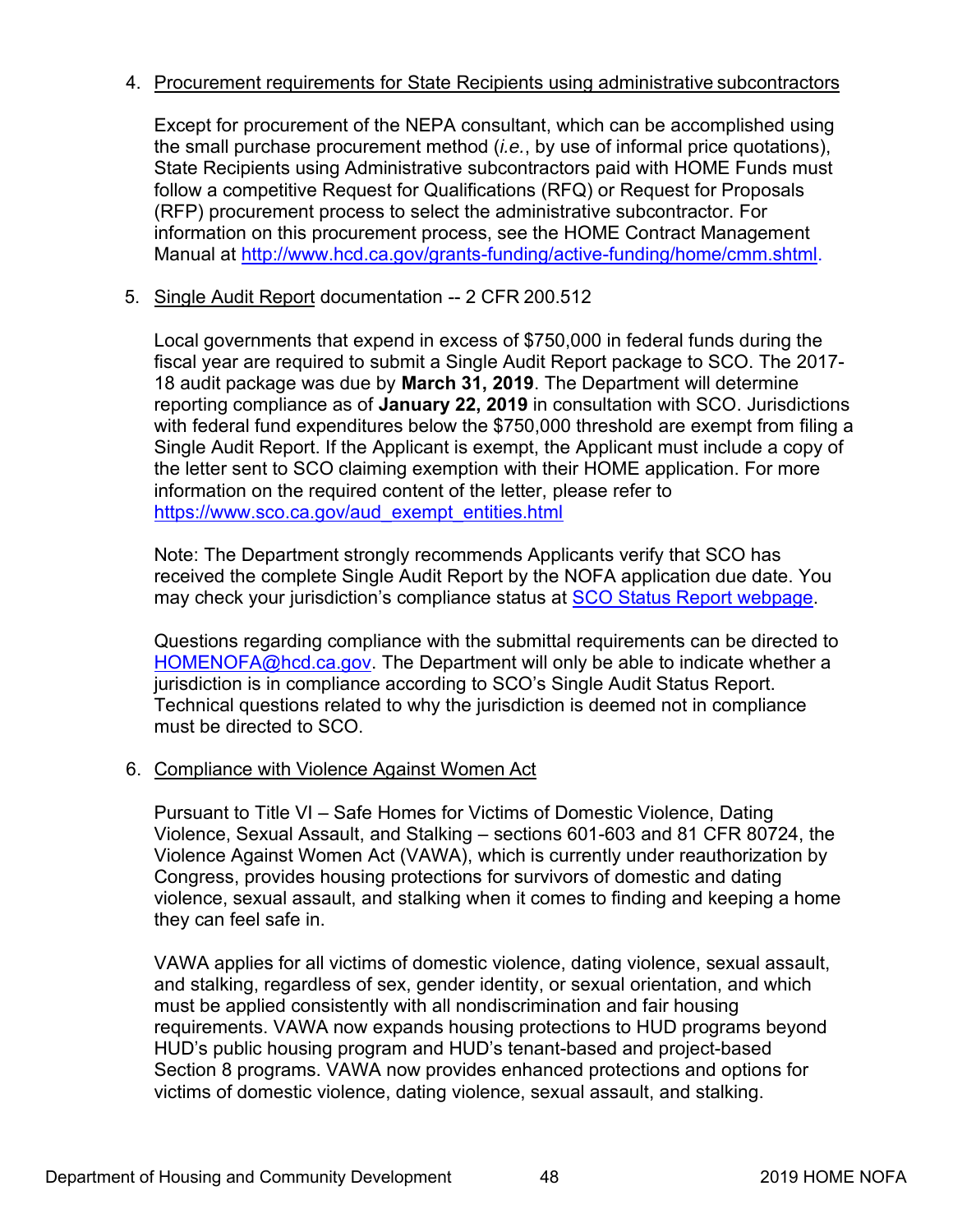<span id="page-53-0"></span>HOME recipients shall assure that all requirements of VAWA are complied with, including, but not limited to, the following:

- a. Domestic violence survivors are not denied assistance as an applicant, evicted or have assistance terminated as a tenant, because the applicant or tenant is or has been a victim of domestic violence, dating violence, sexual assault, and stalking.
- b. Implement an "emergency transfer plan" that allows for domestic violence survivors to move to another safe and available unit if they fear for their life and safety.
- c. Provide "protections against denials, terminations, and evictions that directly result from being a victim of domestic violence, dating violence, sexual assault, or stalking, if the applicant or tenant otherwise qualifies for admission, assistance, participation, or occupancy."
- d. Implement a "low-barrier certification process" where a domestic violence survivor need only to self-certify in order to document the domestic violence, dating violence, sexual assault, or stalking, ensuring third-party documentation does not cause a barrier in a survivor expressing their rights and receiving the protections needed to keep themselves safe.

# **B. State overlays**

# **1. Rental project only - Article XXXIV of the California Constitution**

Article XXXIV requires local voter approval before any state public body can develop, construct, or acquire a low-rent housing project in any manner. However, the Public Housing Election Implementation Law (California Health & Safety Code, §§ 37000 – 37002) provides clarification as to when Article XXXIV is applicable. Health and Safety Code section 37001, for example, lists a number of project types that are not considered "low-rent housing projects."

Applicants must submit documentation satisfactory to the Department that shows the project's compliance with or exemption from Article XXXIV.

If a project is subject to Article XXXIV, the Department requires an allocation letter from the locality, which shows that there is Article XXXIV authority for the project. A local government official with authority should prepare the allocation letter, and it should include the following:

- a. The name and date of the proposition, and the number of units that were approved;
- b. A copy of the referendum and a certified vote tally;
- c. The number of units that remain in the locality's "bank" of Article XXXIV authority (i.e., the number of units that are still available for allocation); and
- d. The number of units that the locality will commit to this project.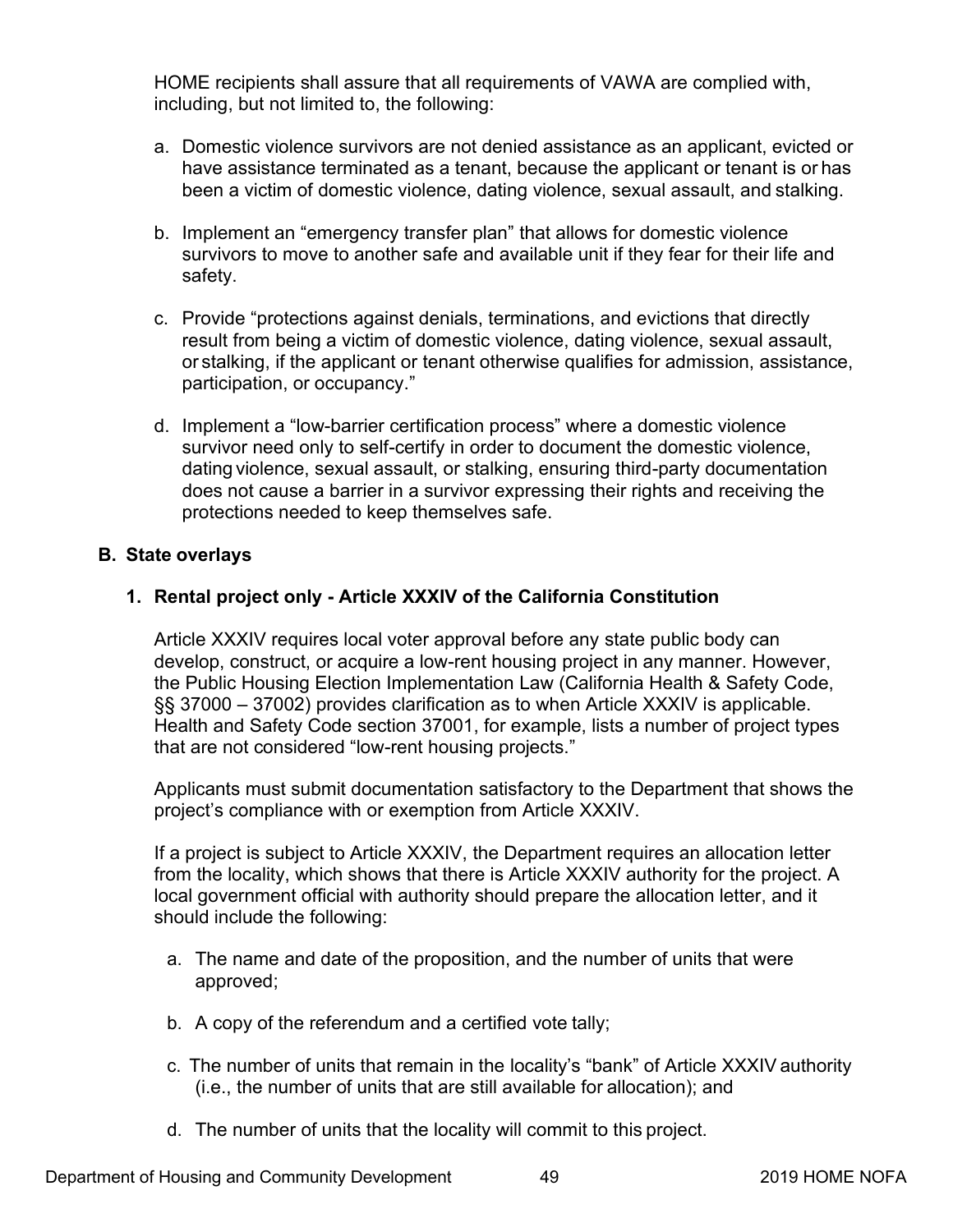If a project is statutorily exempt from Article XXXIV, the Department requires an Article XXXIV opinion letter from the Applicant's counsel. The Article XXXIV opinion letter must demonstrate that the Applicant has considered both the legal requirements of Article XXXIV and the relevant facts of the project (e.g., the level of participation by all state public bodies, the number of low-income restricted units, and the general content of any regulatory restrictions). Any conclusion that a project is exempt from Article XXXIV must be supported by facts and a specific legal theory for exemption that itself is supported by the Constitution, statute, and/or case law. The Department reserves the right to accept or reject such opinion letter in its sole discretion.

# **2. Housing First**

In accordance with SB 1380 (2016), Housing First is an evidence-based model designed to permanently house an individual and make available optional supportive services to help them remain stably housed. Housing First means that housing is made available with very low barriers to entry, and applicants are not rejected due to poor credit, financial history, lack of rental history, criminal convictions unrelated to tenancy, or behaviors that indicate a lack of housing readiness. In HOME projects, supportive services providers shall also utilize Housing First principles and offer services as needed and/or requested on a voluntary basis. Housing shall not be contingent upon participation in services.

Applicants proposing to serve Special Needs and/or homeless populations are required to certify and document adherence to Housing First practices in the application. Adherence to Housing First practices shall be subject to periodic compliance monitoring.

# 3. **Pet-Friendly Housing Act of 2017**

This funding is subject to the Pet-Friendly Housing Act of 2017 (California Health & Safety Code, § 50466).

Each Applicant for a rental project is required to submit a signed and dated certification that residents of the housing development will be authorized to own or otherwise maintain one or more common household pets. Pursuant to this statute, "common household pet" means a domesticated animal, such as a dog or cat that is commonly kept in the home for pleasure rather than for commercial purposes. The certification must be included with the application. Submission of the certification is a prerequisite to the granting of an award under this NOFA.

# **4. Climate adaptation**

California Executive Order B-30-15 addressed the need for climate adaptation and ordered that:

a) All state agencies with jurisdiction over sources of greenhouse gas emissions shall implement measures, pursuant to statutory authority, to achieve reductions of greenhouse gas emissions to meet the 2030 and 2050 greenhouse gas emissions reductions targets.